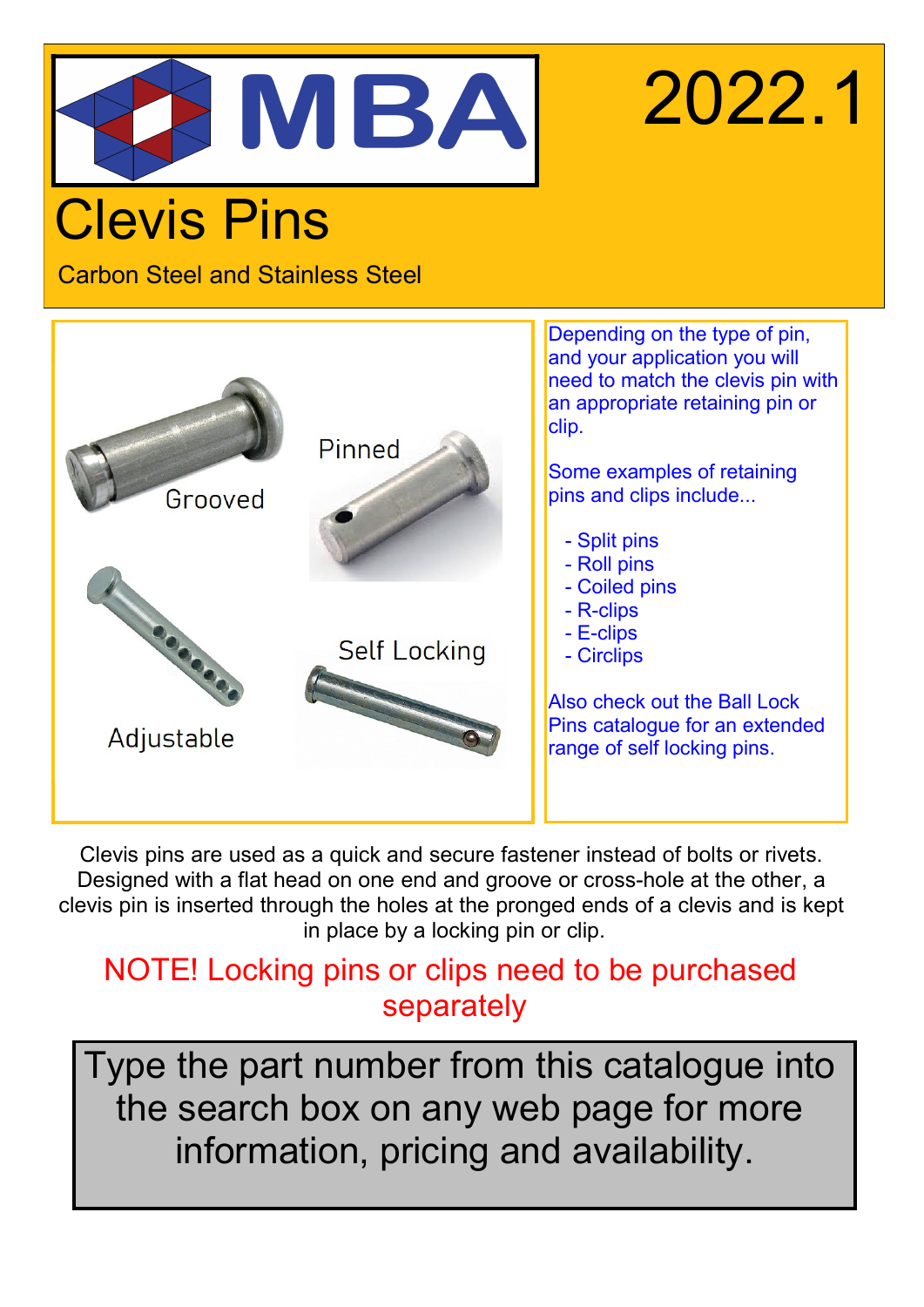### Part Numbering



#### 1: Clevis Pin Reference:

CLP: Clevis Pin BLP: Self Locking Ball Type (Note, only basic ball lock pins are shown in this catalogue. A more comprehensive range of ball lock pins are included in the BALL LOCK PINS catalogue)

#### 2: Pin Diameter (Nominal):

Diameter is in mm to 1 decimal place with the decimal point omitted.

eg;  $060 = 6$ mm  $095 = 9.5$ mm  $120 = 12$ mm

#### 3: Effective Length:

Effective length is to 1 decimal place with the decimal point removed.

eg; 0508 = 50.8mm

### Basic Diagrams

#### 4: Groove Indicator

G: When present indicates grooved type for clip locking

#### 5: Material

CZ: Carbon Steel Zinc Plated P: Plain carbon steel S4: 300 Grade Stainless Steel S6: 316 Grade Stainless Steel

#### 6: Adjustable Indicator

AD: When present indicates adjustable type with multiple holes for locking at a choice of distances.

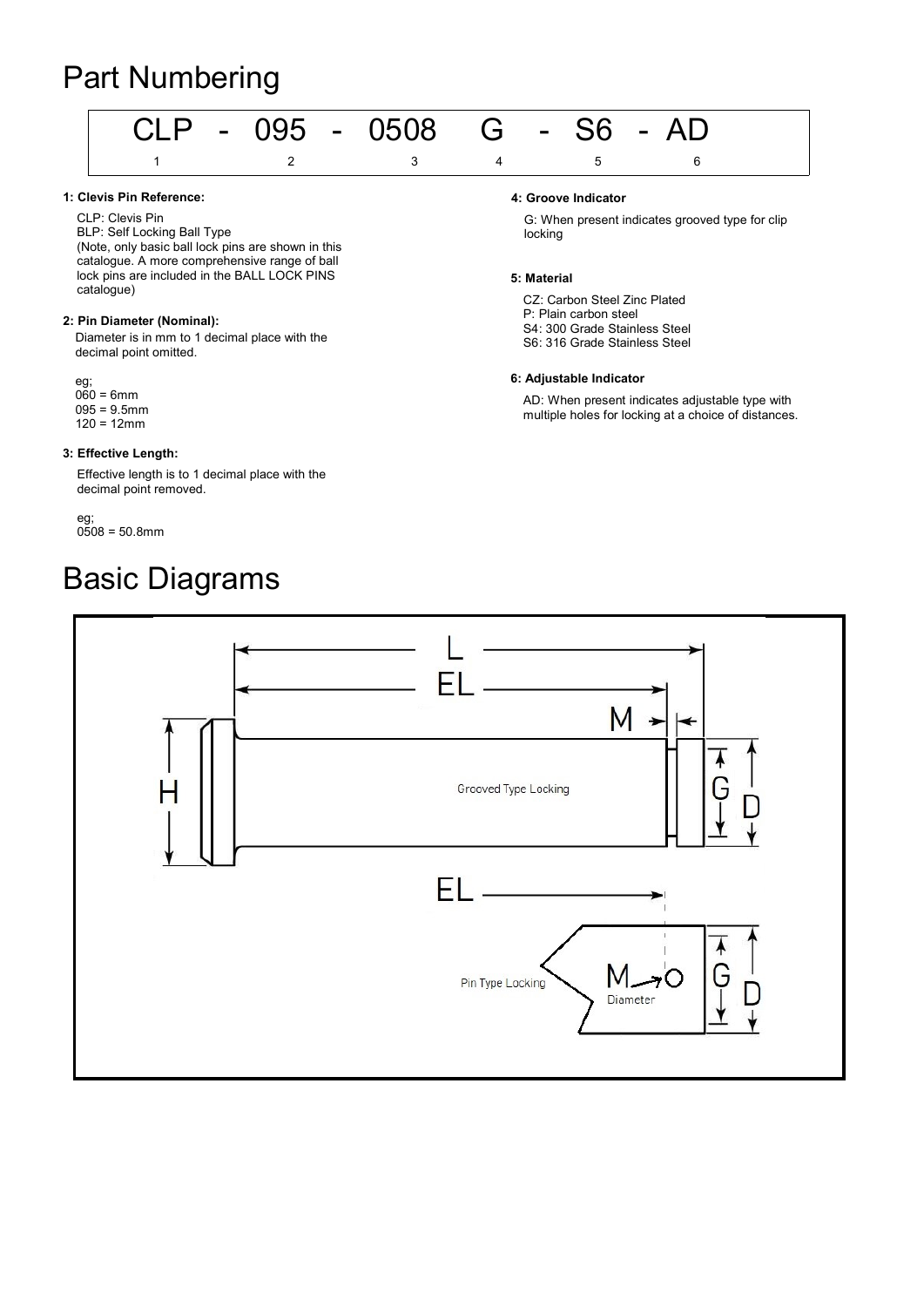| <b>Adjustable Clevis Pins</b>           |                                   |                          |                        |                                                                                                            |
|-----------------------------------------|-----------------------------------|--------------------------|------------------------|------------------------------------------------------------------------------------------------------------|
| Nom. Pin<br>Diameter (D) mm<br>(inches) | Min. Grip<br>Length mm            | Nom. Length (L)<br>mm    | <b>Part Number</b>     |                                                                                                            |
| 6.35(0.250")                            | 32.00 (1.260")                    | 76.20                    | CLP-064-0762-P-AD      | Adjustable Pin Type                                                                                        |
| -0.05 / -0.18 (mm)                      | $+0.51 / -0.00$                   | $+0.51 / -0.00$          |                        | Pins - Clevis - Adjustable Pin Locking                                                                     |
| 9.53(0.375")<br>-0.05 / -0.18 (mm)      | 15.00 (0.591")<br>$+0.51 / -0.00$ | 50.80<br>$+0.51 / -0.00$ | CLP-095-0508-P-AD      | <b>Adjustable Pin Type</b><br>Pins - Clevis - Adjustable Pin Locking                                       |
|                                         |                                   |                          |                        |                                                                                                            |
| <b>Standard Clevis Pins</b>             |                                   |                          |                        |                                                                                                            |
| Nom. Pin<br>Diameter (D) mm<br>(inches) | <b>Grip Length</b><br>(EL) mm     | Nom. Length (L)<br>mm    | <b>Part Number</b>     |                                                                                                            |
| 4.76 (0.187")                           | 9.12(0.359")                      | 12.70                    | CLP-048-0091-S6        | Pin Locking Type (2.0 mm) - 316 Grade Stainless                                                            |
| -0.04 / -0.16 (mm)                      | $+0.51 / -0.00$                   | +0.51 / -0.00            |                        | Pins - Clevis - Stainless Steel 316 - Pin Locking                                                          |
| 4.76 (0.187")<br>-0.04 / -0.16 (mm)     | 9.13(0.359")<br>$+0.51 / -0.00$   | 12.70<br>+0.51 / -0.00   | CLP-048-0091-S4        | Pin Locking Type (2.0 mm) - 300 Grade Stainless<br>Pins - Clevis - Stainless Steel 300 Grade - Pin Locking |
| 4.76 (0.187")                           | 9.32(0.367")                      | 12.70                    | CLP-048-0093-CZ        | Pin Locking Type (2.0 mm) - Zinc Plated                                                                    |
| $-0.04 / -0.16$ (mm)                    | $+0.51 / -0.00$                   | $+0.51 / -0.00$          |                        | Pins - Clevis - Zinc Plated - Pin Locking                                                                  |
| 4.76 (0.187")                           | 11.70 (0.461")                    | 15.08                    | CLP-048-0117-CZ        | Pin Locking Type (2.0 mm) - Zinc Plated                                                                    |
| $-0.04 / -0.16$ (mm)                    | $+0.51 / -0.00$<br>12.30 (0.484") | $+0.51 / -0.00$<br>15.88 |                        | Pins - Clevis - Zinc Plated - Pin Locking<br>Pin Locking Type (2.0 mm) - 316 Grade Stainless               |
| 4.76 (0.187")<br>-0.04 / -0.16 (mm)     | $+0.51 / -0.00$                   | +0.51 / -0.00            | CLP-048-0123-S6        | Pins - Clevis - Stainless Steel 316 - Pin Locking                                                          |
| 4.76 (0.187")                           | 12.30 (0.484")                    | 15.88                    | CLP-048-0123-S4        | Pin Locking Type (2.0 mm) - 300 Grade Stainless                                                            |
| -0.04 / -0.16 (mm)                      | $+0.51 / -0.00$                   | +0.51 / -0.00            |                        | Pins - Clevis - Stainless Steel 300 Grade - Pin Locking                                                    |
| 4.76 (0.187")                           | 12.30 (0.492")                    | 15.88                    | CLP-048-0125-CZ        | Pin Locking Type (2.0 mm) - Zinc Plated                                                                    |
| -0.04 / -0.16 (mm)                      | $+0.51 / -0.00$                   | +0.51 / -0.00            |                        | <b>Pins - Clevis - Zinc Plated - Pin Locking</b><br>Pin Locking Type (2.0 mm) - 300 Grade Stainless        |
| 4.76 (0.187")<br>-0.04 / -0.16 (mm)     | 15.47 (0.609")<br>$+0.51 / -0.00$ | 19.05<br>+0.51 / -0.00   | CLP-048-0155-S4        | Pins - Clevis - Stainless Steel 300 Grade - Pin Locking                                                    |
| 4.76 (0.187")                           | 15.47 (0.609")                    | 19.05                    | CLP-048-0155-S6        | Pin Locking Type (2.0 mm) - 316 Grade Stainless                                                            |
| -0.04 / -0.16 (mm)                      | $+0.51 / -0.00$                   | $+0.51 / -0.00$          |                        | Pins - Clevis - Stainless Steel 316 - Pin Locking                                                          |
| 4.76 (0.187")                           | 15.67 (0.617")                    | 19.05                    | CLP-048-0157-CZ        | Pin Locking Type (2.0 mm) - Zinc Plated                                                                    |
| $-0.04 / -0.16$ (mm)                    | $+0.51 / -0.00$                   | +0.51 / -0.00            |                        | Pins - Clevis - Zinc Plated - Pin Locking                                                                  |
| 4.76 (0.187")                           | 18.65 (0.734")                    | 22.23                    | CLP-048-0187-S4        | Pin Locking Type (2.0 mm) - 300 Grade Stainless                                                            |
| -0.04 / -0.16 (mm)<br>4.76 (0.187")     | $+0.51 / -0.00$<br>18.85 (0.742") | $+0.51 / -0.00$<br>22.23 | CLP-048-0188-CZ        | Pins - Clevis - Stainless Steel 300 Grade - Pin Locking<br>Pin Locking Type (2.0 mm) - Zinc Plated         |
| -0.04 / -0.16 (mm)                      | $+0.51 / -0.00$                   | +0.51 / -0.00            |                        | Pins - Clevis - Zinc Plated - Pin Locking                                                                  |
| 4.76 (0.187")                           | 20.64 (0.813")                    | 25.40                    | <b>BLP-048-0206-CZ</b> | Self Locking Ball Type - Zinc Plated                                                                       |
| -0.04 / -0.16 (mm)                      | $+0.51 / -0.00$                   | $+0.51 / -0.00$          |                        | <b>Pins - Clevis - Self Locking - Zinc Plated</b>                                                          |
| 4.76 (0.187")                           | 21.82 (0.859")                    | 25.40                    | CLP-048-0218-S4        | Pin Locking Type (2.0 mm) - 300 Grade Stainless                                                            |
| -0.04 / -0.16 (mm)<br>4.76 (0.187")     | $+0.51 / -0.00$<br>21.82 (0.859") | +0.51 / -0.00<br>25.40   |                        | Pins - Clevis - Stainless Steel 300 Grade - Pin Locking<br>Pin Locking Type (2.0 mm) - 316 Grade Stainless |
| -0.04 / -0.16 (mm)                      | $+0.51 / -0.00$                   | +0.51 / -0.00            | CLP-048-0218-S6        | Pins - Clevis - Stainless Steel 316 - Pin Locking                                                          |
| 4.76 (0.187")                           | 22.02 (0.867")                    | 25.40                    | CLP-048-0220-CZ        | Pin Locking Type (2.0 mm) - Zinc Plated                                                                    |
| -0.04 / -0.16 (mm)                      | $+0.51 / -0.00$                   | +0.51 / -0.00            |                        | Pins - Clevis - Zinc Plated - Pin Locking                                                                  |
| 4.76 (0.187")                           | 25.00 (0.984")                    | 28.58                    | CLP-048-0250-S6        | Pin Locking Type (2.0 mm) - 316 Grade Stainless                                                            |
| $-0.04 / -0.16$ (mm)                    | $+0.51 / -0.00$                   | $+0.51 / -0.00$          |                        | Pins - Clevis - Stainless Steel 316 - Pin Locking                                                          |
| 4.76 (0.187")<br>$-0.04 / -0.16$ (mm)   | 27.66 (1.089")<br>$+0.51 / -0.00$ | 26.67<br>$+0.51 / -0.00$ | CLP-048-0277-S6        | Pin Locking Type (2.0 mm) - 316 Grade Stainless<br>Pins - Clevis - Stainless Steel 316 - Pin Locking       |
| 4.76 (0.187")                           | 28.17 (1.109")                    | 31.75                    | CLP-048-0282-S4        | Pin Locking Type (2.0 mm) - 300 Grade Stainless                                                            |
| -0.04 / -0.16 (mm)                      | $+0.51 / -0.00$                   | +0.51 / -0.00            |                        | Pins - Clevis - Stainless Steel 300 Grade - Pin Locking                                                    |
| 4.76 (0.187")                           | 28.17 (1.109")                    | 31.75                    | CLP-048-0282-S6        | Pin Locking Type (2.0 mm) - 316 Grade Stainless                                                            |
| -0.04 / -0.16 (mm)                      | $+0.51 / -0.00$                   | +0.51 / -0.00            |                        | Pins - Clevis - Stainless Steel 316 - Pin Locking                                                          |
| 4.76 (0.187")<br>-0.04 / -0.16 (mm)     | 28.37 (1.117")<br>$+0.51 / -0.00$ | 31.75<br>+0.51 / -0.00   | CLP-048-0284-CZ        | Pin Locking Type (2.0 mm) - Zinc Plated<br>Pins - Clevis - Zinc Plated - Pin Locking                       |
| 4.76 (0.187")                           | 33.34 (1.313")                    | 38.10                    | <b>BLP-048-0333-CZ</b> | Self Locking Ball Type - Zinc Plated                                                                       |
| -0.04 / -0.16 (mm)                      | $+0.51 / -0.00$                   | $+0.51 / -0.00$          |                        | Pins - Clevis - Self Locking - Zinc Plated                                                                 |
| 4.76 (0.187")                           | 34.51 (1.359")                    | 38.10                    | CLP-048-0345-S6        | Pin Locking Type (2.0 mm) - 316 Grade Stainless                                                            |
| -0.04 / -0.16 (mm)                      | $+0.51 / -0.00$                   | +0.51 / -0.00            |                        | Pins - Clevis - Stainless Steel 316 - Pin Locking                                                          |
| 4.76 (0.187")<br>-0.04 / -0.16 (mm)     | 34.52 (1.359")<br>$+0.51 / -0.00$ | 38.10<br>+0.51 / -0.00   | CLP-048-0345-S4        | Pin Locking Type (2.0 mm) - 300 Grade Stainless<br>Pins - Clevis - Stainless Steel 300 Grade - Pin Locking |
| 4.76 (0.187")                           | 34.72 (1.367")                    | 38.10                    | CLP-048-0347-CZ        | Pin Locking Type (2.0 mm) - Zinc Plated                                                                    |
| $-0.04 / -0.16$ (mm)                    | $+0.51 / -0.00$                   | $+0.51 / -0.00$          |                        | Pins - Clevis - Zinc Plated - Pin Locking                                                                  |
| 4.76 (0.187")                           | 40.87 (1.609")                    | 44.45                    | CLP-048-0409-S4        | Pin Locking Type (2.0 mm) - 300 Grade Stainless                                                            |
| $-0.04 / -0.16$ (mm)                    | $+0.51 / -0.00$                   | $+0.51 / -0.00$          |                        | Pins - Clevis - Stainless Steel 300 Grade - Pin Locking                                                    |
| 4.76 (0.187")                           | 40.87 (1.609")                    | 44.45                    | CLP-048-0409-S6        | Pin Locking Type (2.0 mm) - 316 Grade Stainless                                                            |
| $-0.04 / -0.16$ (mm)<br>4.76 (0.187")   | $+0.51 / -0.00$<br>41.07 (1.617") | $+0.51 / -0.00$<br>44.45 | CLP-048-0411-CZ        | Pins - Clevis - Stainless Steel 316 - Pin Locking<br>Pin Locking Type (2.0 mm) - Zinc Plated               |
| $-0.04 / -0.16$ (mm)                    | $+0.51 / -0.00$                   | $+0.51 / -0.00$          |                        | Pins - Clevis - Zinc Plated - Pin Locking                                                                  |
|                                         |                                   |                          |                        |                                                                                                            |

Stocked or Short Delivery **The Contract Contract Contract Contract** Long delivery or not in current production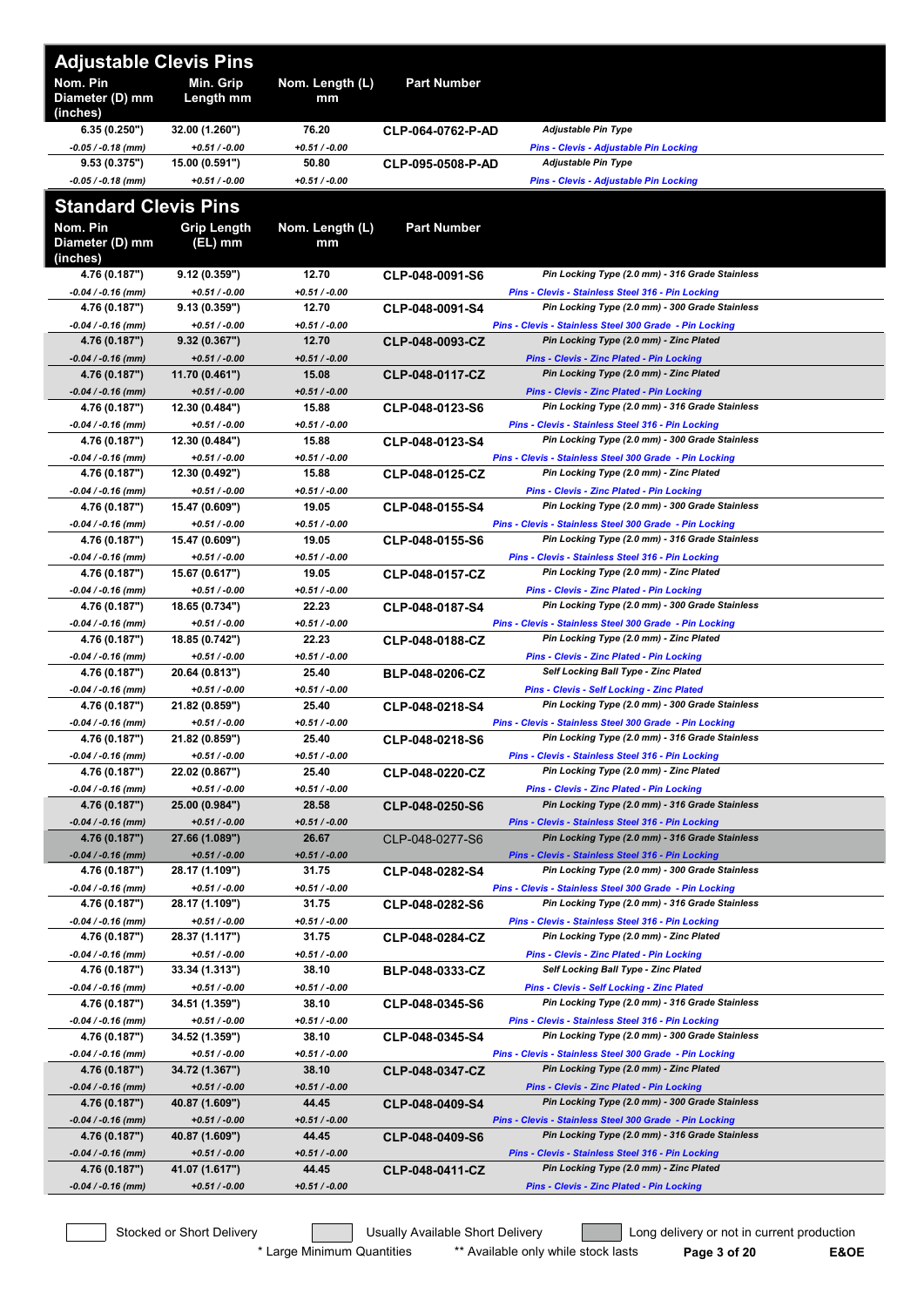| <b>Standard Clevis Pins</b>             |                                   |                          |                        |                                                                                                            |
|-----------------------------------------|-----------------------------------|--------------------------|------------------------|------------------------------------------------------------------------------------------------------------|
| Nom. Pin<br>Diameter (D) mm<br>(inches) | <b>Grip Length</b><br>$(EL)$ mm   | Nom. Length (L)<br>mm    | <b>Part Number</b>     |                                                                                                            |
| 4.76 (0.187")                           | 46.04 (1.813")                    | 50.80                    | <b>BLP-048-0460-CZ</b> | <b>Self Locking Ball Type - Zinc Plated</b>                                                                |
| $-0.04 / -0.16$ (mm)<br>4.76 (0.187")   | $+0.51/ -0.00$<br>47.22 (1.859")  | $+0.51 / -0.00$<br>50.80 | CLP-048-0472-S4        | <b>Pins - Clevis - Self Locking - Zinc Plated</b><br>Pin Locking Type (2.0 mm) - 300 Grade Stainless       |
| -0.04 / -0.16 (mm)                      | $+0.51 / -0.00$                   | $+0.51 / -0.00$          |                        | Pins - Clevis - Stainless Steel 300 Grade - Pin Locking                                                    |
| 4.76 (0.187")<br>$-0.04 / -0.16$ (mm)   | 47.22 (1.859")<br>$+0.51 / -0.00$ | 50.80<br>$+0.51 / -0.00$ | CLP-048-0472-S6        | Pin Locking Type (2.0 mm) - 316 Grade Stainless<br>Pins - Clevis - Stainless Steel 316 - Pin Locking       |
| 4.76 (0.187")                           | 47.42 (1.867")                    | 50.80                    | CLP-048-0474-CZ        | Pin Locking Type (2.0 mm) - Zinc Plated                                                                    |
| -0.04 / -0.16 (mm)<br>4.76 (0.187")     | $+0.51/ -0.00$<br>53.57 (2.109")  | $+0.51 / -0.00$<br>57.15 | CLP-048-0536-S4        | <b>Pins - Clevis - Zinc Plated - Pin Locking</b><br>Pin Locking Type (2.0 mm) - 300 Grade Stainless        |
| -0.04 / -0.16 (mm)                      | $+0.51/ -0.00$                    | $+0.51 / -0.00$          |                        | Pins - Clevis - Stainless Steel 300 Grade - Pin Locking                                                    |
| 4.76 (0.187")                           | 58.74 (2.313")                    | 63.50                    | <b>BLP-048-0587-CZ</b> | <b>Self Locking Ball Type - Zinc Plated</b>                                                                |
| -0.04 / -0.16 (mm)<br>4.76 (0.187")     | $+0.51/ -0.00$<br>60.12(2.367")   | $+0.51 / -0.00$<br>63.50 | CLP-048-0601-CZ        | Pins - Clevis - Self Locking - Zinc Plated<br>Pin Locking Type (2.0 mm) - Zinc Plated                      |
| -0.04 / -0.16 (mm)                      | $+0.51/ -0.00$                    | $+0.51 / -0.00$          |                        | Pins - Clevis - Zinc Plated - Pin Locking                                                                  |
| 4.76 (0.187")<br>$-0.04 / -0.16$ (mm)   | 71.44 (2.813")<br>$+0.51/ -0.00$  | 76.20<br>$+0.51 / -0.00$ | BLP-048-0714-CZ        | <b>Self Locking Ball Type - Zinc Plated</b><br><b>Pins - Clevis - Self Locking - Zinc Plated</b>           |
| 4.76 (0.187")                           | 72.62 (2.859")                    | 76.20                    | CLP-048-0726-S4        | Pin Locking Type (2.0 mm) - 300 Grade Stainless                                                            |
| -0.04 / -0.16 (mm)<br>4.76 (0.187")     | $+0.51/ -0.00$<br>72.62 (2.859")  | $+0.51 / -0.00$<br>76.20 | CLP-048-0726-S6        | Pins - Clevis - Stainless Steel 300 Grade - Pin Locking<br>Pin Locking Type (2.0 mm) - 316 Grade Stainless |
| $-0.04 / -0.16$ (mm)                    | $+0.51 / -0.00$                   | $+0.51 / -0.00$          |                        | Pins - Clevis - Stainless Steel 316 - Pin Locking                                                          |
| 4.76 (0.187")                           | 72.82 (2.867")                    | 76.20                    | CLP-048-0728-CZ        | Pin Locking Type (2.0 mm) - Zinc Plated                                                                    |
| $-0.04 / -0.16$ (mm)<br>6.00(0.236")    | $+0.51/ -0.00$<br>16.30(0.642")   | $+0.51 / -0.00$<br>20.00 | CLP-060-0163-CZ        | Pins - Clevis - Zinc Plated - Pin Locking<br>Pin Locking Type (1.6 mm) - Zinc Plated                       |
| $-0.04 / -0.16$ (mm)                    | $+0.51 / -0.00$                   | $+0.51 / -0.00$          |                        | Pins - Clevis - Zinc Plated - Pin Locking                                                                  |
| 6.00(0.236")                            | 18.06 (0.711")                    | 20.00                    | CLP-060-0181G-S4       | Grooved Locking Type (0.7 mm) - 300 Grade Stainless                                                        |
| -0.04 / -0.16 (mm)<br>6.00(0.236")      | $+0.51/ -0.00$<br>18.06(0.711")   | $+0.51 / -0.00$<br>20.00 | CLP-060-0181G-CZ       | Pins - Clevis - Stainless Steel 300 Grade - Groove Locking<br>Grooved Locking Type (0.7 mm) - Zinc Plated  |
| -0.04 / -0.16 (mm)                      | $+0.51/ -0.00$                    | $+0.51 / -0.00$          |                        | <b>Pins - Clevis - Zinc Plated - Groove Locking</b>                                                        |
| 6.00(0.236")<br>$-0.04 / -0.16$ (mm)    | 21.70 (0.854")<br>$+0.51/ -0.00$  | 25.00<br>$+0.51 / -0.00$ | CLP-060-0217-CZ        | Pin Locking Type (1.6 mm) - Zinc Plated<br>Pins - Clevis - Zinc Plated - Pin Locking                       |
| 6.00(0.236")                            | 23.06 (0.908")                    | 25.00                    | CLP-060-0231G-S4       | Grooved Locking Type (0.7 mm) - 300 Grade Stainless                                                        |
| -0.04 / -0.16 (mm)<br>6.00(0.236")      | $+0.51/ -0.00$<br>23.06 (0.908")  | $+0.51 / -0.00$<br>25.00 | CLP-060-0231G-CZ       | Pins - Clevis - Stainless Steel 300 Grade - Groove Locking<br>Grooved Locking Type (0.7 mm) - Zinc Plated  |
| $-0.04 / -0.16$ (mm)                    | $+0.51/ -0.00$                    | $+0.51 / -0.00$          |                        | <b>Pins - Clevis - Zinc Plated - Groove Locking</b>                                                        |
| 6.00(0.236")                            | 26.70 (1.051")                    | 30.00                    | CLP-060-0267-CZ        | Pin Locking Type (1.6 mm) - Zinc Plated                                                                    |
| -0.04 / -0.16 (mm)<br>6.00(0.236")      | $+0.51/ -0.00$<br>28.06 (1.105")  | $+0.51 / -0.00$<br>30.00 | CLP-060-0281G-S4       | Pins - Clevis - Zinc Plated - Pin Locking<br>Grooved Locking Type (0.7 mm) - 300 Grade Stainless           |
| $-0.04 / -0.16$ (mm)                    | $+0.51 / -0.00$                   | $+0.51 / -0.00$          |                        | Pins - Clevis - Stainless Steel 300 Grade - Groove Locking                                                 |
| 6.00(0.236")<br>$-0.04 / -0.16$ (mm)    | 28.06 (1.105")<br>$+0.51 / -0.00$ | 30.00<br>$+0.51 / -0.00$ | CLP-060-0281G-CZ       | Grooved Locking Type (0.7 mm) - Zinc Plated<br><b>Pins - Clevis - Zinc Plated - Groove Locking</b>         |
| 6.00(0.236")                            | 31.70 (1.248")                    | 35.00                    | CLP-060-03170-CZ       | Pin Locking Type (1.6 mm) - Zinc Plated                                                                    |
| $-0.04 / -0.16$ (mm)<br>6.00(0.236")    | $+0.51 / -0.00$<br>33.06 (1.302") | $+0.51 / -0.00$<br>35.00 | CLP-060-0331G-S4       | <b>Pins - Clevis - Zinc Plated - Pin Locking</b><br>Grooved Locking Type (0.7 mm) - 300 Grade Stainless    |
| $-0.04 / -0.16$ (mm)                    | $+0.51 / -0.00$                   | $+0.51 / -0.00$          |                        | Pins - Clevis - Stainless Steel 300 Grade - Groove Locking                                                 |
| 6.00(0.236")                            | 33.06 (1.302")                    | 35.00                    | CLP-060-0331G-CZ       | Grooved Locking Type (0.7 mm) - Zinc Plated                                                                |
| $-0.04 / -0.16$ (mm)<br>6.35(0.250")    | $+0.51 / -0.00$<br>9.12(0.359")   | $+0.51 / -0.00$<br>12.70 | CLP-064-0091-S4        | <b>Pins - Clevis - Zinc Plated - Groove Locking</b><br>Pin Locking Type (2.4 mm) - 300 Grade Stainless     |
| -0.05 / -0.18 (mm)                      | $+0.51 / -0.00$                   | $+0.51 / -0.00$          |                        | Pins - Clevis - Stainless Steel 300 Grade - Pin Locking                                                    |
| 6.35(0.250")<br>-0.05 / -0.18 (mm)      | 9.12(0.359")<br>$+0.51 / -0.00$   | 12.70<br>$+0.51 / -0.00$ | CLP-064-0091-S6        | Pin Locking Type (2.4 mm) - 316 Grade Stainless<br>Pins - Clevis - Stainless Steel 316 - Pin Locking       |
| 6.35(0.250")                            | 9.12(0.359")                      | 12.70                    | CLP-064-0091-CZ        | Pin Locking Type (2.4 mm) - Zinc Plated                                                                    |
| -0.05 / -0.18 (mm)<br>6.35(0.250")      | $+0.51 / -0.00$<br>12.30 (0.484") | $+0.51 / -0.00$<br>15.88 | CLP-064-0123-CZ        | <b>Pins - Clevis - Zinc Plated - Pin Locking</b><br>Pin Locking Type (2.4 mm) - Zinc Plated                |
| -0.05 / -0.18 (mm)                      | $+0.51 / -0.00$                   | $+0.51 / -0.00$          |                        | <b>Pins - Clevis - Zinc Plated - Pin Locking</b>                                                           |
| 6.35(0.250")                            | 12.30(0.484")                     | 15.88                    | CLP-064-0123-S4        | Pin Locking Type (2.4 mm) - 300 Grade Stainless                                                            |
| $-0.05 / -0.18$ (mm)<br>6.35(0.250")    | $+0.51 / -0.00$<br>15.47 (0.609") | $+0.51 / -0.00$<br>19.05 | CLP-064-0155-S4        | Pins - Clevis - Stainless Steel 300 Grade - Pin Locking<br>Pin Locking Type (2.4 mm) - 300 Grade Stainless |
| -0.05 / -0.18 (mm)                      | $+0.51 / -0.00$                   | $+0.51 / -0.00$          |                        | Pins - Clevis - Stainless Steel 300 Grade - Pin Locking                                                    |
| 6.35(0.250")<br>$-0.05 / -0.18$ (mm)    | 15.47 (0.609")<br>$+0.51 / -0.00$ | 19.05<br>$+0.51 / -0.00$ | CLP-064-0155-S6        | Pin Locking Type (2.4 mm) - 316 Grade Stainless<br>Pins - Clevis - Stainless Steel 316 - Pin Locking       |
| 6.35(0.250")                            | 15.47 (0.609")                    | 19.05                    | CLP-064-0155-CZ        | Pin Locking Type (2.4 mm) - Zinc Plated                                                                    |
| -0.05 / -0.18 (mm)                      | $+0.51 / -0.00$                   | $+0.51 / -0.00$          |                        | <b>Pins - Clevis - Zinc Plated - Pin Locking</b><br>Pin Locking Type (2.4 mm) - Zinc Plated                |
| 6.35(0.250")<br>-0.05 / -0.18 (mm)      | 16.86 (0.664")<br>$+0.51 / -0.00$ | 20.24<br>$+0.51 / -0.00$ | CLP-064-0169-CZ        | <b>Pins - Clevis - Zinc Plated - Pin Locking</b>                                                           |
| 6.35(0.250")                            | 17.07 (0.672")                    | 19.46                    | CLP-064-0171-P         | Pin Locking Type (2.4 mm) - Plain                                                                          |
| $-0.05 / -0.18$ (mm)                    | $+0.51 / -0.00$                   | $+0.51 / -0.00$          |                        | Pins - Clevis - Low Carbon Steel - Pin Locking                                                             |

Stocked or Short Delivery **The Contract Contract Contract Contract** Long delivery or not in current production

\* Large Minimum Quantities \*\* Available only while stock lasts **Page 4 of 20 E&OE**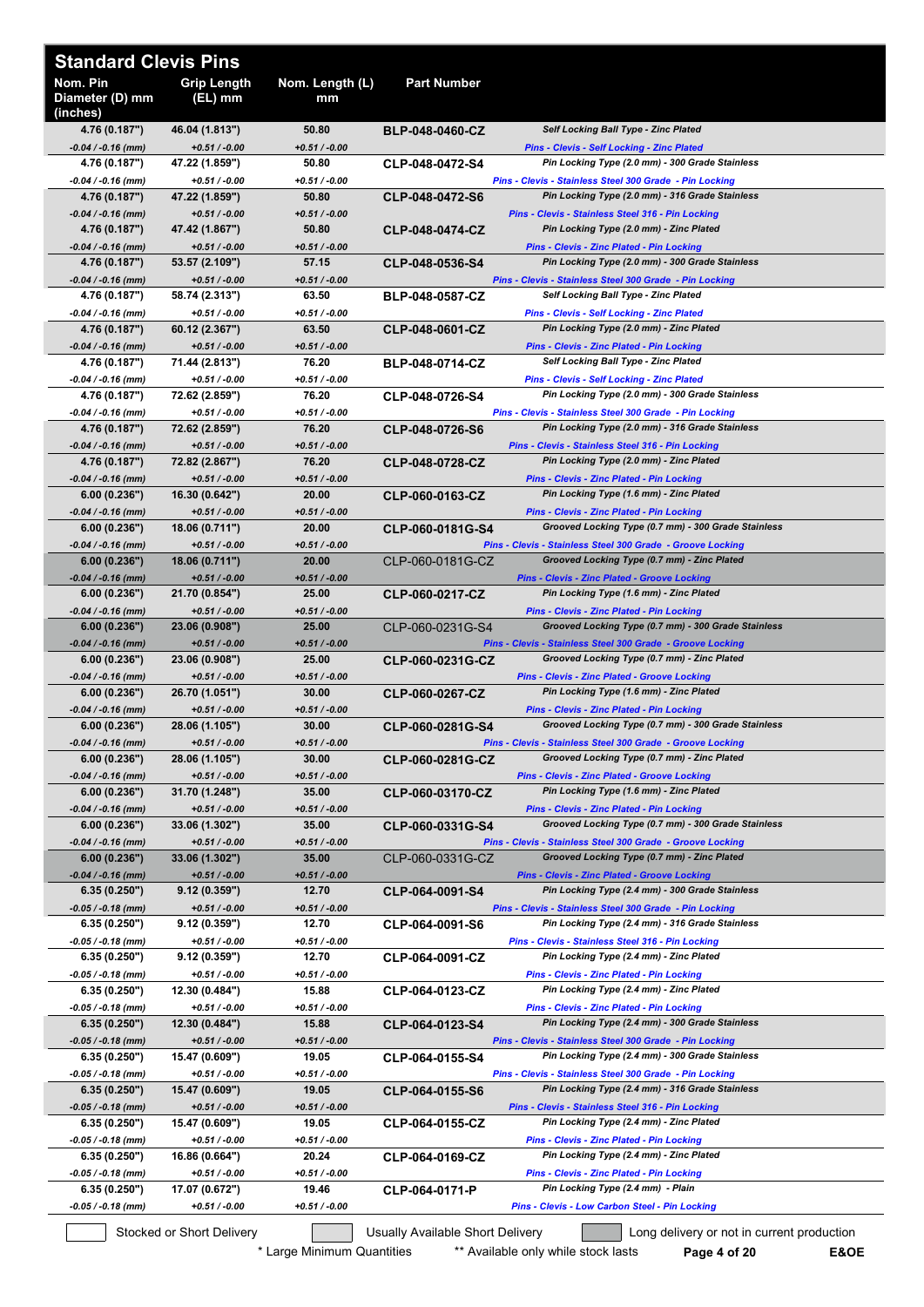| <b>Standard Clevis Pins</b>             |                                   |                          |                                  |                                                                                                            |
|-----------------------------------------|-----------------------------------|--------------------------|----------------------------------|------------------------------------------------------------------------------------------------------------|
| Nom. Pin<br>Diameter (D) mm<br>(inches) | <b>Grip Length</b><br>(EL) mm     | Nom. Length (L)<br>mm    | <b>Part Number</b>               |                                                                                                            |
| 6.35 (0.250")                           | 18.64 (0.734")                    | 22.23                    | CLP-064-0186-CZ                  | Pin Locking Type (2.4 mm) - Zinc Plated                                                                    |
| -0.05 / -0.18 (mm)<br>6.35(0.250")      | $+0.51/ -0.00$<br>19.05 (0.750")  | $+0.51 / -0.00$<br>25.40 | <b>BLP-064-0191-CZ</b>           | Pins - Clevis - Zinc Plated - Pin Locking<br><b>Self Locking Ball Type - Zinc Plated</b>                   |
| -0.05 / -0.18 (mm)                      | $+0.51 / -0.00$                   | $+0.51 / -0.00$          |                                  | Pins - Clevis - Self Locking - Zinc Plated                                                                 |
| 6.35(0.250")                            | 21.82 (0.859")                    | 25.40                    | CLP-064-0218-S4                  | Pin Locking Type (2.4 mm) - 300 Grade Stainless                                                            |
| $-0.05 / -0.18$ (mm)<br>6.35(0.250")    | $+0.51/ -0.00$<br>21.82 (0.859")  | $+0.51 / -0.00$<br>25.40 | CLP-064-0218-S6                  | Pins - Clevis - Stainless Steel 300 Grade - Pin Locking<br>Pin Locking Type (2.4 mm) - 316 Grade Stainless |
| -0.05 / -0.18 (mm)                      | $+0.51/ -0.00$                    | $+0.51 / -0.00$          |                                  | Pins - Clevis - Stainless Steel 316 - Pin Locking                                                          |
| 6.35(0.250")                            | 22.02 (0.867")                    | 25.40                    | CLP-064-0220-CZ                  | Pin Locking Type (2.4 mm) - Zinc Plated                                                                    |
| -0.05 / -0.18 (mm)                      | $+0.51 / -0.00$                   | $+0.51 / -0.00$          |                                  | Pins - Clevis - Zinc Plated - Pin Locking                                                                  |
| 6.35(0.250")<br>$-0.05 / -0.18$ (mm)    | 25.00 (0.984")<br>$+0.51 / -0.00$ | 28.58<br>$+0.51 / -0.00$ | CLP-064-0250-S4                  | Pin Locking Type (2.4 mm) - 300 Grade Stainless<br>Pins - Clevis - Stainless Steel 300 Grade - Pin Locking |
| 6.35(0.250")                            | 25.00 (0.984")                    | 28.58                    | CLP-064-0250-S6                  | Pin Locking Type (2.4 mm) - 316 Grade Stainless                                                            |
| -0.05 / -0.18 (mm)                      | $+0.51 / -0.00$                   | $+0.51 / -0.00$          |                                  | Pins - Clevis - Stainless Steel 316 - Pin Locking                                                          |
| 6.35(0.250")                            | 25.00 (0.984")                    | 28.58                    | CLP-064-0250-CZ                  | Pin Locking Type (2.4 mm) - Zinc Plated                                                                    |
| -0.05 / -0.18 (mm)<br>6.35(0.250")      | $+0.51/ -0.00$<br>28.17 (1.109")  | $+0.51 / -0.00$<br>31.75 | CLP-064-0282-S4                  | Pins - Clevis - Zinc Plated - Pin Locking<br>Pin Locking Type (2.4 mm) - 300 Grade Stainless               |
| -0.05 / -0.18 (mm)                      | $+0.51/ -0.00$                    | $+0.51 / -0.00$          |                                  | Pins - Clevis - Stainless Steel 300 Grade - Pin Locking                                                    |
| 6.35(0.250")                            | 28.17 (1.109")                    | 31.75                    | CLP-064-0282-S6                  | Pin Locking Type (2.4 mm) - 316 Grade Stainless                                                            |
| -0.05 / -0.18 (mm)                      | $+0.51/ -0.00$<br>28.37 (1.117")  | $+0.51 / -0.00$<br>31.75 |                                  | Pins - Clevis - Stainless Steel 316 - Pin Locking                                                          |
| 6.35(0.250")<br>-0.05 / -0.18 (mm)      | $+0.51/ -0.00$                    | $+0.51 / -0.00$          | CLP-064-0284-CZ                  | Pin Locking Type (2.4 mm) - Zinc Plated<br><b>Pins - Clevis - Zinc Plated - Pin Locking</b>                |
| 6.35(0.250")                            | 31.34 (1.234")                    | 34.93                    | CLP-064-0313-CZ                  | Pin Locking Type (2.4 mm) - Zinc Plated                                                                    |
| -0.05 / -0.18 (mm)                      | $+0.51/ -0.00$                    | $+0.51 / -0.00$          |                                  | Pins - Clevis - Zinc Plated - Pin Locking                                                                  |
| 6.35(0.250")<br>-0.05 / -0.18 (mm)      | 31.35 (1.234")<br>$+0.51 / -0.00$ | 34.93<br>$+0.51 / -0.00$ | CLP-064-0313-S4                  | Pin Locking Type (2.4 mm) - 300 Grade Stainless<br>Pins - Clevis - Stainless Steel 300 Grade - Pin Locking |
| 6.35(0.250")                            | 31.35 (1.234")                    | 34.93                    | CLP-064-0313-S6                  | Pin Locking Type (2.4 mm) - 316 Grade Stainless                                                            |
| $-0.05 / -0.18$ (mm)                    | $+0.51 / -0.00$                   | $+0.51 / -0.00$          |                                  | Pins - Clevis - Stainless Steel 316 - Pin Locking                                                          |
| 6.35(0.250")                            | 31.35 (1.234")                    | 34.93                    | CLP-064-0314-S4                  | Pin Locking Type (2.4 mm) - 300 Grade Stainless                                                            |
| -0.05 / -0.18 (mm)<br>6.35(0.250")      | $+0.51 / -0.00$<br>31.75 (1.250") | $+0.51 / -0.00$<br>38.10 | <b>BLP-064-0318-CZ</b>           | Pins - Clevis - Stainless Steel 300 Grade - Pin Locking<br><b>Self Locking Ball Type - Zinc Plated</b>     |
| $-0.05 / -0.18$ (mm)                    | $+0.51 / -0.00$                   | $+0.51 / -0.00$          |                                  | Pins - Clevis - Self Locking - Zinc Plated                                                                 |
| 6.35(0.250")                            | 34.51 (1.359")                    | 38.10                    | CLP-064-0345-S6                  | Pin Locking Type (2.4 mm) - 316 Grade Stainless                                                            |
| -0.05 / -0.18 (mm)                      | $+0.51/ -0.00$                    | $+0.51 / -0.00$          |                                  | Pins - Clevis - Stainless Steel 316 - Pin Locking                                                          |
| 6.35(0.250")<br>$-0.05 / -0.18$ (mm)    | 34.52 (1.359")<br>$+0.51/ -0.00$  | 38.10<br>$+0.51 / -0.00$ | CLP-064-0345-S4                  | Pin Locking Type (2.4 mm) - 300 Grade Stainless<br>Pins - Clevis - Stainless Steel 300 Grade - Pin Locking |
| 6.35(0.250")                            | 34.72 (1.367")                    | 38.10                    | CLP-064-0347-CZ                  | Pin Locking Type (2.4 mm) - Zinc Plated                                                                    |
| $-0.05 / -0.18$ (mm)                    | $+0.51 / -0.00$                   | $+0.51 / -0.00$          |                                  | <b>Pins - Clevis - Zinc Plated - Pin Locking</b>                                                           |
| 6.35(0.250")<br>-0.05 / -0.18 (mm)      | 37.70 (1.484")<br>$+0.51 / -0.00$ | 41.28<br>$+0.51 / -0.00$ | CLP-064-0377-S4                  | Pin Locking Type (2.4 mm) - 300 Grade Stainless<br>Pins - Clevis - Stainless Steel 300 Grade - Pin Locking |
| 6.35(0.250")                            | 37.70 (1.484")                    | 41.28                    | CLP-064-0377-S6                  | Pin Locking Type (2.4 mm) - 316 Grade Stainless                                                            |
| -0.05 / -0.18 (mm)                      | $+0.51 / -0.00$                   | $+0.51 / -0.00$          |                                  | Pins - Clevis - Stainless Steel 316 - Pin Locking                                                          |
| 6.35(0.250")                            | 37.90 (1.492")                    | 41.28                    | CLP-064-0379-CZ                  | Pin Locking Type (2.4 mm) - Zinc Plated                                                                    |
| $-0.05 / -0.18$ (mm)<br>6.35(0.250")    | $+0.51 / -0.00$<br>40.87 (1.609") | $+0.51 / -0.00$<br>44.45 | CLP-064-0409-S4                  | <b>Pins - Clevis - Zinc Plated - Pin Locking</b><br>Pin Locking Type (2.4 mm) - 300 Grade Stainless        |
| $-0.05 / -0.18$ (mm)                    | $+0.51 / -0.00$                   | $+0.51 / -0.00$          |                                  | Pins - Clevis - Stainless Steel 300 Grade - Pin Locking                                                    |
| 6.35(0.250")                            | 40.87 (1.609")                    | 44.45                    | CLP-064-0409-S6                  | Pin Locking Type (2.4 mm) - 316 Grade Stainless                                                            |
| -0.05 / -0.18 (mm)<br>6.35(0.250")      | $+0.51 / -0.00$<br>41.07 (1.617") | $+0.51 / -0.00$<br>44.45 |                                  | Pins - Clevis - Stainless Steel 316 - Pin Locking<br>Pin Locking Type (2.4 mm) - Zinc Plated               |
| -0.05 / -0.18 (mm)                      | $+0.51 / -0.00$                   | $+0.51 / -0.00$          | CLP-064-0411-CZ                  | <b>Pins - Clevis - Zinc Plated - Pin Locking</b>                                                           |
| 6.35(0.250")                            | 44.05 (1.734")                    | 47.63                    | CLP-064-0440-S4                  | Pin Locking Type (2.4 mm) - 300 Grade Stainless                                                            |
| $-0.05 / -0.18$ (mm)                    | $+0.51 / -0.00$                   | $+0.51 / -0.00$          |                                  | Pins - Clevis - Stainless Steel 300 Grade - Pin Locking                                                    |
| 6.35(0.250")<br>-0.05 / -0.18 (mm)      | 44.05 (1.734")<br>$+0.51 / -0.00$ | 47.63<br>$+0.51 / -0.00$ | CLP-064-0440-S6                  | Pin Locking Type (2.4 mm) - 316 Grade Stainless<br>Pins - Clevis - Stainless Steel 316 - Pin Locking       |
| 6.35(0.250")                            | 44.25 (1.742")                    | 47.63                    | CLP-064-0442-CZ                  | Pin Locking Type (2.4 mm) - Zinc Plated                                                                    |
| $-0.05 / -0.18$ (mm)                    | $+0.51 / -0.00$                   | $+0.51 / -0.00$          |                                  | <b>Pins - Clevis - Zinc Plated - Pin Locking</b>                                                           |
| 6.35(0.250")                            | 44.45 (1.750")                    | 50.80                    | <b>BLP-064-0445-CZ</b>           | <b>Self Locking Ball Type - Zinc Plated</b>                                                                |
| -0.05 / -0.18 (mm)<br>6.35(0.250")      | $+0.51 / -0.00$<br>47.23 (1.859") | $+0.51 / -0.00$<br>50.80 | CLP-064-0472-S4                  | <b>Pins - Clevis - Self Locking - Zinc Plated</b><br>Pin Locking Type (2.4 mm) - 300 Grade Stainless       |
| $-0.05 / -0.18$ (mm)                    | $+0.51 / -0.00$                   | $+0.51 / -0.00$          |                                  | Pins - Clevis - Stainless Steel 300 Grade - Pin Locking                                                    |
| 6.35(0.250")                            | 47.23 (1.859")                    | 50.80                    | CLP-064-0472-S6                  | Pin Locking Type (2.4 mm) - 316 Grade Stainless                                                            |
| -0.05 / -0.18 (mm)                      | $+0.51 / -0.00$                   | $+0.51 / -0.00$          |                                  | Pins - Clevis - Stainless Steel 316 - Pin Locking                                                          |
| 6.35(0.250")<br>-0.05 / -0.18 (mm)      | 47.23 (1.859")<br>$+0.51 / -0.00$ | 50.80<br>$+0.51 / -0.00$ | CLP-064-0472-CZ                  | Pin Locking Type (2.4 mm) - Zinc Plated<br><b>Pins - Clevis - Zinc Plated - Pin Locking</b>                |
| 6.35(0.250")                            | 50.60 (1.992")                    | 53.98                    | CLP-064-0506-CZ                  | Pin Locking Type (2.4 mm) - Zinc Plated                                                                    |
| $-0.05 / -0.18$ (mm)                    | $+0.51 / -0.00$                   | $+0.51 / -0.00$          |                                  | <b>Pins - Clevis - Zinc Plated - Pin Locking</b>                                                           |
|                                         | Stocked or Short Delivery         |                          | Usually Available Short Delivery | Long delivery or not in current production                                                                 |

\* Large Minimum Quantities \*\*\* Available only while stock lasts **Page 5 of 20 E&OE**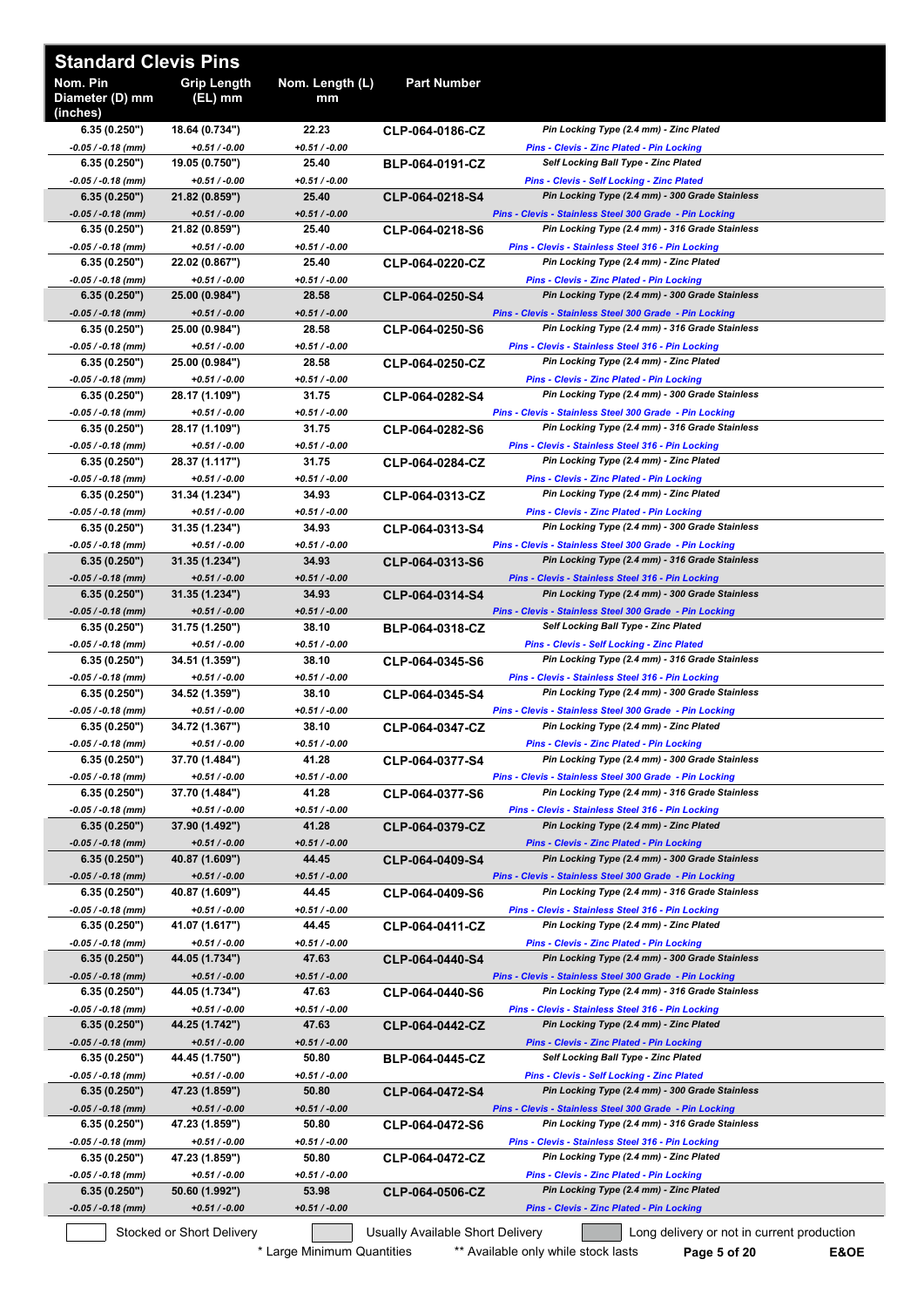| <b>Standard Clevis Pins</b>             |                                   |                          |                                  |                                                                                   |
|-----------------------------------------|-----------------------------------|--------------------------|----------------------------------|-----------------------------------------------------------------------------------|
| Nom. Pin<br>Diameter (D) mm<br>(inches) | <b>Grip Length</b><br>(EL) mm     | Nom. Length (L)<br>mm    | <b>Part Number</b>               |                                                                                   |
| 6.35(0.250")                            | 53.57 (2.109")                    | 57.15                    | CLP-064-0536-S4                  | Pin Locking Type (2.4 mm) - 300 Grade Stainless                                   |
| $-0.05/ -0.18$ (mm)                     | $+0.51 / -0.00$                   | $+0.51 / -0.00$          |                                  | Pins - Clevis - Stainless Steel 300 Grade - Pin Locking                           |
| 6.35(0.250")                            | 53.57 (2.109")                    | 57.15                    | CLP-064-0536-S6                  | Pin Locking Type (2.4 mm) - 316 Grade Stainless                                   |
| $-0.05 / -0.18$ (mm)                    | $+0.51 / -0.00$                   | $+0.51 / -0.00$          | CLP-064-0538-CZ                  | Pins - Clevis - Stainless Steel 316 - Pin Locking                                 |
| 6.35(0.250")                            | 53.77 (2.117")                    | 57.15                    |                                  | Pin Locking Type (2.4 mm) - Zinc Plated                                           |
| $-0.05 / -0.18$ (mm)                    | $+0.51 / -0.00$                   | $+0.51 / -0.00$          | CLP-064-0569-CZ                  | <b>Pins - Clevis - Zinc Plated - Pin Locking</b>                                  |
| 6.35(0.250")                            | 56.95 (2.242")                    | 60.33                    |                                  | Pin Locking Type (2.4 mm) - Zinc Plated                                           |
| $-0.05 / -0.18$ (mm)<br>6.35(0.250")    | $+0.51 / -0.00$                   | $+0.51 / -0.00$<br>63.50 |                                  | Pins - Clevis - Zinc Plated - Pin Locking<br>Self Locking Ball Type - Zinc Plated |
| $-0.05 / -0.18$ (mm)                    | 57.15 (2.250")<br>$+0.51 / -0.00$ | $+0.51 / -0.00$          | <b>BLP-064-0572-CZ</b>           | Pins - Clevis - Self Locking - Zinc Plated                                        |
| 6.35(0.250")                            | 59.91 (2.359")                    | 63.50                    | CLP-064-0599-S6                  | Pin Locking Type (2.4 mm) - 316 Grade Stainless                                   |
| $-0.05/ -0.18$ (mm)                     | $+0.51 / -0.00$                   | $+0.51 / -0.00$          |                                  | Pins - Clevis - Stainless Steel 316 - Pin Locking                                 |
| 6.35(0.250")                            | 59.92 (2.359")                    | 63.50                    | CLP-064-0599-S4                  | Pin Locking Type (2.4 mm) - 300 Grade Stainless                                   |
| $-0.05/ -0.18$ (mm)                     | $+0.51 / -0.00$                   | $+0.51 / -0.00$          | CLP-064-0601-CZ                  | Pins - Clevis - Stainless Steel 300 Grade - Pin Locking                           |
| 6.35(0.250")                            | 60.12 (2.367")                    | 63.50                    |                                  | Pin Locking Type (2.4 mm) - Zinc Plated                                           |
| $-0.05/ -0.18$ (mm)                     | $+0.51 / -0.00$                   | $+0.51 / -0.00$          | CLP-064-0633-CZ                  | Pins - Clevis - Zinc Plated - Pin Locking                                         |
| 6.35(0.250")                            | 63.30 (2.492")                    | 66.68                    |                                  | Pin Locking Type (2.4 mm) - Zinc Plated                                           |
| $-0.05 / -0.18$ (mm)                    | $+0.51 / -0.00$                   | $+0.51 / -0.00$          |                                  | Pins - Clevis - Zinc Plated - Pin Locking                                         |
| 6.35(0.250")                            | 66.27 (2.609")                    | 69.85                    | CLP-064-0663-S4                  | Pin Locking Type (2.4 mm) - 300 Grade Stainless                                   |
| $-0.05 / -0.18$ (mm)                    | $+0.51 / -0.00$                   | $+0.51 / -0.00$          |                                  | Pins - Clevis - Stainless Steel 300 Grade - Pin Locking                           |
| 6.35(0.250")                            | 66.47 (2.617")                    | 69.85                    | CLP-064-0665-CZ                  | Pin Locking Type (2.4 mm) - Zinc Plated                                           |
| $-0.05/ -0.18$ (mm)                     | $+0.51 / -0.00$                   | $+0.51 / -0.00$          | <b>BLP-064-0699-CZ</b>           | <b>Pins - Clevis - Zinc Plated - Pin Locking</b>                                  |
| 6.35(0.250")                            | 69.85 (2.750")                    | 76.20                    |                                  | Self Locking Ball Type - Zinc Plated                                              |
| $-0.05/ -0.18$ (mm)                     | $+0.51 / -0.00$                   | $+0.51 / -0.00$          |                                  | <b>Pins - Clevis - Self Locking - Zinc Plated</b>                                 |
| 6.35(0.250")                            | 72.62 (2.859")                    | 76.20                    |                                  | Pin Locking Type (2.4 mm) - 300 Grade Stainless                                   |
| $-0.05/ -0.18$ (mm)                     | $+0.51 / -0.00$                   | $+0.51 / -0.00$          | CLP-064-0726-S4                  | Pins - Clevis - Stainless Steel 300 Grade - Pin Locking                           |
| 6.35(0.250")                            | 72.62 (2.859")                    | 76.20                    | CLP-064-0726-S6                  | Pin Locking Type (2.4 mm) - 316 Grade Stainless                                   |
| $-0.05 / -0.18$ (mm)                    | $+0.51 / -0.00$                   | $+0.51 / -0.00$          |                                  | Pins - Clevis - Stainless Steel 316 - Pin Locking                                 |
| 6.35(0.250")                            | 72.82 (2.867")                    | 76.20                    | CLP-064-0728-CZ                  | Pin Locking Type (2.4 mm) - Zinc Plated                                           |
| $-0.05/ -0.18$ (mm)                     | $+0.51 / -0.00$                   | $+0.51 / -0.00$          | CLP-064-0792-CZ                  | Pins - Clevis - Zinc Plated - Pin Locking                                         |
| 6.35(0.250")                            | 79.17 (3.117")                    | 82.55                    |                                  | Pin Locking Type (2.4 mm) - Zinc Plated                                           |
| $-0.05 / -0.18$ (mm)                    | $+0.51 / -0.00$                   | $+0.51 / -0.00$<br>88.90 | <b>BLP-064-0826-CZ</b>           | Pins - Clevis - Zinc Plated - Pin Locking<br>Self Locking Ball Type - Zinc Plated |
| 6.35(0.250")<br>-0.05 / -0.18 (mm)      | 82.55 (3.250")<br>$+0.51 / -0.00$ | +0.51 / -0.00            |                                  | <b>Pins - Clevis - Self Locking - Zinc Plated</b>                                 |
| 6.35(0.250")                            | 85.52 (3.367")                    | 88.90                    | CLP-064-0855-CZ                  | Pin Locking Type (2.4 mm) - Zinc Plated                                           |
| $-0.05 / -0.18$ (mm)                    | $+0.51 / -0.00$                   | $+0.51 / -0.00$          |                                  | Pins - Clevis - Zinc Plated - Pin Locking                                         |
| 6.35(0.250")                            | 95.25 (3.750")                    | 101.60                   | <b>BLP-064-0953-CZ</b>           | Self Locking Ball Type - Zinc Plated                                              |
| $-0.05$ / $-0.18$ (mm)                  | +0.51 / -0.00                     | $+0.51 / -0.00$          | CLP-064-0980-S4                  | <b>Pins - Clevis - Self Locking - Zinc Plated</b>                                 |
| 6.35(0.250")                            | 98.02 (3.859")                    | 101.60                   |                                  | Pin Locking Type (2.4 mm) - 300 Grade Stainless                                   |
| $-0.05 / -0.18$ (mm)                    | $+0.51 / -0.00$                   | $+0.51 / -0.00$          | CLP-064-0980-S6                  | Pins - Clevis - Stainless Steel 300 Grade - Pin Locking                           |
| 6.35(0.250")                            | 98.02 (3.859")                    | 101.60                   |                                  | Pin Locking Type (2.4 mm) - 316 Grade Stainless                                   |
| $-0.05 / -0.18$ (mm)                    | $+0.51 / -0.00$                   | $+0.51 / -0.00$          |                                  | Pins - Clevis - Stainless Steel 316 - Pin Locking                                 |
| 6.35(0.250")                            | 98.22 (3.867")                    | 101.60                   | CLP-064-0982-CZ                  | Pin Locking Type (2.4 mm) - Zinc Plated                                           |
| $-0.05 / -0.18$ (mm)                    | $+0.51 / -0.00$                   | $+0.51 / -0.00$          |                                  | Pins - Clevis - Zinc Plated - Pin Locking                                         |
| 6.35(0.250")                            | 120.65 (4.750")                   | 127.00                   | <b>BLP-064-1207-CZ</b>           | Self Locking Ball Type - Zinc Plated                                              |
| $-0.05 / -0.18$ (mm)                    | $+0.51 / -0.00$                   | $+0.51 / -0.00$          | CLP-064-1236-CZ                  | <b>Pins - Clevis - Self Locking - Zinc Plated</b>                                 |
| 6.35(0.250")                            | 121.04 (4.867")                   | 127.00                   |                                  | Pin Locking Type (2.4 mm) - Zinc Plated                                           |
| $-0.05 / -0.18$ (mm)                    | $+0.51 / -0.00$                   | $+0.51 / -0.00$          | CLP-079-0071-S4                  | Pins - Clevis - Zinc Plated - Pin Locking                                         |
| 7.94 (0.313")                           | 7.14 (0.281")                     | 12.70                    |                                  | Pin Locking Type (2.4 mm) - 300 Grade Stainless                                   |
| $-0.05/ -0.18$ (mm)                     | +0.51 / -0.00                     | +0.51 / -0.00            |                                  | Pins - Clevis - Stainless Steel 300 Grade - Pin Locking                           |
| 7.94 (0.313")                           | 7.14 (0.281")                     | 12.70                    | CLP-079-0071-CZ                  | Pin Locking Type (2.4 mm) - Zinc Plated                                           |
| $-0.05 / -0.18$ (mm)                    | $+0.51 / -0.00$                   | $+0.51 / -0.00$          |                                  | Pins - Clevis - Zinc Plated - Pin Locking                                         |
| 7.94 (0.313")                           | 13.49 (0.531")                    | 19.05                    | CLP-079-0135-S6                  | Pin Locking Type (2.0 to 2.4 mm) - 316 Grade Stainless                            |
| $-0.05 / -0.18$ (mm)                    | $+0.51 / -0.00$                   | $+0.51 / -0.00$          | CLP-079-0135-S4                  | Pins - Clevis - Stainless Steel 316 - Pin Locking                                 |
| 7.94 (0.313")                           | 13.49 (0.531")                    | 19.05                    |                                  | Pin Locking Type (2.4 mm) - 300 Grade Stainless                                   |
| $-0.05 / -0.18$ (mm)                    | +0.51 / -0.00                     | $+0.51 / -0.00$          | CLP-079-0135-CZ                  | Pins - Clevis - Stainless Steel 300 Grade - Pin Locking                           |
| 7.94 (0.313")                           | 13.49 (0.531")                    | 19.05                    |                                  | Pin Locking Type (2.4 mm) - Zinc Plated                                           |
| $-0.05 / -0.18$ (mm)                    | +0.51 / -0.00                     | +0.51 / -0.00            |                                  | Pins - Clevis - Zinc Plated - Pin Locking                                         |
| 7.94 (0.313")                           | 15.87 (0.625")                    | 25.40                    | <b>BLP-079-0159-CZ</b>           | Self Locking Ball Type - Zinc Plated                                              |
| $-0.05/ -0.18$ (mm)                     | +0.51 / -0.00                     | +0.51 / -0.00            |                                  | <b>Pins - Clevis - Self Locking - Zinc Plated</b>                                 |
| 7.94 (0.313")                           | 16.67 (0.656")                    | 22.23                    | CLP-079-0167-CZ                  | Pin Locking Type (2.4 mm) - Zinc Plated                                           |
| $-0.05/ -0.18$ (mm)                     | $+0.51 / -0.00$                   | +0.51 / -0.00            | CLP-079-0190-CZ                  | <b>Pins - Clevis - Zinc Plated - Pin Locking</b>                                  |
| 7.94 (0.313")                           | 19.05 (0.750")                    | 24.61                    |                                  | Pin Locking Type (2.4 mm) - Zinc Plated                                           |
| $-0.05 / -0.18$ (mm)                    | $+0.51 / -0.00$                   | $+0.51 / -0.00$          | CLP-079-0198-S6                  | Pins - Clevis - Zinc Plated - Pin Locking                                         |
| 7.94 (0.313")                           | 19.84 (0.781")                    | 25.40                    |                                  | Pin Locking Type (2.0 to 2.4 mm) - 316 Grade Stainless                            |
| -0.05 / -0.18 (mm)                      | +0.51 / -0.00                     | +0.51 / -0.00            |                                  | Pins - Clevis - Stainless Steel 316 - Pin Locking                                 |
|                                         | Stocked or Short Delivery         |                          | Usually Available Short Delivery | Long delivery or not in current production                                        |

\* Large Minimum Quantities \*\*\* Available only while stock lasts **Page 6 of 20 E&OE**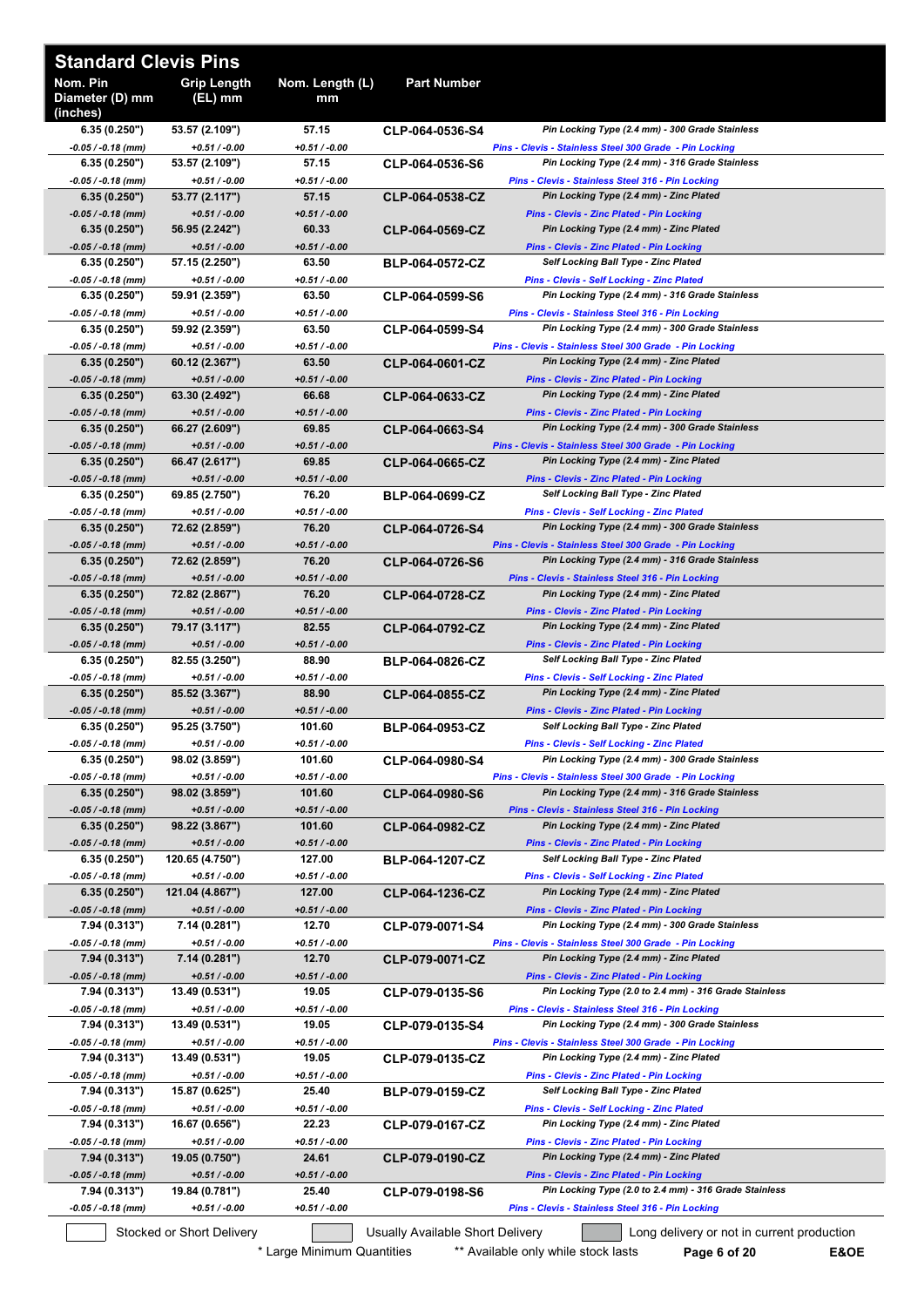| <b>Standard Clevis Pins</b>             |                                   |                          |                                  |                                                                                                             |
|-----------------------------------------|-----------------------------------|--------------------------|----------------------------------|-------------------------------------------------------------------------------------------------------------|
| Nom. Pin<br>Diameter (D) mm<br>(inches) | <b>Grip Length</b><br>(EL) mm     | Nom. Length (L)<br>mm    | <b>Part Number</b>               |                                                                                                             |
| 7.94 (0.313")<br>$-0.05/ -0.18$ (mm)    | 19.84 (0.781")<br>$+0.51 / -0.00$ | 25.40<br>+0.51 / -0.00   | CLP-079-0198-S4                  | Pin Locking Type (2.4 mm) - 300 Grade Stainless<br>Pins - Clevis - Stainless Steel 300 Grade - Pin Locking  |
| 7.94 (0.313")                           | 19.84 (0.781")                    | 25.40                    | CLP-079-0198-CZ                  | Pin Locking Type (2.4 mm) - Zinc Plated                                                                     |
| $-0.05/ -0.18$ (mm)                     | $+0.51 / -0.00$                   | $+0.51 / -0.00$          |                                  | <b>Pins - Clevis - Zinc Plated - Pin Locking</b>                                                            |
| 7.94 (0.313")<br>$-0.05 / -0.18$ (mm)   | 20.62 (0.812")<br>$+0.51 / -0.00$ | 23.83<br>$+0.51 / -0.00$ | CLP-079-0206-P                   | Pin Locking Type (2.4 mm) - Plain<br>Pins - Clevis - Low Carbon Steel - Pin Locking                         |
| 7.94 (0.313")                           | 23.02 (0.906")                    | 28.58                    | CLP-079-0230-S4                  | Pin Locking Type (2.4 mm) - 300 Grade Stainless                                                             |
| $-0.05 / -0.18$ (mm)                    | $+0.51 / -0.00$                   | $+0.51 / -0.00$          |                                  | Pins - Clevis - Stainless Steel 300 Grade - Pin Locking                                                     |
| 7.94 (0.313")<br>-0.05 / -0.18 (mm)     | 23.02 (0.906")<br>$+0.51 / -0.00$ | 28.58<br>+0.51 / -0.00   | CLP-079-0230-CZ                  | Pin Locking Type (2.4 mm) - Zinc Plated<br>Pins - Clevis - Zinc Plated - Pin Locking                        |
| 7.94 (0.313")                           | 26.18 (1.031")                    | 31.75                    | CLP-079-0262-S6                  | Pin Locking Type (2.0 to 2.4 mm) - 316 Grade Stainless                                                      |
| $-0.05/ -0.18$ (mm)                     | $+0.51 / -0.00$                   | $+0.51 / -0.00$          |                                  | Pins - Clevis - Stainless Steel 316 - Pin Locking                                                           |
| 7.94 (0.313")                           | 26.19 (1.031")                    | 31.75                    | CLP-079-0262-S4                  | Pin Locking Type (2.4 mm) - 300 Grade Stainless                                                             |
| $-0.05 / -0.18$ (mm)<br>7.94 (0.313")   | $+0.51 / -0.00$<br>26.19 (1.031") | $+0.51 / -0.00$<br>31.75 | CLP-079-0262-CZ                  | Pins - Clevis - Stainless Steel 300 Grade - Pin Locking<br>Pin Locking Type (2.4 mm) - Zinc Plated          |
| -0.05 / -0.18 (mm)                      | $+0.51 / -0.00$                   | $+0.51 / -0.00$          |                                  | Pins - Clevis - Zinc Plated - Pin Locking                                                                   |
| 7.94 (0.313")                           | 28.58 (1.125")                    | 38.10                    | <b>BLP-079-0286-CZ</b>           | <b>Self Locking Ball Type - Zinc Plated</b>                                                                 |
| -0.05 / -0.18 (mm)<br>7.94 (0.313")     | $+0.51 / -0.00$<br>29.37 (1.156") | +0.51 / -0.00<br>34.93   | CLP-079-0294-S6                  | <b>Pins - Clevis - Self Locking - Zinc Plated</b><br>Pin Locking Type (2.0 to 2.4 mm) - 316 Grade Stainless |
| -0.05 / -0.18 (mm)                      | $+0.51 / -0.00$                   | $+0.51 / -0.00$          |                                  | Pins - Clevis - Stainless Steel 316 - Pin Locking                                                           |
| 7.94 (0.313")                           | 29.37 (1.156")                    | 34.93                    | CLP-079-0294-S4                  | Pin Locking Type (2.4 mm) - 300 Grade Stainless                                                             |
| -0.05 / -0.18 (mm)                      | $+0.51 / -0.00$                   | $+0.51 / -0.00$          |                                  | Pins - Clevis - Stainless Steel 300 Grade - Pin Locking                                                     |
| 7.94 (0.313")<br>$-0.05 / -0.18$ (mm)   | 29.37 (1.156")<br>$+0.51 / -0.00$ | 34.93<br>$+0.51 / -0.00$ | CLP-079-0294-CZ                  | Pin Locking Type (2.4 mm) - Zinc Plated<br>Pins - Clevis - Zinc Plated - Pin Locking                        |
| 7.94 (0.313")                           | 32.54 (1.281")                    | 38.10                    | CLP-079-0325-S6                  | Pin Locking Type (2.0 to 2.4 mm) - 316 Grade Stainless                                                      |
| -0.05 / -0.18 (mm)                      | $+0.51 / -0.00$                   | +0.51 / -0.00            |                                  | Pins - Clevis - Stainless Steel 316 - Pin Locking                                                           |
| 7.94 (0.313")                           | 32.54 (1.281")                    | 38.10                    | CLP-079-0325-S4                  | Pin Locking Type (2.4 mm) - 300 Grade Stainless                                                             |
| $-0.05 / -0.18$ (mm)<br>7.94 (0.313")   | $+0.51 / -0.00$<br>32.54 (1.281") | $+0.51 / -0.00$<br>38.10 | CLP-079-0325-CZ                  | Pins - Clevis - Stainless Steel 300 Grade - Pin Locking<br>Pin Locking Type (2.4 mm) - Zinc Plated          |
| $-0.05 / -0.18$ (mm)                    | $+0.51 / -0.00$                   | $+0.51 / -0.00$          |                                  | <b>Pins - Clevis - Zinc Plated - Pin Locking</b>                                                            |
| 7.94 (0.313")                           | 35.72 (1.406")                    | 41.28                    | CLP-079-0357-S4                  | Pin Locking Type (2.4 mm) - 300 Grade Stainless                                                             |
| $-0.05 / -0.18$ (mm)<br>7.94 (0.313")   | $+0.51 / -0.00$<br>35.72 (1.406") | $+0.51 / -0.00$<br>41.28 | CLP-079-0357-CZ                  | Pins - Clevis - Stainless Steel 300 Grade - Pin Locking<br>Pin Locking Type (2.4 mm) - Zinc Plated          |
| -0.05 / -0.18 (mm)                      | $+0.51 / -0.00$                   | $+0.51 / -0.00$          |                                  | Pins - Clevis - Zinc Plated - Pin Locking                                                                   |
| 7.94 (0.313")                           | 38.89 (1.531")                    | 44.45                    | CLP-079-0389-S6                  | Pin Locking Type (2.0 to 2.4 mm) - 316 Grade Stainless                                                      |
| -0.05 / -0.18 (mm)                      | $+0.51 / -0.00$                   | +0.51 / -0.00            |                                  | Pins - Clevis - Stainless Steel 316 - Pin Locking                                                           |
| 7.94(0.313")<br>-0.05 / -0.18 (mm)      | 38.89 (1.531")<br>$+0.51 / -0.00$ | 44.45<br>$+0.51 / -0.00$ | CLP-079-0389-S4                  | Pin Locking Type (2.4 mm) - 300 Grade Stainless<br>Pins - Clevis - Stainless Steel 300 Grade - Pin Locking  |
| 7.94 (0.313")                           | 38.89 (1.531")                    | 44.45                    | CLP-079-0389-CZ                  | Pin Locking Type (2.4 mm) - Zinc Plated                                                                     |
| -0.05 / -0.18 (mm)                      | $+0.51 / -0.00$                   | +0.51 / -0.00            |                                  | <b>Pins - Clevis - Zinc Plated - Pin Locking</b>                                                            |
| 7.94 (0.313")<br>$-0.05/ -0.18$ (mm)    | 41.27 (1.625")<br>$+0.51 / -0.00$ | 50.80<br>+0.51 / -0.00   | <b>BLP-079-0413-CZ</b>           | <b>Self Locking Ball Type - Zinc Plated</b><br>Pins - Clevis - Self Locking - Zinc Plated                   |
| 7.94(0.313")                            | 42.07 (1.656")                    | 47.63                    | CLP-079-0421-CZ                  | Pin Locking Type (2.4 mm) - Zinc Plated                                                                     |
| -0.05 / -0.18 (mm)                      | $+0.51 / -0.00$                   | $+0.51 / -0.00$          |                                  | <b>Pins - Clevis - Zinc Plated - Pin Locking</b>                                                            |
| 7.94 (0.313")                           | 45.24 (1.781")                    | 50.80                    | CLP-079-0452-S6                  | Pin Locking Type (2.0 to 2.4 mm) - 316 Grade Stainless                                                      |
| $-0.05 / -0.18$ (mm)<br>7.94 (0.313")   | $+0.51 / -0.00$<br>45.24 (1.781") | $+0.51 / -0.00$<br>50.80 | CLP-079-0452-S4                  | Pins - Clevis - Stainless Steel 316 - Pin Locking<br>Pin Locking Type (2.4 mm) - 300 Grade Stainless        |
| -0.05 / -0.18 (mm)                      | $+0.51 / -0.00$                   | +0.51 / -0.00            |                                  | Pins - Clevis - Stainless Steel 300 Grade - Pin Locking                                                     |
| 7.94 (0.313")                           | 45.24 (1.781")                    | 50.80                    | CLP-079-0452-CZ                  | Pin Locking Type (2.4 mm) - Zinc Plated                                                                     |
| -0.05 / -0.18 (mm)                      | $+0.51 / -0.00$                   | +0.51 / -0.00            |                                  | <b>Pins - Clevis - Zinc Plated - Pin Locking</b>                                                            |
| 7.94 (0.313")<br>-0.05 / -0.18 (mm)     | 48.42 (1.906")<br>$+0.51 / -0.00$ | 53.98<br>+0.51 / -0.00   | CLP-079-0484-CZ                  | Pin Locking Type (2.4 mm) - Zinc Plated<br><b>Pins - Clevis - Zinc Plated - Pin Locking</b>                 |
| 7.94 (0.313")                           | 50.00 (1.969")                    | 55.56                    | CLP-079-0500-CZ                  | Pin Locking Type (2.4 mm) - Zinc Plated                                                                     |
| -0.05 / -0.18 (mm)                      | $+0.51 / -0.00$                   | +0.51 / -0.00            |                                  | <b>Pins - Clevis - Zinc Plated - Pin Locking</b>                                                            |
| 7.94 (0.313")                           | 51.59 (2.031")                    | 57.15<br>$+0.51 / -0.00$ | CLP-079-0516-S6                  | Pin Locking Type (2.0 to 2.4 mm) - 316 Grade Stainless                                                      |
| $-0.05 / -0.18$ (mm)<br>7.94 (0.313")   | $+0.51 / -0.00$<br>51.59 (2.031") | 57.15                    | CLP-079-0516-S4                  | Pins - Clevis - Stainless Steel 316 - Pin Locking<br>Pin Locking Type (2.4 mm) - 300 Grade Stainless        |
| -0.05 / -0.18 (mm)                      | $+0.51 / -0.00$                   | +0.51 / -0.00            |                                  | Pins - Clevis - Stainless Steel 300 Grade - Pin Locking                                                     |
| 7.94 (0.313")                           | 51.59 (2.031")                    | 57.15                    | CLP-079-0516-CZ                  | Pin Locking Type (2.4 mm) - Zinc Plated                                                                     |
| -0.05 / -0.18 (mm)<br>7.94 (0.313")     | $+0.51 / -0.00$<br>53.97 (2.125") | $+0.51 / -0.00$<br>63.50 | BLP-079-0540-CZ                  | <b>Pins - Clevis - Zinc Plated - Pin Locking</b><br><b>Self Locking Ball Type - Zinc Plated</b>             |
| -0.05 / -0.18 (mm)                      | $+0.51 / -0.00$                   | +0.51 / -0.00            |                                  | <b>Pins - Clevis - Self Locking - Zinc Plated</b>                                                           |
| 7.94 (0.313")                           | 54.77 (2.156")                    | 60.33                    | CLP-079-0548-CZ                  | Pin Locking Type (2.4 mm) - Zinc Plated                                                                     |
| $-0.05 / -0.18$ (mm)                    | $+0.51 / -0.00$                   | $+0.51 / -0.00$          |                                  | <b>Pins - Clevis - Zinc Plated - Pin Locking</b>                                                            |
| 7.94 (0.313")<br>-0.05 / -0.18 (mm)     | 57.94 (2.281")<br>$+0.51 / -0.00$ | 63.50<br>+0.51 / -0.00   | CLP-079-0579-S6                  | Pin Locking Type (2.0 to 2.4 mm) - 316 Grade Stainless<br>Pins - Clevis - Stainless Steel 316 - Pin Locking |
|                                         |                                   |                          |                                  |                                                                                                             |
|                                         | Stocked or Short Delivery         |                          | Usually Available Short Delivery | Long delivery or not in current production                                                                  |

\* Large Minimum Quantities \*\*\* Available only while stock lasts \*\*\* Page 7 of 20 **E&OE**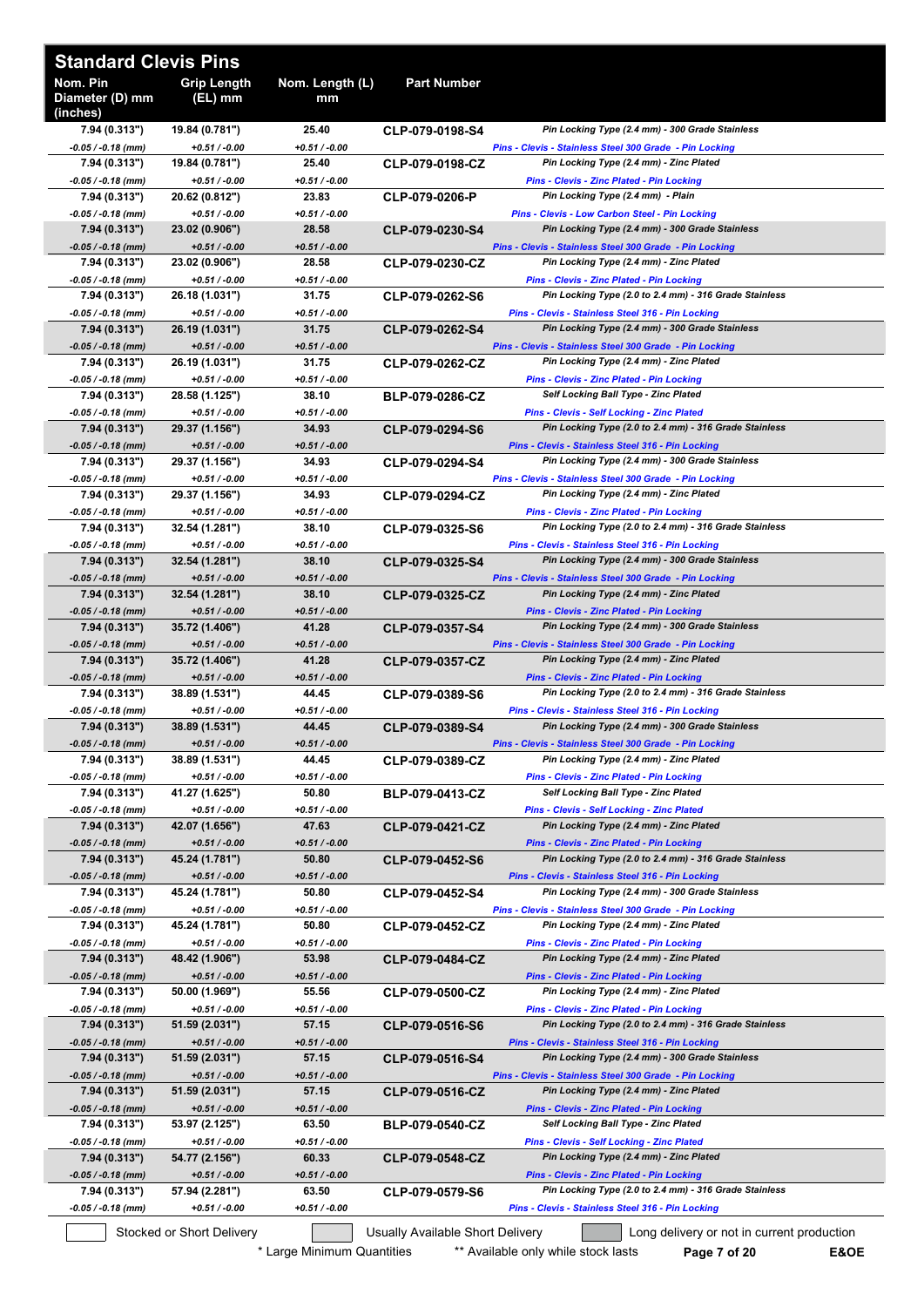| <b>Standard Clevis Pins</b>             |                                    |                           |                        |                                                                                                                   |
|-----------------------------------------|------------------------------------|---------------------------|------------------------|-------------------------------------------------------------------------------------------------------------------|
| Nom. Pin<br>Diameter (D) mm<br>(inches) | <b>Grip Length</b><br>(EL) mm      | Nom. Length (L)<br>mm     | <b>Part Number</b>     |                                                                                                                   |
| 7.94 (0.313")                           | 57.94 (2.281")                     | 63.50                     | CLP-079-0579-S4        | Pin Locking Type (2.4 mm) - 300 Grade Stainless                                                                   |
| $-0.05 / -0.18$ (mm)<br>7.94 (0.313")   | $+0.51 / -0.00$<br>57.94 (2.281")  | $+0.51 / -0.00$<br>63.50  | CLP-079-0579-CZ        | Pins - Clevis - Stainless Steel 300 Grade - Pin Locking<br>Pin Locking Type (2.4 mm) - Zinc Plated                |
| -0.05 / -0.18 (mm)                      | $+0.51 / -0.00$                    | $+0.51 / -0.00$           |                        | <b>Pins - Clevis - Zinc Plated - Pin Locking</b>                                                                  |
| 7.94(0.313")                            | 61.12 (2.406")                     | 66.68                     | CLP-079-0611-CZ        | Pin Locking Type (2.4 mm) - Zinc Plated                                                                           |
| $-0.05 / -0.18$ (mm)<br>7.94 (0.313")   | $+0.51 / -0.00$<br>64.29 (2.531")  | $+0.51 / -0.00$<br>69.85  | CLP-079-0643-S6        | Pins - Clevis - Zinc Plated - Pin Locking<br>Pin Locking Type (2.0 to 2.4 mm) - 316 Grade Stainless               |
| -0.05 / -0.18 (mm)                      | $+0.51 / -0.00$                    | $+0.51 / -0.00$           |                        | Pins - Clevis - Stainless Steel 316 - Pin Locking                                                                 |
| 7.94 (0.313")                           | 64.29 (2.531")                     | 69.85                     | CLP-079-0643-S4        | Pin Locking Type (2.4 mm) - 300 Grade Stainless                                                                   |
| -0.05 / -0.18 (mm)                      | $+0.51 / -0.00$                    | $+0.51 / -0.00$           |                        | Pins - Clevis - Stainless Steel 300 Grade - Pin Locking                                                           |
| 7.94 (0.313")<br>$-0.05 / -0.18$ (mm)   | 64.29 (2.531")<br>$+0.51 / -0.00$  | 69.85<br>$+0.51 / -0.00$  | CLP-079-0643-CZ        | Pin Locking Type (2.4 mm) - Zinc Plated<br>Pins - Clevis - Zinc Plated - Pin Locking                              |
| 7.94 (0.313")                           | 66.68 (2.625")                     | 76.20                     | <b>BLP-079-0667-CZ</b> | Self Locking Ball Type - Zinc Plated                                                                              |
| -0.05 / -0.18 (mm)                      | $+0.51 / -0.00$                    | $+0.51 / -0.00$           |                        | <b>Pins - Clevis - Self Locking - Zinc Plated</b>                                                                 |
| 7.94 (0.313")<br>$-0.05 / -0.18$ (mm)   | 70.64 (2.781")<br>$+0.51 / -0.00$  | 76.20<br>$+0.51 / -0.00$  | CLP-079-0706-S6        | Pin Locking Type (2.0 to 2.4 mm) - 316 Grade Stainless<br>Pins - Clevis - Stainless Steel 316 - Pin Locking       |
| 7.94 (0.313")                           | 70.64 (2.781")                     | 76.20                     | CLP-079-0706-S4        | Pin Locking Type (2.4 mm) - 300 Grade Stainless                                                                   |
| -0.05 / -0.18 (mm)                      | $+0.51/ -0.00$                     | $+0.51 / -0.00$           |                        | Pins - Clevis - Stainless Steel 300 Grade - Pin Locking                                                           |
| 7.94 (0.313")                           | 70.64 (2.781")                     | 76.20                     | CLP-079-0706-CZ        | Pin Locking Type (2.4 mm) - Zinc Plated                                                                           |
| $-0.05 / -0.18$ (mm)<br>7.94 (0.313")   | $+0.51 / -0.00$<br>79.37 (3.125")  | $+0.51 / -0.00$<br>88.90  | <b>BLP-079-0794-CZ</b> | Pins - Clevis - Zinc Plated - Pin Locking<br>Self Locking Ball Type - Zinc Plated                                 |
| -0.05 / -0.18 (mm)                      | $+0.51 / -0.00$                    | $+0.51 / -0.00$           |                        | Pins - Clevis - Self Locking - Zinc Plated                                                                        |
| 7.94 (0.313")                           | 83.34 (3.281")                     | 88.90                     | CLP-079-0833-S6        | Pin Locking Type (2.0 to 2.4 mm) - 316 Grade Stainless                                                            |
| $-0.05 / -0.18$ (mm)                    | $+0.51 / -0.00$                    | $+0.51 / -0.00$           |                        | Pins - Clevis - Stainless Steel 316 - Pin Locking                                                                 |
| 7.94 (0.313")<br>-0.05 / -0.18 (mm)     | 83.34 (3.281")<br>$+0.51 / -0.00$  | 88.90<br>$+0.51 / -0.00$  | CLP-079-0833-S4        | Pin Locking Type (2.4 mm) - 300 Grade Stainless<br>Pins - Clevis - Stainless Steel 300 Grade - Pin Locking        |
| 7.94 (0.313")                           | 83.34 (3.281")                     | 88.90                     | CLP-079-0833-CZ        | Pin Locking Type (2.4 mm) - Zinc Plated                                                                           |
| -0.05 / -0.18 (mm)                      | $+0.51 / -0.00$                    | $+0.51 / -0.00$           |                        | Pins - Clevis - Zinc Plated - Pin Locking                                                                         |
| 7.94 (0.313")                           | 96.04 (3.781")                     | 101.60                    | CLP-079-0960-S6        | Pin Locking Type (2.0 to 2.4 mm) - 316 Grade Stainless                                                            |
| $-0.05 / -0.18$ (mm)<br>7.94 (0.313")   | $+0.51 / -0.00$<br>96.04 (3.781")  | $+0.51 / -0.00$<br>101.60 | CLP-079-0960-S4        | Pins - Clevis - Stainless Steel 316 - Pin Locking<br>Pin Locking Type (2.4 mm) - 300 Grade Stainless              |
| -0.05 / -0.18 (mm)                      | $+0.51 / -0.00$                    | $+0.51 / -0.00$           |                        | Pins - Clevis - Stainless Steel 300 Grade - Pin Locking                                                           |
| 7.94 (0.313")                           | 96.04 (3.781")                     | 101.60                    | CLP-079-0960-CZ        | Pin Locking Type (2.4 mm) - Zinc Plated                                                                           |
| $-0.05 / -0.18$ (mm)<br>7.94(0.313")    | $+0.51 / -0.00$<br>146.84 (5.781") | $+0.51 / -0.00$<br>152.40 | CLP-079-1468-CZ        | Pins - Clevis - Zinc Plated - Pin Locking<br>Pin Locking Type (2.4 mm) - Zinc Plated                              |
| -0.05 / -0.18 (mm)                      | $+0.51 / -0.00$                    | $+0.51 / -0.00$           |                        | Pins - Clevis - Zinc Plated - Pin Locking                                                                         |
| 8.00(0.315")                            | 16.00 (0.630")                     | 20.00                     | CLP-080-0160-CZ        | Pin Locking Type (2.0 mm) - Zinc Plated                                                                           |
| $-0.05 / -0.18$ (mm)                    | $+0.51 / -0.00$                    | $+0.51 / -0.00$           |                        | Pins - Clevis - Zinc Plated - Pin Locking                                                                         |
| 8.00(0.315")<br>$-0.05 / -0.18$ (mm)    | 17.56 (0.691")<br>$+0.51 / -0.00$  | 20.00<br>$+0.51 / -0.00$  | CLP-080-0176G-S4       | Grooved Locking Type (0.9 mm) - 300 Grade Stainless<br>Pins - Clevis - Stainless Steel 300 Grade - Groove Locking |
| 8.00(0.315")                            | 17.56 (0.691")                     | 20.00                     | CLP-080-0176G-CZ       | Grooved Locking Type (0.9 mm) - Zinc Plated                                                                       |
| $-0.05 / -0.18$ (mm)                    | $+0.51 / -0.00$                    | $+0.51 / -0.00$           |                        | <b>Pins - Clevis - Zinc Plated - Groove Locking</b>                                                               |
| 8.00(0.315")                            | 21.00 (0.827")                     | 25.00                     | CLP-080-0210D-CZ       | Pin Locking Type (2.0 mm) - Zinc Plated                                                                           |
| $-0.05 / -0.18$ (mm)<br>8.00(0.315")    | $+0.51 / -0.00$<br>21.00 (0.827")  | $+0.51 / -0.00$<br>25.00  | CLP-080-0210-CZ        | Pins - Clevis - Zinc Plated - Pin Locking<br>Pin Locking Type (2.0 mm) - Zinc Plated                              |
| $-0.05 / -0.18$ (mm)                    | $+0.51 / -0.00$                    | $+0.51 / -0.00$           |                        | Pins - Clevis - Zinc Plated - Pin Locking                                                                         |
| 8.00(0.315")                            | 22.56 (0.888")                     | 25.00                     | CLP-080-0226G-S4       | Grooved Locking Type (0.9 mm) - 300 Grade Stainless                                                               |
| $-0.05 / -0.18$ (mm)<br>8.00(0.315")    | $+0.51 / -0.00$<br>22.56 (0.888")  | $+0.51 / -0.00$<br>25.00  |                        | Pins - Clevis - Stainless Steel 300 Grade - Groove Locking<br>Grooved Locking Type (0.9 mm) - Zinc Plated         |
| $-0.05 / -0.18$ (mm)                    | $+0.51 / -0.00$                    | $+0.51 / -0.00$           | CLP-080-0226G-CZ       | <b>Pins - Clevis - Zinc Plated - Groove Locking</b>                                                               |
| 8.00(0.315")                            | 26.00 (1.024")                     | 30.00                     | CLP-080-0260-CZ        | Pin Locking Type (2.0 mm) - Zinc Plated                                                                           |
| $-0.05 / -0.18$ (mm)                    | $+0.51 / -0.00$                    | $+0.51 / -0.00$           |                        | Pins - Clevis - Zinc Plated - Pin Locking                                                                         |
| 8.00(0.315")<br>$-0.05 / -0.18$ (mm)    | 27.56 (1.085")<br>$+0.51 / -0.00$  | 30.00<br>$+0.51 / -0.00$  | CLP-080-0276G-S4       | Grooved Locking Type (0.9 mm) - 300 Grade Stainless<br>Pins - Clevis - Stainless Steel 300 Grade - Groove Locking |
| 8.00(0.315")                            | 27.56 (1.085")                     | 30.00                     | CLP-080-0276G-CZ       | Grooved Locking Type (0.9 mm) - Zinc Plated                                                                       |
| $-0.05 / -0.18$ (mm)                    | $+0.51 / -0.00$                    | $+0.51 / -0.00$           |                        | <b>Pins - Clevis - Zinc Plated - Groove Locking</b>                                                               |
| 8.00(0.315")                            | 31.00 (1.220")                     | 35.00                     | CLP-080-0310-CZ        | Pin Locking Type (2.0 mm) - Zinc Plated                                                                           |
| $-0.05 / -0.18$ (mm)<br>8.00(0.315")    | $+0.51 / -0.00$<br>32.56 (1.282")  | $+0.51 / -0.00$<br>35.00  | CLP-080-0326G-S4       | Pins - Clevis - Zinc Plated - Pin Locking<br>Grooved Locking Type (0.9 mm) - 300 Grade Stainless                  |
| $-0.05 / -0.18$ (mm)                    | $+0.51 / -0.00$                    | $+0.51 / -0.00$           |                        | Pins - Clevis - Stainless Steel 300 Grade - Groove Locking                                                        |
| 8.00(0.315")                            | 32.56 (1.282")                     | 35.00                     | CLP-080-0326G-CZ       | Grooved Locking Type (0.9 mm) - Zinc Plated                                                                       |
| -0.05 / -0.18 (mm)<br>9.53(0.375")      | $+0.51 / -0.00$<br>13.09(0.515")   | $+0.51 / -0.00$<br>19.05  |                        | <b>Pins - Clevis - Zinc Plated - Groove Locking</b><br>Pin Locking Type (2.4 mm) - 300 Grade Stainless            |
| $-0.05 / -0.18$ (mm)                    | $+0.51 / -0.00$                    | $+0.51 / -0.00$           | CLP-095-0131-S4        | Pins - Clevis - Stainless Steel 300 Grade - Pin Locking                                                           |
| 9.53(0.375")                            | 13.09(0.515")                      | 19.05                     | CLP-095-0131-S6        | Pin Locking Type (2.4 mm) - 316 Grade Stainless                                                                   |
| $-0.05 / -0.18$ (mm)                    | $+0.51 / -0.00$                    | $+0.51 / -0.00$           |                        | Pins - Clevis - Stainless Steel 316 - Pin Locking                                                                 |

Stocked or Short Delivery **Contains Contained Busually Available Short Delivery Contained Long delivery or not in current production**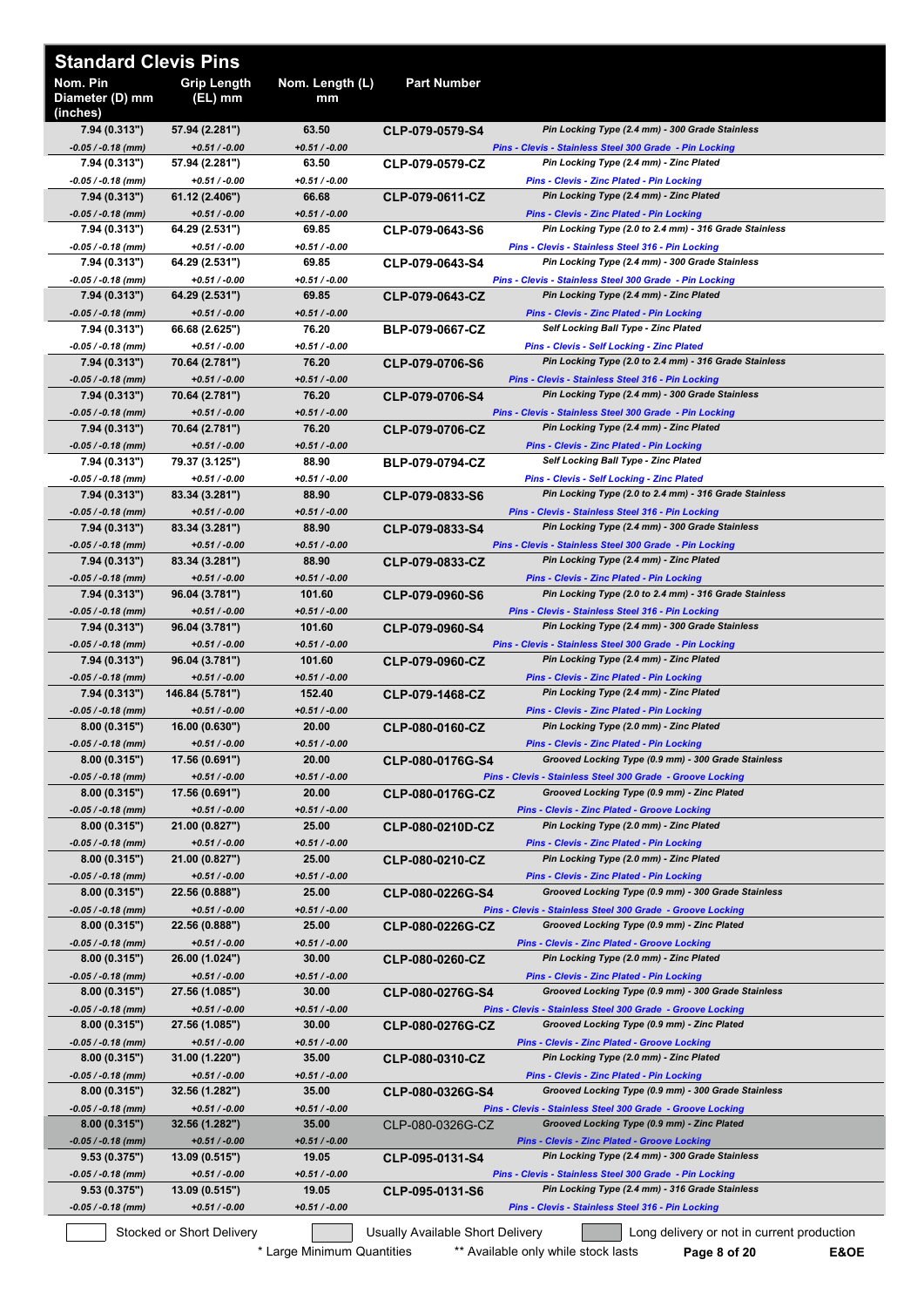| <b>Standard Clevis Pins</b>             |                                   |                          |                                  |                                                                                                            |
|-----------------------------------------|-----------------------------------|--------------------------|----------------------------------|------------------------------------------------------------------------------------------------------------|
| Nom. Pin<br>Diameter (D) mm<br>(inches) | <b>Grip Length</b><br>$(EL)$ mm   | Nom. Length (L)<br>mm    | <b>Part Number</b>               |                                                                                                            |
| 9.53(0.375")                            | 13.09(0.515")                     | 19.05                    | CLP-095-0131-CZ                  | Pin Locking Type (2.4 mm) - Zinc Plated                                                                    |
| $-0.05 / -0.18$ (mm)<br>9.53(0.375")    | $+0.51/ -0.00$<br>15.87 (0.625")  | $+0.51 / -0.00$<br>25.40 | <b>BLP-095-0159-CZ</b>           | <b>Pins - Clevis - Zinc Plated - Pin Locking</b><br><b>Self Locking Ball Type - Zinc Plated</b>            |
| -0.05 / -0.18 (mm)                      | $+0.51/ -0.00$                    | $+0.51 / -0.00$          |                                  | <b>Pins - Clevis - Self Locking - Zinc Plated</b>                                                          |
| 9.53(0.375")<br>$-0.05/ -0.18$ (mm)     | 19.44 (0.765")<br>$+0.51/ -0.00$  | 25.40<br>$+0.51 / -0.00$ | CLP-095-0194-S4                  | Pin Locking Type (2.4 mm) - 300 Grade Stainless<br>Pins - Clevis - Stainless Steel 300 Grade - Pin Locking |
| 9.53(0.375")                            | 19.44 (0.765")                    | 25.40                    | CLP-095-0194-S6                  | Pin Locking Type (2.4 mm) - 316 Grade Stainless                                                            |
| $-0.05 / -0.18$ (mm)                    | $+0.51/ -0.00$                    | $+0.51 / -0.00$<br>25.40 |                                  | Pins - Clevis - Stainless Steel 316 - Pin Locking                                                          |
| 9.53(0.375")<br>-0.05 / -0.18 (mm)      | 19.44 (0.765")<br>$+0.51 / -0.00$ | $+0.51 / -0.00$          | CLP-095-0194-CZ                  | Pin Locking Type (2.4 mm) - Zinc Plated<br>Pins - Clevis - Zinc Plated - Pin Locking                       |
| 9.53(0.375")                            | 19.45 (0.766")                    | 25.40                    | CLP-095-0195-S4                  | Pin Locking Type (2.4 mm) - 300 Grade Stainless                                                            |
| -0.05 / -0.18 (mm)<br>9.53(0.375")      | $+0.51/ -0.00$<br>21.82 (0.859")  | $+0.51 / -0.00$<br>27.78 | CLP-095-0218-CZ                  | Pins - Clevis - Stainless Steel 300 Grade - Pin Locking<br>Pin Locking Type (2.4 mm) - Zinc Plated         |
| -0.05 / -0.18 (mm)                      | $+0.51/ -0.00$                    | $+0.51 / -0.00$          |                                  | <b>Pins - Clevis - Zinc Plated - Pin Locking</b>                                                           |
| 9.53(0.375")                            | 22.62 (0.890")                    | 28.58                    | CLP-095-0226-S4                  | Pin Locking Type (2.4 mm) - 300 Grade Stainless                                                            |
| -0.05 / -0.18 (mm)<br>9.53(0.375")      | $+0.51/ -0.00$<br>22.62 (0.890")  | $+0.51 / -0.00$<br>28.58 | CLP-095-0226-S6                  | Pins - Clevis - Stainless Steel 300 Grade - Pin Locking<br>Pin Locking Type (2.4 mm) - 316 Grade Stainless |
| $-0.05 / -0.18$ (mm)                    | $+0.51/ -0.00$                    | $+0.51 / -0.00$          |                                  | Pins - Clevis - Stainless Steel 316 - Pin Locking                                                          |
| 9.53(0.375")                            | 22.62 (0.890")                    | 28.58                    | CLP-095-0226-CZ                  | Pin Locking Type (2.4 mm) - Zinc Plated                                                                    |
| $-0.05 / -0.18$ (mm)<br>9.53(0.375")    | $+0.51/ -0.00$<br>23.83 (0.938")  | $+0.51 / -0.00$<br>26.97 | CLP-095-0238-P                   | Pins - Clevis - Zinc Plated - Pin Locking<br>Pin Locking Type (2.4 mm) - Plain                             |
| -0.05 / -0.18 (mm)                      | $+0.51/ -0.00$                    | $+0.51 / -0.00$          |                                  | Pins - Clevis - Low Carbon Steel - Pin Locking                                                             |
| 9.53(0.375")                            | 25.79 (1.015")<br>$+0.51 / -0.00$ | 31.75<br>$+0.51 / -0.00$ | CLP-095-0258-S4                  | Pin Locking Type (2.4 mm) - 300 Grade Stainless                                                            |
| $-0.05 / -0.18$ (mm)<br>9.53(0.375")    | 25.79 (1.015")                    | 31.75                    | CLP-095-0258-S6                  | Pins - Clevis - Stainless Steel 300 Grade - Pin Locking<br>Pin Locking Type (2.4 mm) - 316 Grade Stainless |
| -0.05 / -0.18 (mm)                      | $+0.51 / -0.00$                   | $+0.51 / -0.00$          |                                  | Pins - Clevis - Stainless Steel 316 - Pin Locking                                                          |
| 9.53(0.375")<br>-0.05 / -0.18 (mm)      | 25.79 (1.015")<br>$+0.51 / -0.00$ | 31.75<br>$+0.51 / -0.00$ | CLP-095-0258-CZ                  | Pin Locking Type (2.4 mm) - Zinc Plated<br>Pins - Clevis - Zinc Plated - Pin Locking                       |
| 9.53(0.375")                            | 27.36 (1.077")                    | 33.32                    | CLP-095-0274-CZ                  | Pin Locking Type (2.4 mm) - Zinc Plated                                                                    |
| -0.05 / -0.18 (mm)                      | $+0.51/ -0.00$                    | $+0.51 / -0.00$          |                                  | <b>Pins - Clevis - Zinc Plated - Pin Locking</b>                                                           |
| 9.53(0.375")<br>$-0.05 / -0.18$ (mm)    | 28.58 (1.125")<br>$+0.51/ -0.00$  | 38.10<br>$+0.51 / -0.00$ | <b>BLP-095-0286-CZ</b>           | <b>Self Locking Ball Type - Zinc Plated</b><br>Pins - Clevis - Self Locking - Zinc Plated                  |
| 9.53(0.375")                            | 28.97 (1.140")                    | 34.93                    | CLP-095-0290-S4                  | Pin Locking Type (2.4 mm) - 300 Grade Stainless                                                            |
| -0.05 / -0.18 (mm)                      | $+0.51/ -0.00$<br>28.97 (1.140")  | $+0.51 / -0.00$<br>34.93 | CLP-095-0290-S6                  | Pins - Clevis - Stainless Steel 300 Grade - Pin Locking<br>Pin Locking Type (2.4 mm) - 316 Grade Stainless |
| 9.53(0.375")<br>$-0.05 / -0.18$ (mm)    | $+0.51/ -0.00$                    | $+0.51 / -0.00$          |                                  | Pins - Clevis - Stainless Steel 316 - Pin Locking                                                          |
| 9.53(0.375")                            | 28.97 (1.140")                    | 34.93                    | CLP-095-0290-CZ                  | Pin Locking Type (2.4 mm) - Zinc Plated                                                                    |
| -0.05 / -0.18 (mm)<br>9.53(0.375")      | $+0.51 / -0.00$<br>32.14 (1.265") | $+0.51 / -0.00$<br>38.10 | CLP-095-0321-S4                  | Pins - Clevis - Zinc Plated - Pin Locking<br>Pin Locking Type (2.4 mm) - 300 Grade Stainless               |
| $-0.05 / -0.18$ (mm)                    | $+0.51 / -0.00$                   | $+0.51 / -0.00$          |                                  | Pins - Clevis - Stainless Steel 300 Grade - Pin Locking                                                    |
| 9.53(0.375")                            | 32.14 (1.265")                    | 38.10                    | CLP-095-0321-S6                  | Pin Locking Type (2.4 mm) - 316 Grade Stainless                                                            |
| -0.05 / -0.18 (mm)<br>9.53(0.375")      | $+0.51 / -0.00$<br>32.14 (1.265") | $+0.51 / -0.00$<br>38.10 | CLP-095-0321-CZ                  | Pins - Clevis - Stainless Steel 316 - Pin Locking<br>Pin Locking Type (2.4 mm) - Zinc Plated               |
| $-0.05 / -0.18$ (mm)                    | $+0.51 / -0.00$                   | $+0.51 / -0.00$          |                                  | <b>Pins - Clevis - Zinc Plated - Pin Locking</b>                                                           |
| 9.53(0.375")<br>$-0.05 / -0.18$ (mm)    | 32.15 (1.266")<br>$+0.51 / -0.00$ | 38.10<br>$+0.51 / -0.00$ | CLP-095-0322-S4                  | Pin Locking Type (2.4 mm) - 300 Grade Stainless<br>Pins - Clevis - Stainless Steel 300 Grade - Pin Locking |
| 9.53(0.375")                            | 35.32 (1.390")                    | 41.28                    | CLP-095-0353-S4                  | Pin Locking Type (2.4 mm) - 300 Grade Stainless                                                            |
| -0.05 / -0.18 (mm)                      | $+0.51 / -0.00$                   | $+0.51 / -0.00$          |                                  | Pins - Clevis - Stainless Steel 300 Grade - Pin Locking                                                    |
| 9.53(0.375")<br>$-0.05 / -0.18$ (mm)    | 35.32 (1.390")<br>$+0.51 / -0.00$ | 41.28<br>$+0.51 / -0.00$ | CLP-095-0353-S6                  | Pin Locking Type (2.4 mm) - 316 Grade Stainless<br>Pins - Clevis - Stainless Steel 316 - Pin Locking       |
| 9.53(0.375")                            | 35.32 (1.390")                    | 41.28                    | CLP-095-0353-CZ                  | Pin Locking Type (2.4 mm) - Zinc Plated                                                                    |
| $-0.05 / -0.18$ (mm)                    | $+0.51 / -0.00$                   | $+0.51 / -0.00$          |                                  | <b>Pins - Clevis - Zinc Plated - Pin Locking</b><br>Pin Locking Type (2.4 mm) - 300 Grade Stainless        |
| 9.53(0.375")<br>-0.05 / -0.18 (mm)      | 38.49 (1.515")<br>$+0.51 / -0.00$ | 44.45<br>$+0.51 / -0.00$ | CLP-095-0385-S4                  | Pins - Clevis - Stainless Steel 300 Grade - Pin Locking                                                    |
| 9.53(0.375")                            | 38.49 (1.515")                    | 44.45                    | CLP-095-0385-S6                  | Pin Locking Type (2.4 mm) - 316 Grade Stainless                                                            |
| -0.05 / -0.17 (mm)<br>9.53(0.375")      | $+0.51 / -0.00$<br>38.49 (1.515") | $+0.51 / -0.00$<br>44.45 | CLP-095-0385-CZ                  | Pins - Clevis - Stainless Steel 316 - Pin Locking<br>Pin Locking Type (2.4 mm) - Zinc Plated               |
| -0.05 / -0.18 (mm)                      | $+0.51 / -0.00$                   | $+0.51 / -0.00$          |                                  | Pins - Clevis - Zinc Plated - Pin Locking                                                                  |
| 9.53(0.375")                            | 41.28 (1.625")                    | 50.80                    | <b>BLP-095-0413-CZ</b>           | Self Locking Ball Type - Zinc Plated                                                                       |
| -0.05 / -0.18 (mm)<br>9.53(0.375")      | $+0.51 / -0.00$<br>41.67 (1.640") | $+0.51 / -0.00$<br>47.63 | CLP-095-0417-CZ                  | Pins - Clevis - Self Locking - Zinc Plated<br>Pin Locking Type (2.4 mm) - Zinc Plated                      |
| $-0.05 / -0.18$ (mm)                    | $+0.51 / -0.00$                   | $+0.51 / -0.00$          |                                  | Pins - Clevis - Zinc Plated - Pin Locking                                                                  |
| 9.53(0.375")                            | 44.84 (1.765")                    | 50.80                    | CLP-095-0448-S4                  | Pin Locking Type (2.4 mm) - 300 Grade Stainless                                                            |
| $-0.05 / -0.18$ (mm)<br>9.53(0.375")    | $+0.51 / -0.00$<br>44.84 (1.765") | $+0.51 / -0.00$<br>50.80 | CLP-095-0448-S6                  | Pins - Clevis - Stainless Steel 300 Grade - Pin Locking<br>Pin Locking Type (2.4 mm) - 316 Grade Stainless |
| -0.05 / -0.18 (mm)                      | $+0.51 / -0.00$                   | $+0.51 / -0.00$          |                                  | Pins - Clevis - Stainless Steel 316 - Pin Locking                                                          |
|                                         | Stocked or Short Delivery         |                          | Usually Available Short Delivery | Long delivery or not in current production                                                                 |

\* Large Minimum Quantities \*\*\* Available only while stock lasts **Page 9 of 20 E&OE**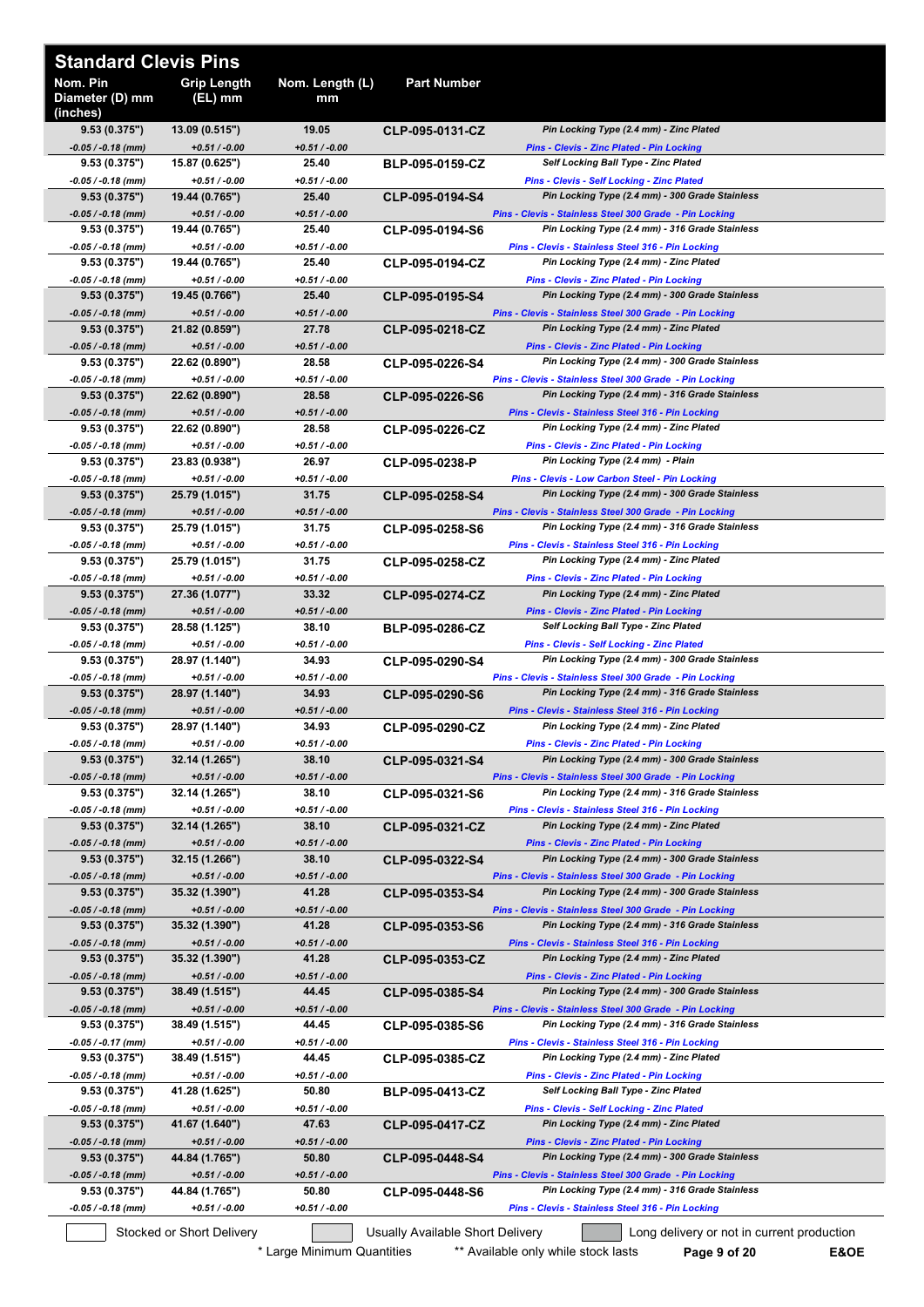| <b>Standard Clevis Pins</b>             |                                    |                           |                                  |                                                                                                            |
|-----------------------------------------|------------------------------------|---------------------------|----------------------------------|------------------------------------------------------------------------------------------------------------|
| Nom. Pin<br>Diameter (D) mm<br>(inches) | <b>Grip Length</b><br>(EL) mm      | Nom. Length (L)<br>mm     | <b>Part Number</b>               |                                                                                                            |
| 9.53(0.375")                            | 44.84 (1.765")                     | 50.80                     | CLP-095-0448-CZ                  | Pin Locking Type (2.4 mm) - Zinc Plated                                                                    |
| $-0.05 / -0.18$ (mm)<br>9.53(0.375")    | $+0.51 / -0.00$<br>44.85 (1.766")  | $+0.51 / -0.00$<br>50.80  | CLP-095-0449-S4                  | Pins - Clevis - Zinc Plated - Pin Locking<br>Pin Locking Type (2.4 mm) - 300 Grade Stainless               |
| $-0.05/ -0.18$ (mm)                     | $+0.51 / -0.00$                    | $+0.51 / -0.00$           |                                  | Pins - Clevis - Stainless Steel 300 Grade - Pin Locking                                                    |
| 9.53(0.375")                            | 48.02 (1.890")                     | 53.98                     | CLP-095-0480-CZ                  | Pin Locking Type (2.4 mm) - Zinc Plated                                                                    |
| $-0.05 / -0.18$ (mm)<br>9.53(0.375")    | $+0.51 / -0.00$<br>51.19(2.015")   | $+0.51 / -0.00$<br>57.15  | CLP-095-0512-S4                  | Pins - Clevis - Zinc Plated - Pin Locking<br>Pin Locking Type (2.4 mm) - 300 Grade Stainless               |
| $-0.05 / -0.18$ (mm)                    | $+0.51 / -0.00$                    | $+0.51 / -0.00$           |                                  | Pins - Clevis - Stainless Steel 300 Grade - Pin Locking                                                    |
| 9.53(0.375")<br>$-0.05/ -0.18$ (mm)     | 51.19 (2.015")<br>$+0.51 / -0.00$  | 57.15<br>$+0.51 / -0.00$  | CLP-095-0512-S6                  | Pin Locking Type (2.4 mm) - 316 Grade Stainless<br>Pins - Clevis - Stainless Steel 316 - Pin Locking       |
| 9.53(0.375")                            | 51.19 (2.015")                     | 57.15                     | CLP-095-0512-CZ                  | Pin Locking Type (2.4 mm) - Zinc Plated                                                                    |
| -0.05 / -0.18 (mm)                      | $+0.51 / -0.00$                    | $+0.51 / -0.00$           |                                  | <b>Pins - Clevis - Zinc Plated - Pin Locking</b>                                                           |
| 9.53(0.375")<br>-0.05 / -0.18 (mm)      | 53.97 (2.125")<br>$+0.51 / -0.00$  | 63.50<br>$+0.51 / -0.00$  | <b>BLP-095-0540-CZ</b>           | Self Locking Ball Type - Zinc Plated<br>Pins - Clevis - Self Locking - Zinc Plated                         |
| 9.53(0.375")                            | 54.37 (2.140")                     | 60.33                     | CLP-095-0544-S4                  | Pin Locking Type (2.4 mm) - 300 Grade Stainless                                                            |
| -0.05 / -0.18 (mm)                      | $+0.51 / -0.00$                    | $+0.51 / -0.00$           |                                  | Pins - Clevis - Stainless Steel 300 Grade - Pin Locking<br>Pin Locking Type (2.4 mm) - Zinc Plated         |
| 9.53(0.375")<br>$-0.05 / -0.18$ (mm)    | 54.37 (2.140")<br>$+0.51 / -0.00$  | 60.33<br>$+0.51 / -0.00$  | CLP-095-0544-CZ                  | Pins - Clevis - Zinc Plated - Pin Locking                                                                  |
| 9.53(0.375")                            | 57.54 (2.265")                     | 63.50                     | CLP-095-0575-S4                  | Pin Locking Type (2.4 mm) - 300 Grade Stainless                                                            |
| $-0.05 / -0.18$ (mm)<br>9.53(0.375")    | $+0.51 / -0.00$<br>57.54 (2.265")  | $+0.51 / -0.00$<br>63.50  | CLP-095-0575-S6                  | Pins - Clevis - Stainless Steel 300 Grade - Pin Locking<br>Pin Locking Type (2.4 mm) - 316 Grade Stainless |
| $-0.05/ -0.18$ (mm)                     | $+0.51 / -0.00$                    | $+0.51 / -0.00$           |                                  | Pins - Clevis - Stainless Steel 316 - Pin Locking                                                          |
| 9.53(0.375")                            | 57.54 (2.265")                     | 63.50                     | CLP-095-0575-CZ                  | Pin Locking Type (2.4 mm) - Zinc Plated                                                                    |
| $-0.05 / -0.18$ (mm)<br>9.53(0.375")    | $+0.51 / -0.00$<br>60.72(2.390")   | $+0.51 / -0.00$<br>66.68  | CLP-095-0607-CZ                  | Pins - Clevis - Zinc Plated - Pin Locking<br>Pin Locking Type (2.4 mm) - Zinc Plated                       |
| -0.05 / -0.18 (mm)                      | $+0.51 / -0.00$                    | $+0.51 / -0.00$           |                                  | Pins - Clevis - Zinc Plated - Pin Locking                                                                  |
| 9.53(0.375")                            | 63.89 (2.515")                     | 69.85                     | CLP-095-0639-S4                  | Pin Locking Type (2.4 mm) - 300 Grade Stainless                                                            |
| $-0.05 / -0.18$ (mm)<br>9.53(0.375")    | $+0.51 / -0.00$<br>63.89 (2.515")  | $+0.51 / -0.00$<br>69.85  | CLP-095-0639-CZ                  | Pins - Clevis - Stainless Steel 300 Grade - Pin Locking<br>Pin Locking Type (2.4 mm) - Zinc Plated         |
| -0.05 / -0.18 (mm)                      | $+0.51 / -0.00$                    | $+0.51 / -0.00$           |                                  | <b>Pins - Clevis - Zinc Plated - Pin Locking</b>                                                           |
| 9.53(0.375")                            | 66.68 (2.625")                     | 76.20                     | <b>BLP-095-0667-CZ</b>           | Self Locking Ball Type - Zinc Plated                                                                       |
| -0.05 / -0.18 (mm)<br>9.53(0.375")      | $+0.51 / -0.00$<br>70.24 (2.765")  | $+0.51 / -0.00$<br>76.20  | CLP-095-0702-S4                  | Pins - Clevis - Self Locking - Zinc Plated<br>Pin Locking Type (2.4 mm) - 300 Grade Stainless              |
| $-0.05 / -0.18$ (mm)                    | $+0.51 / -0.00$                    | $+0.51 / -0.00$           |                                  | Pins - Clevis - Stainless Steel 300 Grade - Pin Locking                                                    |
| 9.53(0.375")<br>-0.05 / -0.18 (mm)      | 70.24 (2.765")<br>$+0.51 / -0.00$  | 76.20<br>$+0.51 / -0.00$  | CLP-095-0702-S6                  | Pin Locking Type (2.4 mm) - 316 Grade Stainless<br>Pins - Clevis - Stainless Steel 316 - Pin Locking       |
| 9.53(0.375")                            | 70.24 (2.765")                     | 76.20                     | CLP-095-0702-CZ                  | Pin Locking Type (2.4 mm) - Zinc Plated                                                                    |
| -0.05 / -0.18 (mm)                      | $+0.51 / -0.00$                    | $+0.51 / -0.00$           |                                  | Pins - Clevis - Zinc Plated - Pin Locking                                                                  |
| 9.53(0.375")<br>-0.05 / -0.18 (mm)      | 70.25 (2.766")<br>$+0.51 / -0.00$  | 76.20<br>+0.51 / -0.00    | CLP-095-0703-S4                  | Pin Locking Type (2.4 mm) - 300 Grade Stainless<br>Pins - Clevis - Stainless Steel 300 Grade - Pin Locking |
| 9.53(0.375")                            | 76.59 (3.015")                     | 82.55                     | CLP-095-0766-CZ                  | Pin Locking Type (2.4 mm) - Zinc Plated                                                                    |
| $-0.05/ -0.18$ (mm)                     | $+0.51 / -0.00$                    | +0.51 / -0.00             |                                  | Pins - Clevis - Zinc Plated - Pin Locking                                                                  |
| 9.53(0.375")<br>$-0.05/ -0.18$ (mm)     | 82.94 (3.265")<br>$+0.51 / -0.00$  | 88.90<br>+0.51 / -0.00    | CLP-095-0829-S4                  | Pin Locking Type (2.4 mm) - 300 Grade Stainless<br>Pins - Clevis - Stainless Steel 300 Grade - Pin Locking |
| 9.53(0.375")                            | 82.94 (3.265")                     | 88.90                     | CLP-095-0829-S6                  | Pin Locking Type (2.4 mm) - 316 Grade Stainless                                                            |
| $-0.05 / -0.18$ (mm)                    | $+0.51 / -0.00$                    | $+0.51 / -0.00$           |                                  | Pins - Clevis - Stainless Steel 316 - Pin Locking<br>Pin Locking Type (2.4 mm) - Zinc Plated               |
| 9.53(0.375")<br>-0.05 / -0.18 (mm)      | 82.94 (3.265")<br>$+0.51 / -0.00$  | 88.90<br>$+0.51 / -0.00$  | CLP-095-0829-CZ                  | <b>Pins - Clevis - Zinc Plated - Pin Locking</b>                                                           |
| 9.53(0.375")                            | 89.29 (3.515")                     | 95.25                     | CLP-095-0893-CZ                  | Pin Locking Type (2.4 mm) - Zinc Plated                                                                    |
| -0.05 / -0.18 (mm)<br>9.53(0.375")      | $+0.51 / -0.00$<br>92.07 (3.625")  | $+0.51 / -0.00$<br>101.60 | <b>BLP-095-0921-CZ</b>           | <b>Pins - Clevis - Zinc Plated - Pin Locking</b><br>Self Locking Ball Type - Zinc Plated                   |
| $-0.05/ -0.18$ (mm)                     | $+0.51 / -0.00$                    | +0.51 / -0.00             |                                  | Pins - Clevis - Self Locking - Zinc Plated                                                                 |
| 9.53(0.375")                            | 95.64 (3.765")                     | 101.60                    | CLP-095-0956-S4                  | Pin Locking Type (2.4 mm) - 300 Grade Stainless                                                            |
| -0.05 / -0.18 (mm)<br>9.53(0.375")      | $+0.51 / -0.00$<br>95.64 (3.765")  | $+0.51 / -0.00$<br>101.60 | CLP-095-0956-S6                  | Pins - Clevis - Stainless Steel 300 Grade - Pin Locking<br>Pin Locking Type (2.4 mm) - 316 Grade Stainless |
| $-0.05 / -0.18$ (mm)                    | $+0.51 / -0.00$                    | $+0.51 / -0.00$           |                                  | Pins - Clevis - Stainless Steel 316 - Pin Locking                                                          |
| 9.53(0.375")                            | 95.64 (3.765")                     | 101.60                    | CLP-095-0956-CZ                  | Pin Locking Type (2.4 mm) - Zinc Plated                                                                    |
| -0.05 / -0.18 (mm)<br>9.53(0.375")      | $+0.51 / -0.00$<br>95.65(3.766")   | +0.51 / -0.00<br>101.60   | CLP-095-0957-S4                  | Pins - Clevis - Zinc Plated - Pin Locking<br>Pin Locking Type (2.4 mm) - 300 Grade Stainless               |
| -0.05 / -0.18 (mm)                      | $+0.51 / -0.00$                    | $+0.51 / -0.00$           |                                  | Pins - Clevis - Stainless Steel 300 Grade - Pin Locking                                                    |
| 9.53(0.375")                            | 101.60 (4.000")                    |                           | CLP-095-1016-CZ-H                | Pin Locking Type (mm) - Plain                                                                              |
| $-0.05/ -0.18$ (mm)<br>9.53(0.375")     | $+0.51 / -0.00$<br>108.34 (4.265") | $+0.51 / -0.00$<br>114.30 | CLP-095-1083-CZ                  | Pins - Clevis - Handle - Straight - Plain - Pin Locking<br>Pin Locking Type (2.4 mm) - Zinc Plated         |
| $-0.05 / -0.18$ (mm)                    | $+0.51 / -0.00$                    | $+0.51 / -0.00$           |                                  | <b>Pins - Clevis - Zinc Plated - Pin Locking</b>                                                           |
| 9.53(0.375")                            | 121.04 (4.765")                    | 127.00                    | CLP-095-1210-CZ                  | Pin Locking Type (2.4 mm) - Zinc Plated                                                                    |
| -0.05 / -0.18 (mm)                      | $+0.51 / -0.00$                    | $+0.51 / -0.00$           |                                  | <b>Pins - Clevis - Zinc Plated - Pin Locking</b>                                                           |
|                                         | Stocked or Short Delivery          |                           | Usually Available Short Delivery | Long delivery or not in current production                                                                 |

\* Large Minimum Quantities \*\* Available only while stock lasts **Page 10 of 20 E&OE**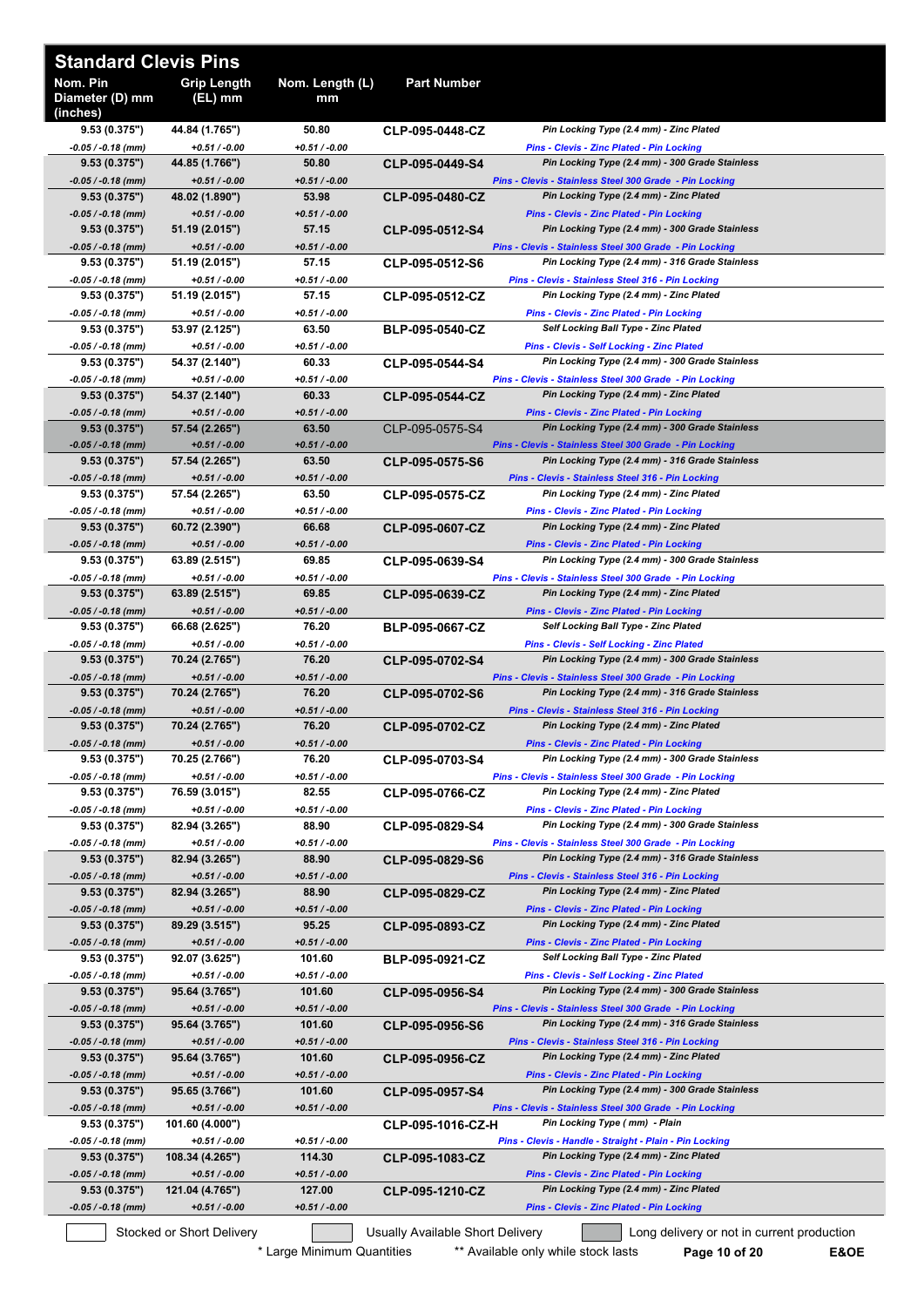| <b>Standard Clevis Pins</b>             |                                   |                          |                                  |                                                                                                                   |
|-----------------------------------------|-----------------------------------|--------------------------|----------------------------------|-------------------------------------------------------------------------------------------------------------------|
| Nom. Pin<br>Diameter (D) mm<br>(inches) | Grip Length<br>(EL) mm            | Nom. Length (L)<br>mm    | <b>Part Number</b>               |                                                                                                                   |
| 9.53(0.375")                            | 149.60 (5.890")                   | 155.58                   | CLP-095-1496-CZ                  | Pin Locking Type (2.4 mm) - Zinc Plated                                                                           |
| -0.05 / -0.18 (mm)<br>10.00(0.394")     | $+0.51 / -0.00$<br>18.00 (0.709") | $+0.51 / -0.00$<br>25.00 | CLP-100-0180-CZ                  | Pins - Clevis - Zinc Plated - Pin Locking<br>Pin Locking Type (3.2 mm) - Zinc Plated                              |
| -0.05 / -0.18 (mm)                      | $+0.51 / -0.00$                   | $+0.51 / -0.00$          |                                  | <b>Pins - Clevis - Zinc Plated - Pin Locking</b>                                                                  |
| 10.00(0.394")<br>-0.05 / -0.18 (mm)     | 21.85(0.860")<br>$+0.51 / -0.00$  | 25.00<br>$+0.51 / -0.00$ | CLP-100-0219G-S4                 | Grooved Locking Type (1.2 mm) - 300 Grade Stainless<br>Pins - Clevis - Stainless Steel 300 Grade - Groove Locking |
| 10.00(0.394")                           | 21.85 (0.860")                    | 25.00                    | CLP-100-0219G-CZ                 | Grooved Locking Type (1.2 mm) - Zinc Plated                                                                       |
| -0.05 / -0.18 (mm)<br>10.00(0.394")     | $+0.51 / -0.00$<br>23.00 (0.906") | $+0.51 / -0.00$<br>30.00 | CLP-100-0230-CZ                  | <b>Pins - Clevis - Zinc Plated - Groove Locking</b><br>Pin Locking Type (3.2 mm) - Zinc Plated                    |
| -0.05 / -0.18 (mm)                      | $+0.51 / -0.00$                   | $+0.51 / -0.00$          |                                  | <b>Pins - Clevis - Zinc Plated - Pin Locking</b>                                                                  |
| 10.00(0.394")                           | 26.85 (1.057")<br>$+0.51 / -0.00$ | 30.00<br>$+0.51 / -0.00$ | CLP-100-0269G-S4                 | Grooved Locking Type (1.2 mm) - 300 Grade Stainless<br>Pins - Clevis - Stainless Steel 300 Grade - Groove Locking |
| -0.05 / -0.18 (mm)<br>10.00(0.394")     | 26.85 (1.057")                    | 30.00                    | CLP-100-0269G-CZ                 | Grooved Locking Type (1.2 mm) - Zinc Plated                                                                       |
| $-0.05 / -0.18$ (mm)                    | $+0.51 / -0.00$                   | $+0.51 / -0.00$          |                                  | <b>Pins - Clevis - Zinc Plated - Groove Locking</b>                                                               |
| 10.00(0.394")<br>-0.05 / -0.18 (mm)     | 34.40 (1.354")<br>$+0.51 / -0.00$ | 40.00<br>$+0.51 / -0.00$ | CLP-100-0344-CZ                  | Pin Locking Type (3.2 mm) - Zinc Plated<br>Pins - Clevis - Zinc Plated - Pin Locking                              |
| 10.00 (0.394")                          | 36.85 (1.451")                    | 40.00                    | CLP-100-0369G-S4                 | Grooved Locking Type (1.2 mm) - 300 Grade Stainless                                                               |
| -0.05 / -0.18 (mm)<br>10.00(0.394")     | $+0.51 / -0.00$<br>36.85 (1.451") | $+0.51 / -0.00$<br>40.00 | CLP-100-0369G-CZ                 | Pins - Clevis - Stainless Steel 300 Grade - Groove Locking<br>Grooved Locking Type (1.2 mm) - Zinc Plated         |
| -0.05 / -0.18 (mm)                      | $+0.51 / -0.00$                   | $+0.51 / -0.00$          |                                  | <b>Pins - Clevis - Zinc Plated - Groove Locking</b>                                                               |
| 10.00(0.394")<br>$-0.05 / -0.18$ (mm)   | 43.00 (1.693")<br>$+0.51 / -0.00$ | 50.00<br>$+0.51 / -0.00$ | CLP-100-0430-CZ                  | Pin Locking Type (3.2 mm) - Zinc Plated<br><b>Pins - Clevis - Zinc Plated - Pin Locking</b>                       |
| 10.00(0.394")                           | 46.85 (1.844")                    | 50.00                    | CLP-100-0469G-S4                 | Grooved Locking Type (1.2 mm) - 300 Grade Stainless                                                               |
| $-0.05 / -0.18$ (mm)                    | $+0.51 / -0.00$                   | $+0.51 / -0.00$          |                                  | Pins - Clevis - Stainless Steel 300 Grade - Groove Locking                                                        |
| 10.00(0.394")<br>-0.05 / -0.18 (mm)     | 46.85 (1.844")<br>$+0.51 / -0.00$ | 50.00<br>$+0.51 / -0.00$ | CLP-100-0469G-CZ                 | Grooved Locking Type (1.2 mm) - Zinc Plated<br><b>Pins - Clevis - Zinc Plated - Groove Locking</b>                |
| 10.00(0.394")                           | 53.00 (2.087")                    | 60.00                    | CLP-100-0530-CZ                  | Pin Locking Type (3.2 mm) - Zinc Plated                                                                           |
| -0.05 / -0.18 (mm)<br>10.00(0.394")     | $+0.51 / -0.00$<br>56.85 (2.238") | $+0.51 / -0.00$<br>60.00 | CLP-100-0569G-S4                 | Pins - Clevis - Zinc Plated - Pin Locking<br>Grooved Locking Type (1.2 mm) - 300 Grade Stainless                  |
| -0.05 / -0.18 (mm)                      | $+0.51 / -0.00$                   | $+0.51 / -0.00$          |                                  | Pins - Clevis - Stainless Steel 300 Grade - Groove Locking                                                        |
| 10.00(0.394")                           | 56.85 (2.238")                    | 60.00<br>$+0.51 / -0.00$ | CLP-100-0569G-CZ                 | Grooved Locking Type (1.2 mm) - Zinc Plated                                                                       |
| -0.05 / -0.18 (mm)<br>10.00(0.394")     | $+0.51 / -0.00$<br>63.00 (2.480") | 70.00                    | CLP-100-0630-CZ                  | <b>Pins - Clevis - Zinc Plated - Groove Locking</b><br>Pin Locking Type (3.2 mm) - Zinc Plated                    |
| -0.05 / -0.18 (mm)                      | $+0.51 / -0.00$                   | $+0.51 / -0.00$          |                                  | Pins - Clevis - Zinc Plated - Pin Locking                                                                         |
| 10.00(0.394")<br>-0.05 / -0.18 (mm)     | 66.85 (2.632")<br>$+0.51 / -0.00$ | 70.00<br>$+0.51 / -0.00$ | CLP-100-0669G-S4                 | Grooved Locking Type (1.2 mm) - 300 Grade Stainless<br>Pins - Clevis - Stainless Steel 300 Grade - Groove Locking |
| 10.00(0.394")                           | 66.85 (2.632")                    | 70.00                    | CLP-100-0669G-CZ                 | Grooved Locking Type (1.2 mm) - Zinc Plated                                                                       |
| $-0.05 / -0.18$ (mm)<br>11.11 (0.437")  | $+0.51 / -0.00$<br>19.43 (0.765") | $+0.51 / -0.00$<br>25.40 | CLP-111-0194-P                   | Pins - Clevis - Zinc Plated - Groove Locking<br>Pin Locking Type (3.0 mm) - Plain                                 |
| -0.05 / -0.18 (mm)                      | $+0.51 / -0.00$                   | +0.51 / -0.00            |                                  | Pins - Clevis - Low Carbon Steel - Pin Locking                                                                    |
| 11.11 (0.437")<br>-0.05 / -0.18 (mm)    | 19.44 (0.765")<br>$+0.51 / -0.00$ | 25.40<br>$+0.51 / -0.00$ | CLP-111-0194-CZ                  | Pin Locking Type (3.0 mm) - Zinc Plated<br><b>Pins - Clevis - Zinc Plated - Pin Locking</b>                       |
| 11.11 (0.437")                          | 25.79 (1.015")                    | 31.75                    | CLP-111-0258-S4                  | Pin Locking Type (3.0 mm) - 300 Grade Stainless                                                                   |
| -0.05 / -0.18 (mm)                      | $+0.51 / -0.00$                   | +0.51 / -0.00            |                                  | Pins - Clevis - Stainless Steel 300 Grade - Pin Locking                                                           |
| 11.11 (0.437")<br>-0.05 / -0.18 (mm)    | 25.79 (1.015")<br>$+0.51 / -0.00$ | 31.75<br>$+0.51 / -0.00$ | CLP-111-0258-CZ                  | Pin Locking Type (3.0 mm) - Zinc Plated<br><b>Pins - Clevis - Zinc Plated - Pin Locking</b>                       |
| 11.11 (0.437")                          | 32.14 (1.265")                    | 38.10                    | CLP-111-0321-S4                  | Pin Locking Type (3.0 mm) - 300 Grade Stainless                                                                   |
| -0.05 / -0.18 (mm)<br>11.11 (0.437")    | $+0.51 / -0.00$<br>32.14 (1.265") | $+0.51 / -0.00$<br>38.10 | CLP-111-0321-S6                  | Pins - Clevis - Stainless Steel 300 Grade - Pin Locking<br>Pin Locking Type (3.0 mm) - 316 Grade Stainless        |
| -0.05 / -0.18 (mm)                      | $+0.51 / -0.00$                   | +0.51 / -0.00            |                                  | Pins - Clevis - Stainless Steel 316 - Pin Locking                                                                 |
| 11.11 (0.437")<br>-0.05 / -0.18 (mm)    | 32.14 (1.265")<br>$+0.51 / -0.00$ | 38.10<br>+0.51 / -0.00   | CLP-111-0321-CZ                  | Pin Locking Type (3.0 mm) - Zinc Plated<br><b>Pins - Clevis - Zinc Plated - Pin Locking</b>                       |
| 11.11 (0.437")                          | 32.15 (1.266")                    | 38.10                    | CLP-111-0322-S4                  | Pin Locking Type (3.0 mm) - 300 Grade Stainless                                                                   |
| $-0.05 / -0.18$ (mm)                    | $+0.51 / -0.00$                   | $+0.51 / -0.00$          |                                  | Pins - Clevis - Stainless Steel 300 Grade - Pin Locking                                                           |
| 11.11(0.437")<br>-0.05 / -0.18 (mm)     | 35.32 (1.390")<br>$+0.51 / -0.00$ | 41.28<br>$+0.51 / -0.00$ | CLP-111-0353-CZ                  | Pin Locking Type (3.0 mm) - Zinc Plated<br><b>Pins - Clevis - Zinc Plated - Pin Locking</b>                       |
| 11.11(0.437")                           | 38.49 (1.515")                    | 44.45                    | CLP-111-0385-S4                  | Pin Locking Type (3.0 mm) - 300 Grade Stainless                                                                   |
| -0.05 / -0.18 (mm)<br>11.11 (0.437")    | $+0.51 / -0.00$<br>38.49 (1.515") | $+0.51 / -0.00$<br>44.45 | CLP-111-0385-S6                  | Pins - Clevis - Stainless Steel 300 Grade - Pin Locking<br>Pin Locking Type (3.0 mm) - 316 Grade Stainless        |
| -0.05 / -0.18 (mm)                      | $+0.51 / -0.00$                   | $+0.51 / -0.00$          |                                  | Pins - Clevis - Stainless Steel 316 - Pin Locking                                                                 |
| 11.11 (0.437")<br>-0.05 / -0.18 (mm)    | 38.49 (1.515")<br>$+0.51 / -0.00$ | 44.45<br>$+0.51 / -0.00$ | CLP-111-0385-CZ                  | Pin Locking Type (3.0 mm) - Zinc Plated<br><b>Pins - Clevis - Zinc Plated - Pin Locking</b>                       |
| 11.11 (0.437")                          | 44.84 (1.765")                    | 50.80                    | CLP-111-0448-S4                  | Pin Locking Type (3.0 mm) - 300 Grade Stainless                                                                   |
| -0.05 / -0.18 (mm)                      | $+0.51 / -0.00$                   | $+0.51 / -0.00$          |                                  | Pins - Clevis - Stainless Steel 300 Grade - Pin Locking                                                           |
| 11.11(0.437")<br>-0.05 / -0.18 (mm)     | 44.84 (1.765")<br>$+0.51 / -0.00$ | 50.80<br>$+0.51 / -0.00$ | CLP-111-0448-S6                  | Pin Locking Type (3.0 mm) - 316 Grade Stainless<br>Pins - Clevis - Stainless Steel 316 - Pin Locking              |
|                                         | Stocked or Short Delivery         |                          | Usually Available Short Delivery | Long delivery or not in current production                                                                        |

\* Large Minimum Quantities \*\* Available only while stock lasts **Page 11 of 20 E&OE**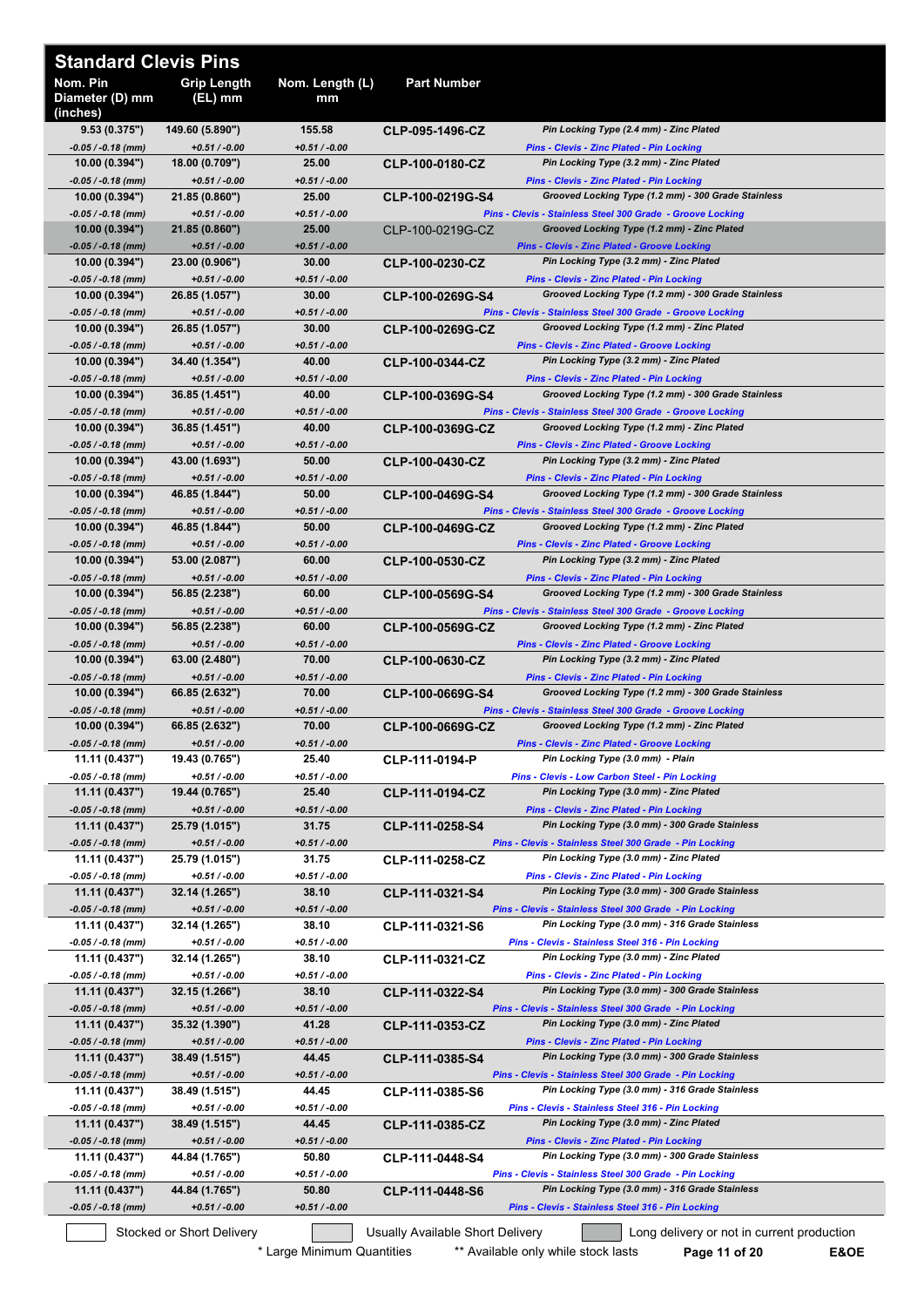| <b>Standard Clevis Pins</b>             |                                   |                          |                                         |                                                                                                                   |
|-----------------------------------------|-----------------------------------|--------------------------|-----------------------------------------|-------------------------------------------------------------------------------------------------------------------|
| Nom. Pin<br>Diameter (D) mm<br>(inches) | <b>Grip Length</b><br>$(EL)$ mm   | Nom. Length (L)<br>mm    | <b>Part Number</b>                      |                                                                                                                   |
| 11.11 (0.437")                          | 44.84 (1.765")                    | 50.80                    | CLP-111-0448-CZ                         | Pin Locking Type (3.0 mm) - Zinc Plated                                                                           |
| $-0.05 / -0.18$ (mm)<br>11.11(0.437")   | $+0.51 / -0.00$<br>44.85 (1.766") | $+0.51 / -0.00$<br>50.80 | CLP-111-0449-S4                         | Pins - Clevis - Zinc Plated - Pin Locking<br>Pin Locking Type (3.0 mm) - 300 Grade Stainless                      |
| $-0.05 / -0.18$ (mm)                    | $+0.51 / -0.00$                   | $+0.51 / -0.00$          |                                         | Pins - Clevis - Stainless Steel 300 Grade - Pin Locking                                                           |
| 11.11(0.437")                           | 51.19 (2.015")                    | 57.15                    | CLP-111-0512-CZ                         | Pin Locking Type (3.0 mm) - Zinc Plated                                                                           |
| $-0.05 / -0.18$ (mm)<br>11.11 (0.437")  | $+0.51 / -0.00$<br>57.54 (2.265") | $+0.51 / -0.00$<br>63.50 | CLP-111-0575-S4                         | Pins - Clevis - Zinc Plated - Pin Locking<br>Pin Locking Type (3.0 mm) - 300 Grade Stainless                      |
| $-0.05 / -0.18$ (mm)                    | $+0.51/ -0.00$                    | $+0.51 / -0.00$          |                                         | Pins - Clevis - Stainless Steel 300 Grade - Pin Locking                                                           |
| 11.11 (0.437")                          | 57.54 (2.265")                    | 63.50<br>$+0.51 / -0.00$ | CLP-111-0575-S6                         | Pin Locking Type (3.0 mm) - 316 Grade Stainless                                                                   |
| $-0.05 / -0.18$ (mm)<br>11.11(0.437")   | $+0.51/ -0.00$<br>57.54 (2.265")  | 63.50                    | CLP-111-0575-CZ                         | Pins - Clevis - Stainless Steel 316 - Pin Locking<br>Pin Locking Type (3.0 mm) - Zinc Plated                      |
| $-0.05 / -0.18$ (mm)                    | $+0.51 / -0.00$                   | $+0.51 / -0.00$          |                                         | <b>Pins - Clevis - Zinc Plated - Pin Locking</b>                                                                  |
| 11.11 (0.437")                          | 63.89 (2.515")                    | 69.85                    | CLP-111-0639-CZ                         | Pin Locking Type (3.0 mm) - Zinc Plated                                                                           |
| -0.05 / -0.18 (mm)<br>11.11 (0.437")    | $+0.51/ -0.00$<br>70.23 (2.765")  | $+0.51 / -0.00$<br>76.20 | CLP-111-0702-P                          | <b>Pins - Clevis - Zinc Plated - Pin Locking</b><br>Pin Locking Type (3.0 mm) - Plain                             |
| -0.05 / -0.18 (mm)                      | $+0.51/ -0.00$                    | $+0.51 / -0.00$          |                                         | Pins - Clevis - Low Carbon Steel - Pin Locking                                                                    |
| 11.11(0.437")                           | 70.24 (2.765")                    | 76.20                    | CLP-111-0702-S4                         | Pin Locking Type (3.0 mm) - 300 Grade Stainless                                                                   |
| $-0.05 / -0.18$ (mm)<br>11.11(0.437")   | $+0.51 / -0.00$<br>70.24 (2.765") | $+0.51 / -0.00$<br>76.20 | CLP-111-0702-S6                         | Pins - Clevis - Stainless Steel 300 Grade - Pin Locking<br>Pin Locking Type (3.0 mm) - 316 Grade Stainless        |
| $-0.05 / -0.18$ (mm)                    | $+0.51 / -0.00$                   | $+0.51 / -0.00$          |                                         | Pins - Clevis - Stainless Steel 316 - Pin Locking                                                                 |
| 11.11 (0.437")                          | 70.24 (2.765")                    | 76.20                    | CLP-111-0702-CZ                         | Pin Locking Type (3.0 mm) - Zinc Plated                                                                           |
| -0.05 / -0.18 (mm)<br>11.11 (0.437")    | $+0.51 / -0.00$<br>82.94 (3.265") | $+0.51 / -0.00$<br>88.90 | CLP-111-0829-CZ                         | <b>Pins - Clevis - Zinc Plated - Pin Locking</b><br>Pin Locking Type (3.0 mm) - Zinc Plated                       |
| -0.05 / -0.18 (mm)                      | $+0.51/ -0.00$                    | $+0.51 / -0.00$          |                                         | <b>Pins - Clevis - Zinc Plated - Pin Locking</b>                                                                  |
| 11.11(0.437")                           | 95.64 (3.765")                    | 101.60                   | CLP-111-0956-CZ                         | Pin Locking Type (3.0 mm) - Zinc Plated                                                                           |
| -0.05 / -0.18 (mm)                      | $+0.51/ -0.00$<br>23.00 (0.906")  | $+0.51 / -0.00$<br>30.00 |                                         | <b>Pins - Clevis - Zinc Plated - Pin Locking</b><br>Pin Locking Type (4.0 mm) - Zinc Plated                       |
| 12.00(0.472")<br>$-0.05 / -0.18$ (mm)   | $+0.51/ -0.00$                    | $+0.51 / -0.00$          | CLP-120-0230-CZ                         | Pins - Clevis - Zinc Plated - Pin Locking                                                                         |
| 12.00(0.472")                           | 26.75 (1.053")                    | 30.00                    | CLP-120-0268G-S4                        | Grooved Locking Type (1.3 mm) - 300 Grade Stainless                                                               |
| $-0.05 / -0.18$ (mm)                    | $+0.51 / -0.00$                   | $+0.51 / -0.00$          |                                         | Pins - Clevis - Stainless Steel 300 Grade - Groove Locking                                                        |
| 12.00(0.472")<br>-0.05 / -0.18 (mm)     | 26.75 (1.053")<br>$+0.51/ -0.00$  | 30.00<br>$+0.51 / -0.00$ | CLP-120-0268G-CZ                        | Grooved Locking Type (1.3 mm) - Zinc Plated<br><b>Pins - Clevis - Zinc Plated - Groove Locking</b>                |
| 12.00(0.472")                           | 28.00 (1.102")                    | 35.00                    | CLP-120-0280-CZ                         | Pin Locking Type (4.0 mm) - Zinc Plated                                                                           |
| $-0.05 / -0.18$ (mm)                    | $+0.51 / -0.00$                   | $+0.51 / -0.00$          |                                         | Pins - Clevis - Zinc Plated - Pin Locking                                                                         |
| 12.00 (0.472")<br>$-0.05 / -0.18$ (mm)  | 31.75 (1.250")<br>$+0.51 / -0.00$ | 35.00<br>$+0.51 / -0.00$ | CLP-120-0318G-S4                        | Grooved Locking Type (1.3 mm) - 300 Grade Stainless<br>Pins - Clevis - Stainless Steel 300 Grade - Groove Locking |
| 12.00 (0.472")                          | 31.75 (1.250")                    | 35.00                    | CLP-120-0318G-CZ                        | Grooved Locking Type (1.3 mm) - Zinc Plated                                                                       |
| $-0.05 / -0.18$ (mm)                    | $+0.51 / -0.00$                   | $+0.51 / -0.00$          |                                         | <b>Pins - Clevis - Zinc Plated - Groove Locking</b>                                                               |
| 12.00(0.472")<br>-0.05 / -0.18 (mm)     | 33.00 (1.299")<br>$+0.51 / -0.00$ | 40.00<br>$+0.51 / -0.00$ | CLP-120-0330-CZ                         | Pin Locking Type (4.0 mm) - Zinc Plated<br><b>Pins - Clevis - Zinc Plated - Pin Locking</b>                       |
| 12.00 (0.472")                          | 36.75 (1.447")                    | 40.00                    | CLP-120-0368G-S4                        | Grooved Locking Type (1.3 mm) - 300 Grade Stainless                                                               |
| $-0.05 / -0.18$ (mm)                    | $+0.51 / -0.00$                   | $+0.51 / -0.00$          |                                         | Pins - Clevis - Stainless Steel 300 Grade - Groove Locking                                                        |
| 12.00 (0.472")<br>$-0.05 / -0.18$ (mm)  | 36.75 (1.447")<br>$+0.51 / -0.00$ | 40.00<br>$+0.51 / -0.00$ | <b>CLP-120-0368G-CZ</b>                 | Grooved Locking Type (1.3 mm) - Zinc Plated<br><b>Pins - Clevis - Zinc Plated - Groove Locking</b>                |
| 12.00(0.472")                           | 43.00 (1.693")                    | 50.00                    | CLP-120-0430-C                          | Pin Locking Type (4.0 mm) - Plain                                                                                 |
| $-0.05 / -0.18$ (mm)                    | $+0.51 / -0.00$                   | $+0.51 / -0.00$          |                                         | Pins - Clevis - Low Carbon Steel - Pin Locking                                                                    |
| 12.00(0.472")<br>$-0.05 / -0.18$ (mm)   | 43.00 (1.693")<br>$+0.51 / -0.00$ | 50.00<br>$+0.51 / -0.00$ | CLP-120-0430-CZ                         | Pin Locking Type (4.0 mm) - Zinc Plated<br>Pins - Clevis - Zinc Plated - Pin Locking                              |
| 12.00 (0.472")                          | 46.75 (1.841")                    | 50.00                    | CLP-120-0468G-S4                        | Grooved Locking Type (1.3 mm) - 300 Grade Stainless                                                               |
| -0.05 / -0.18 (mm)                      | $+0.51 / -0.00$                   | $+0.51 / -0.00$          |                                         | Pins - Clevis - Stainless Steel 300 Grade - Groove Locking                                                        |
| 12.00(0.472")<br>$-0.05 / -0.18$ (mm)   | 46.75 (1.841")<br>$+0.51 / -0.00$ | 50.00<br>$+0.51 / -0.00$ | CLP-120-0468G-CZ                        | Grooved Locking Type (1.3 mm) - Zinc Plated<br><b>Pins - Clevis - Zinc Plated - Groove Locking</b>                |
| 12.00(0.472")                           | 53.00(2.087")                     | 60.00                    | CLP-120-0530-CZ                         | Pin Locking Type (4.0 mm) - Zinc Plated                                                                           |
| $-0.05 / -0.18$ (mm)                    | $+0.51 / -0.00$                   | $+0.51 / -0.00$          |                                         | <b>Pins - Clevis - Zinc Plated - Pin Locking</b>                                                                  |
| 12.00 (0.472")                          | 56.75 (2.234")                    | 60.00                    | CLP-120-0568G-S4                        | Grooved Locking Type (1.3 mm) - 300 Grade Stainless                                                               |
| $-0.05 / -0.18$ (mm)<br>12.00(0.472")   | $+0.51 / -0.00$<br>56.75 (2.234") | $+0.51 / -0.00$<br>60.00 | CLP-120-0568G-CZ                        | Pins - Clevis - Stainless Steel 300 Grade - Groove Locking<br>Grooved Locking Type (1.3 mm) - Zinc Plated         |
| -0.05 / -0.18 (mm)                      | $+0.51 / -0.00$                   | $+0.51 / -0.00$          |                                         | <b>Pins - Clevis - Zinc Plated - Groove Locking</b>                                                               |
| 12.70 (0.500")                          | 12.70 (0.500")                    | 25.40                    | <b>BLP-127-0127-CZ</b>                  | Self Locking Ball Type - Zinc Plated                                                                              |
| -0.10 / -0.23 (mm)<br>12.70 (0.500")    | $+0.51 / -0.00$<br>19.44 (0.765") | $+0.51 / -0.00$<br>25.40 | CLP-127-0194-S4                         | <b>Pins - Clevis - Self Locking - Zinc Plated</b><br>Pin Locking Type (3.8 mm) - 300 Grade Stainless              |
| -0.10 / -0.23 (mm)                      | $+0.51 / -0.00$                   | $+0.51 / -0.00$          |                                         | Pins - Clevis - Stainless Steel 300 Grade - Pin Locking                                                           |
| 12.70(0.500")                           | 19.44 (0.765")                    | 25.40                    | CLP-127-0194-S6                         | Pin Locking Type (3.8 mm) - 316 Grade Stainless                                                                   |
| $-0.10 / -0.23$ (mm)<br>12.70(0.500")   | $+0.51 / -0.00$<br>19.44 (0.765") | $+0.51 / -0.00$<br>25.40 | CLP-127-0194-CZ                         | Pins - Clevis - Stainless Steel 316 - Pin Locking<br>Pin Locking Type (3.8 mm) - Zinc Plated                      |
| -0.10 / -0.23 (mm)                      | $+0.51 / -0.00$                   | $+0.51 / -0.00$          |                                         | Pins - Clevis - Zinc Plated - Pin Locking                                                                         |
|                                         | Stocked or Short Delivery         |                          | <b>Usually Available Short Delivery</b> | Long delivery or not in current production                                                                        |

\* Large Minimum Quantities \*\* Available only while stock lasts **Page 12 of 20 E&OE**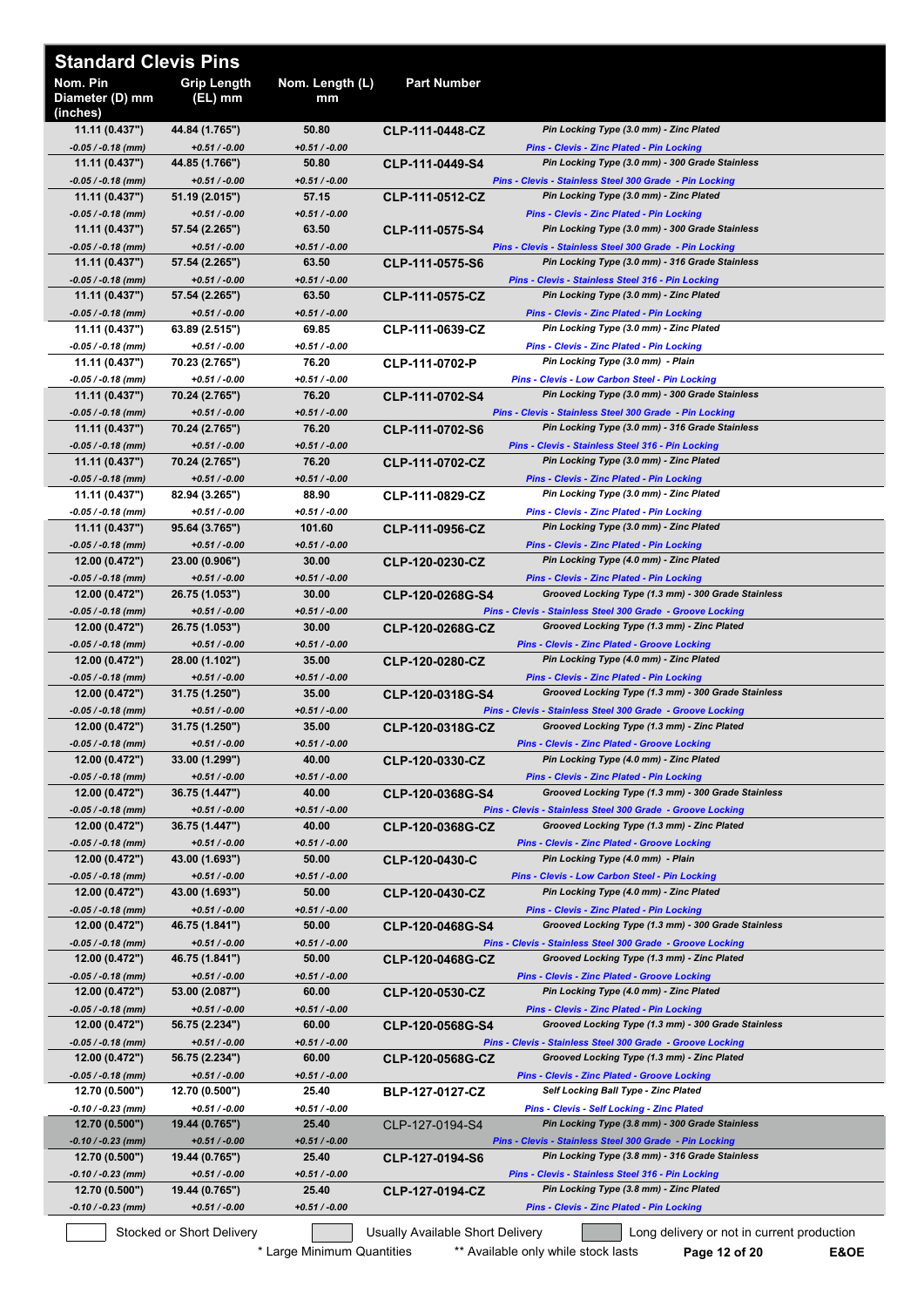| <b>Standard Clevis Pins</b>             |                                   |                          |                                  |                                                                                                            |
|-----------------------------------------|-----------------------------------|--------------------------|----------------------------------|------------------------------------------------------------------------------------------------------------|
| Nom. Pin<br>Diameter (D) mm<br>(inches) | <b>Grip Length</b><br>(EL) mm     | Nom. Length (L)<br>mm    | <b>Part Number</b>               |                                                                                                            |
| 12.70 (0.500")                          | 25.40 (1.000")                    | 38.10                    | <b>BLP-127-0254-CZ</b>           | Self Locking Ball Type - Zinc Plated                                                                       |
| -0.10 / -0.23 (mm)<br>12.70 (0.500")    | $+0.51 / -0.00$<br>25.79 (1.015") | +0.51 / -0.00<br>31.75   | CLP-127-0258-S4                  | <b>Pins - Clevis - Self Locking - Zinc Plated</b><br>Pin Locking Type (3.8 mm) - 300 Grade Stainless       |
| -0.10 / -0.23 (mm)                      | $+0.51 / -0.00$                   | $+0.51 / -0.00$          |                                  | Pins - Clevis - Stainless Steel 300 Grade - Pin Locking                                                    |
| 12.70(0.500")<br>-0.10 / -0.23 (mm)     | 25.79 (1.015")<br>$+0.51 / -0.00$ | 31.75<br>$+0.51 / -0.00$ | CLP-127-0258-S6                  | Pin Locking Type (3.8 mm) - 316 Grade Stainless<br>Pins - Clevis - Stainless Steel 316 - Pin Locking       |
| 12.70 (0.500")                          | 25.79 (1.015")                    | 31.75                    | CLP-127-0258-CZ                  | Pin Locking Type (3.8 mm) - Zinc Plated                                                                    |
| $-0.10 / -0.23$ (mm)                    | $+0.51 / -0.00$                   | +0.51 / -0.00            |                                  | Pins - Clevis - Zinc Plated - Pin Locking                                                                  |
| 12.70 (0.500")<br>-0.10 / -0.23 (mm)    | 28.97 (1.140")<br>$+0.51 / -0.00$ | 34.93<br>+0.51 / -0.00   | CLP-127-0290-CZ                  | Pin Locking Type (3.8 mm) - Zinc Plated<br>Pins - Clevis - Zinc Plated - Pin Locking                       |
| 12.70(0.500")                           | 30.16 (1.187")                    | 36.12                    | CLP-127-0302-CZ                  | Pin Locking Type (3.8 mm) - Zinc Plated                                                                    |
| -0.10 / -0.23 (mm)                      | $+0.51 / -0.00$                   | $+0.51 / -0.00$          |                                  | <b>Pins - Clevis - Zinc Plated - Pin Locking</b>                                                           |
| 12.70(0.500")<br>-0.10 / -0.23 (mm)     | 30.56 (1.203")<br>$+0.51 / -0.00$ | 34.52<br>$+0.51 / -0.00$ | CLP-127-0306-P                   | Pin Locking Type (3.8 mm) - Plain<br>Pins - Clevis - Low Carbon Steel - Pin Locking                        |
| 12.70 (0.500")                          | 32.14 (1.265")                    | 38.10                    | CLP-127-0321-S4                  | Pin Locking Type (3.8 mm) - 300 Grade Stainless                                                            |
| -0.10 / -0.23 (mm)<br>12.70 (0.500")    | $+0.51 / -0.00$<br>32.14 (1.265") | $+0.51 / -0.00$<br>38.10 | CLP-127-0321-S6                  | Pins - Clevis - Stainless Steel 300 Grade - Pin Locking<br>Pin Locking Type (3.8 mm) - 316 Grade Stainless |
| -0.10 / -0.23 (mm)                      | $+0.51 / -0.00$                   | $+0.51 / -0.00$          |                                  | Pins - Clevis - Stainless Steel 316 - Pin Locking                                                          |
| 12.70 (0.500")                          | 32.14 (1.265")                    | 38.10                    | CLP-127-0321-CZ                  | Pin Locking Type (3.8 mm) - Zinc Plated                                                                    |
| -0.10 / -0.23 (mm)<br>12.70 (0.500")    | $+0.51 / -0.00$<br>32.15 (1.266") | $+0.51 / -0.00$<br>38.10 | CLP-127-0322-S4                  | <b>Pins - Clevis - Zinc Plated - Pin Locking</b><br>Pin Locking Type (3.8 mm) - 300 Grade Stainless        |
| -0.10 / -0.23 (mm)                      | $+0.51 / -0.00$                   | $+0.51 / -0.00$          |                                  | Pins - Clevis - Stainless Steel 300 Grade - Pin Locking                                                    |
| 12.70(0.500")                           | 38.10 (1.500")                    | 50.80                    | <b>BLP-127-0381-CZ</b>           | <b>Self Locking Ball Type - Zinc Plated</b>                                                                |
| -0.10 / -0.23 (mm)<br>12.70 (0.500")    | $+0.51 / -0.00$<br>38.49 (1.515") | $+0.51 / -0.00$<br>44.45 | CLP-127-0385-S4                  | <b>Pins - Clevis - Self Locking - Zinc Plated</b><br>Pin Locking Type (3.8 mm) - 300 Grade Stainless       |
| $-0.10 / -0.23$ (mm)                    | $+0.51 / -0.00$                   | $+0.51 / -0.00$          |                                  | Pins - Clevis - Stainless Steel 300 Grade - Pin Locking                                                    |
| 12.70 (0.500")                          | 38.49 (1.515")                    | 44.45                    | CLP-127-0385-S6                  | Pin Locking Type (3.8 mm) - 316 Grade Stainless                                                            |
| -0.10 / -0.23 (mm)                      | $+0.51 / -0.00$<br>38.49 (1.515") | +0.51 / -0.00<br>44.45   |                                  | Pins - Clevis - Stainless Steel 316 - Pin Locking<br>Pin Locking Type (3.8 mm) - Zinc Plated               |
| 12.70(0.500")<br>-0.10 / -0.23 (mm)     | $+0.51 / -0.00$                   | +0.51 / -0.00            | CLP-127-0385-CZ                  | <b>Pins - Clevis - Zinc Plated - Pin Locking</b>                                                           |
| 12.70(0.500")                           | 44.84 (1.765")                    | 50.80                    | CLP-127-0448-S4                  | Pin Locking Type (3.8 mm) - 300 Grade Stainless                                                            |
| -0.10 / -0.23 (mm)<br>12.70(0.500")     | $+0.51 / -0.00$<br>44.84 (1.765") | $+0.51 / -0.00$<br>50.80 | CLP-127-0448-S6                  | Pins - Clevis - Stainless Steel 300 Grade - Pin Locking<br>Pin Locking Type (3.8 mm) - 316 Grade Stainless |
| -0.10 / -0.23 (mm)                      | $+0.51 / -0.00$                   | $+0.51 / -0.00$          |                                  | Pins - Clevis - Stainless Steel 316 - Pin Locking                                                          |
| 12.70(0.500")                           | 44.84 (1.765")<br>$+0.51 / -0.00$ | 50.80<br>$+0.51 / -0.00$ | CLP-127-0448-CZ                  | Pin Locking Type (3.8 mm) - Zinc Plated<br><b>Pins - Clevis - Zinc Plated - Pin Locking</b>                |
| -0.10 / -0.23 (mm)<br>12.70 (0.500")    | 50.80 (2.000")                    | 63.50                    | <b>BLP-127-0508-CZ</b>           | Self Locking Ball Type - Zinc Plated                                                                       |
| -0.10 / -0.23 (mm)                      | $+0.51 / -0.00$                   | +0.51 / -0.00            |                                  | <b>Pins - Clevis - Self Locking - Zinc Plated</b>                                                          |
| 12.70 (0.500")<br>-0.10 / -0.23 (mm)    | 51.19 (2.015")<br>$+0.51 / -0.00$ | 57.15<br>$+0.51 / -0.00$ | CLP-127-0512-S4                  | Pin Locking Type (3.8 mm) - 300 Grade Stainless<br>Pins - Clevis - Stainless Steel 300 Grade - Pin Locking |
| 12.70 (0.500")                          | 51.19 (2.015")                    | 57.15                    | CLP-127-0512-S6                  | Pin Locking Type (3.8 mm) - 316 Grade Stainless                                                            |
| -0.10 / -0.23 (mm)                      | $+0.51 / -0.00$                   | +0.51 / -0.00            |                                  | Pins - Clevis - Stainless Steel 316 - Pin Locking                                                          |
| 12.70 (0.500")<br>-0.10 / -0.23 (mm)    | 51.19 (2.015")<br>$+0.51 / -0.00$ | 57.15<br>+0.51 / -0.00   | CLP-127-0512-CZ                  | Pin Locking Type (3.8 mm) - Zinc Plated<br><b>Pins - Clevis - Zinc Plated - Pin Locking</b>                |
| 12.70 (0.500")                          | 57.54 (2.265")                    | 63.50                    | CLP-127-0575-S4                  | Pin Locking Type (3.8 mm) - 300 Grade Stainless                                                            |
| -0.10 / -0.23 (mm)                      | $+0.51 / -0.00$                   | +0.51 / -0.00            |                                  | Pins - Clevis - Stainless Steel 300 Grade - Pin Locking                                                    |
| 12.70 (0.500")<br>-0.10 / -0.23 (mm)    | 57.54 (2.265")<br>$+0.51 / -0.00$ | 63.50<br>$+0.51 / -0.00$ | CLP-127-0575-S6                  | Pin Locking Type (3.8 mm) - 316 Grade Stainless<br>Pins - Clevis - Stainless Steel 316 - Pin Locking       |
| 12.70 (0.500")                          | 57.54 (2.265")                    | 63.50                    | CLP-127-0575-CZ                  | Pin Locking Type (3.8 mm) - Zinc Plated                                                                    |
| -0.10 / -0.23 (mm)                      | $+0.51 / -0.00$                   | $+0.51 / -0.00$          |                                  | <b>Pins - Clevis - Zinc Plated - Pin Locking</b>                                                           |
| 12.70(0.500")<br>-0.10 / -0.23 (mm)     | 60.72 (2.390")<br>$+0.51 / -0.00$ | 66.68<br>$+0.51 / -0.00$ | CLP-127-0607-CZ                  | Pin Locking Type (3.8 mm) - Zinc Plated<br>Pins - Clevis - Zinc Plated - Pin Locking                       |
| 12.70 (0.500")                          | 63.50 (2.500")                    | 76.20                    | <b>BLP-127-0635-CZ</b>           | <b>Self Locking Ball Type - Zinc Plated</b>                                                                |
| -0.10 / -0.23 (mm)<br>12.70(0.500")     | $+0.51 / -0.00$<br>63.89 (2.515") | +0.51 / -0.00<br>69.85   | CLP-127-0639-S4                  | Pins - Clevis - Self Locking - Zinc Plated<br>Pin Locking Type (3.8 mm) - 300 Grade Stainless              |
| -0.10 / -0.23 (mm)                      | $+0.51 / -0.00$                   | +0.51 / -0.00            |                                  | Pins - Clevis - Stainless Steel 300 Grade - Pin Locking                                                    |
| 12.70(0.500")                           | 63.89 (2.515")                    | 69.85                    | CLP-127-0639-S6                  | Pin Locking Type (3.8 mm) - 316 Grade Stainless                                                            |
| -0.10 / -0.23 (mm)<br>12.70(0.500")     | $+0.51 / -0.00$<br>63.89 (2.515") | +0.51 / -0.00<br>69.85   | CLP-127-0639-CZ                  | Pins - Clevis - Stainless Steel 316 - Pin Locking<br>Pin Locking Type (3.8 mm) - Zinc Plated               |
| -0.10 / -0.23 (mm)                      | $+0.51 / -0.00$                   | +0.51 / -0.00            |                                  | Pins - Clevis - Zinc Plated - Pin Locking                                                                  |
| 12.70(0.500")                           | 70.24 (2.765")                    | 76.20                    | CLP-127-0702-S4                  | Pin Locking Type (3.8 mm) - 300 Grade Stainless                                                            |
| -0.10 / -0.23 (mm)<br>12.70(0.500")     | $+0.51 / -0.00$<br>70.24 (2.765") | +0.51 / -0.00<br>76.20   | CLP-127-0702-S6                  | Pins - Clevis - Stainless Steel 300 Grade - Pin Locking<br>Pin Locking Type (3.8 mm) - 316 Grade Stainless |
| -0.10 / -0.23 (mm)                      | $+0.51 / -0.00$                   | $+0.51 / -0.00$          |                                  | Pins - Clevis - Stainless Steel 316 - Pin Locking                                                          |
| 12.70(0.500")<br>-0.10 / -0.23 (mm)     | 70.24 (2.765")<br>$+0.51 / -0.00$ | 76.20<br>+0.51 / -0.00   | CLP-127-0702-CZ                  | Pin Locking Type (3.8 mm) - Zinc Plated<br>Pins - Clevis - Zinc Plated - Pin Locking                       |
|                                         | Stocked or Short Delivery         |                          | Usually Available Short Delivery | Long delivery or not in current production                                                                 |

\* Large Minimum Quantities \*\* Available only while stock lasts **Page 13 of 20 E&OE**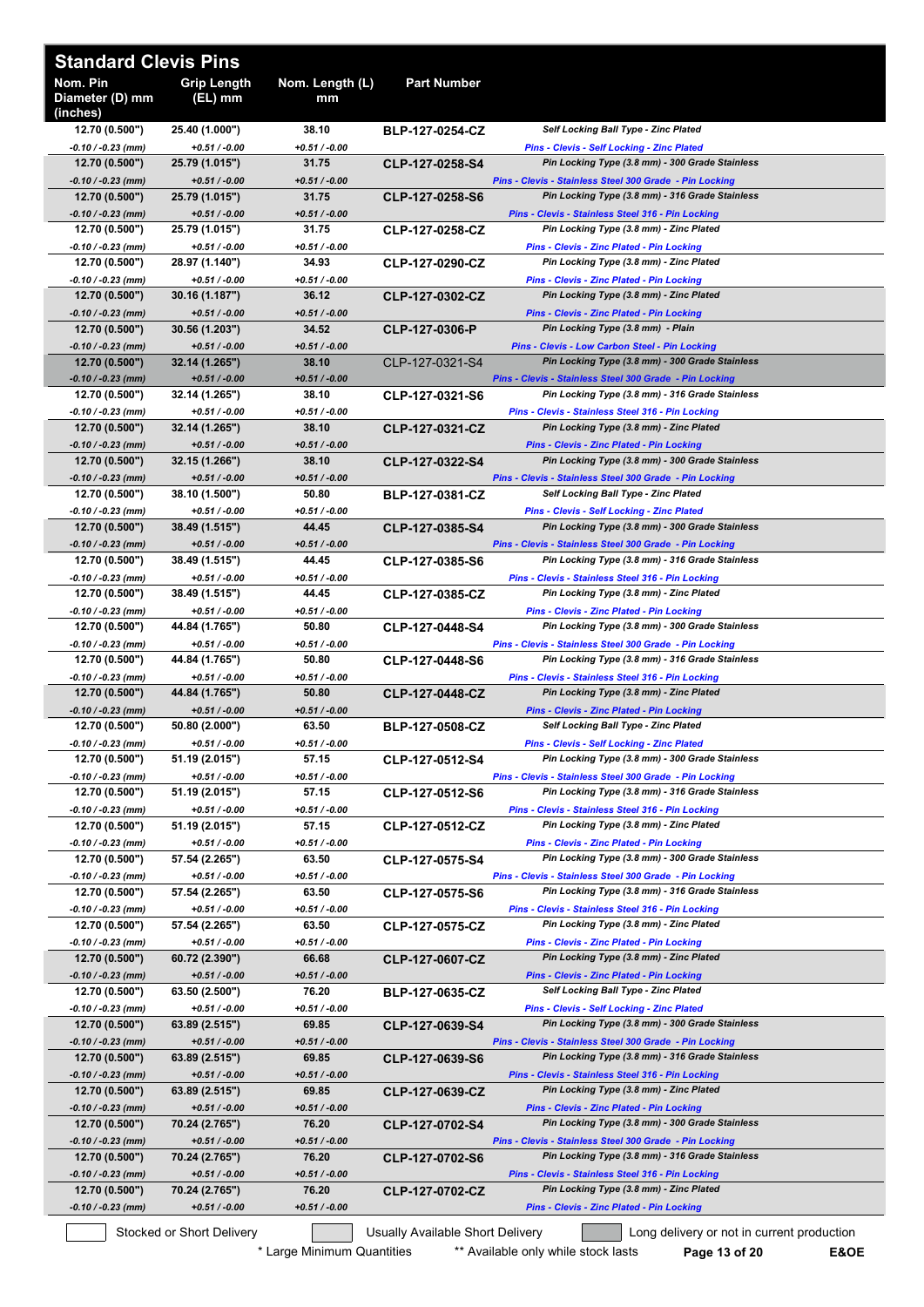| <b>Standard Clevis Pins</b>             |                                    |                           |                        |                                                                                                            |
|-----------------------------------------|------------------------------------|---------------------------|------------------------|------------------------------------------------------------------------------------------------------------|
| Nom. Pin<br>Diameter (D) mm<br>(inches) | Grip Length<br>(EL) mm             | Nom. Length (L)<br>mm     | <b>Part Number</b>     |                                                                                                            |
| 12.70(0.500")<br>-0.10 / -0.23 (mm)     | 70.25 (2.766")<br>$+0.51 / -0.00$  | 76.20<br>$+0.51 / -0.00$  | CLP-127-0703-S4        | Pin Locking Type (3.8 mm) - 300 Grade Stainless<br>Pins - Clevis - Stainless Steel 300 Grade - Pin Locking |
| 12.70(0.500")                           | 76.20 (3.000")                     |                           | CLP-127-0762-CZ-HB     | Pin Locking Type (mm) - Plain                                                                              |
| $-0.10 / -0.23$ (mm)<br>12.70(0.500")   | $+0.51 / -0.00$<br>76.20 (3.000")  | $+0.51 / -0.00$<br>88.90  | BLP-127-0762-CZ        | Pins - Clevis - Handle - Bent - Pin Locking<br>Self Locking Ball Type - Zinc Plated                        |
| $-0.10 / -0.23$ (mm)                    | $+0.51 / -0.00$                    | $+0.51 / -0.00$           |                        | Pins - Clevis - Self Locking - Zinc Plated                                                                 |
| 12.70(0.500")                           | 82.94 (3.265")                     | 88.90                     | CLP-127-0829-S4        | Pin Locking Type (3.8 mm) - 300 Grade Stainless                                                            |
| -0.10 / -0.23 (mm)<br>12.70 (0.500")    | $+0.51 / -0.00$<br>82.94 (3.265")  | $+0.51 / -0.00$<br>88.90  | CLP-127-0829-S6        | Pins - Clevis - Stainless Steel 300 Grade - Pin Locking<br>Pin Locking Type (3.8 mm) - 316 Grade Stainless |
| -0.10 / -0.23 (mm)                      | $+0.51 / -0.00$                    | $+0.51 / -0.00$           |                        | Pins - Clevis - Stainless Steel 316 - Pin Locking                                                          |
| 12.70 (0.500")<br>-0.10 / -0.23 (mm)    | 82.94 (3.265")<br>$+0.51 / -0.00$  | 88.90<br>$+0.51 / -0.00$  | CLP-127-0829-CZ        | Pin Locking Type (3.8 mm) - Zinc Plated<br><b>Pins - Clevis - Zinc Plated - Pin Locking</b>                |
| 12.70(0.500")                           | 82.95 (3.266")                     | 88.90                     | CLP-127-0830-S4        | Pin Locking Type (3.8 mm) - 300 Grade Stainless                                                            |
| -0.10 / -0.23 (mm)                      | $+0.51 / -0.00$                    | $+0.51 / -0.00$           |                        | Pins - Clevis - Stainless Steel 300 Grade - Pin Locking                                                    |
| 12.70 (0.500")<br>-0.10 / -0.23 (mm)    | 88.90 (3.500")<br>$+0.51 / -0.00$  | 101.60<br>$+0.51 / -0.00$ | BLP-127-0889-CZ        | <b>Self Locking Ball Type - Zinc Plated</b><br><b>Pins - Clevis - Self Locking - Zinc Plated</b>           |
| 12.70 (0.500")                          | 92.08(3.625")                      |                           | CLP-127-0921-CZ-HPC    | Pin Locking Type (mm) - Plain                                                                              |
| -0.10 / -0.23 (mm)                      | $+0.51 / -0.00$                    | $+0.51 / -0.00$           |                        | Pins - Clevis - Handle - Straight - Powder Coated - Pin Locking                                            |
| 12.70 (0.500")<br>$-0.10 / -0.23$ (mm)  | 95.64 (3.765")<br>$+0.51 / -0.00$  | 101.60<br>$+0.51 / -0.00$ | CLP-127-0956-S4        | Pin Locking Type (3.8 mm) - 300 Grade Stainless<br>Pins - Clevis - Stainless Steel 300 Grade - Pin Locking |
| 12.70(0.500")                           | 95.64 (3.765")                     | 101.60                    | CLP-127-0956-S6        | Pin Locking Type (3.8 mm) - 316 Grade Stainless                                                            |
| -0.10 / -0.23 (mm)                      | $+0.51 / -0.00$                    | $+0.51 / -0.00$           |                        | Pins - Clevis - Stainless Steel 316 - Pin Locking                                                          |
| 12.70(0.500")<br>-0.10 / -0.23 (mm)     | 95.64 (3.765")<br>$+0.51 / -0.00$  | 101.60<br>$+0.51 / -0.00$ | CLP-127-0956-CZ        | Pin Locking Type (3.8 mm) - Zinc Plated<br><b>Pins - Clevis - Zinc Plated - Pin Locking</b>                |
| 12.70 (0.500")                          | 101.60 (4.000")                    |                           | CLP-127-1016-CZ-H      | Pin Locking Type (mm) - Plain                                                                              |
| -0.10 / -0.23 (mm)<br>12.70 (0.500")    | $+0.51 / -0.00$<br>108.34 (4.265") | +0.51 / -0.00<br>114.30   |                        | Pins - Clevis - Handle - Straight - Plain - Pin Locking<br>Pin Locking Type (3.8 mm) - 300 Grade Stainless |
| -0.10 / -0.23 (mm)                      | $+0.51 / -0.00$                    | $+0.51 / -0.00$           | CLP-127-1083-S4        | Pins - Clevis - Stainless Steel 300 Grade - Pin Locking                                                    |
| 12.70(0.500")                           | 108.34 (4.265")                    | 114.30                    | CLP-127-1083-S6        | Pin Locking Type (3.8 mm) - 316 Grade Stainless                                                            |
| -0.10 / -0.23 (mm)<br>12.70 (0.500")    | $+0.51 / -0.00$<br>108.34 (4.265") | $+0.51 / -0.00$<br>114.30 | CLP-127-1083-CZ        | Pins - Clevis - Stainless Steel 316 - Pin Locking<br>Pin Locking Type (3.8 mm) - Zinc Plated               |
| $-0.10 / -0.23$ (mm)                    | $+0.51 / -0.00$                    | $+0.51 / -0.00$           |                        | <b>Pins - Clevis - Zinc Plated - Pin Locking</b>                                                           |
| 12.70 (0.500")<br>-0.10 / -0.23 (mm)    | 114.30 (4.500")                    | 127.00                    | <b>BLP-127-1143-CZ</b> | <b>Self Locking Ball Type - Zinc Plated</b>                                                                |
| 12.70 (0.500")                          | $+0.51 / -0.00$<br>121.04 (4.765") | $+0.51 / -0.00$<br>127.00 | CLP-127-1210-S4        | Pins - Clevis - Self Locking - Zinc Plated<br>Pin Locking Type (3.8 mm) - 300 Grade Stainless              |
| -0.10 / -0.23 (mm)                      | $+0.51 / -0.00$                    | $+0.51 / -0.00$           |                        | Pins - Clevis - Stainless Steel 300 Grade - Pin Locking                                                    |
| 12.70(0.500")<br>-0.10 / -0.23 (mm)     | 121.04 (4.765")<br>$+0.51 / -0.00$ | 127.00<br>$+0.51 / -0.00$ | CLP-127-1210-CZ        | Pin Locking Type (3.8 mm) - Zinc Plated<br><b>Pins - Clevis - Zinc Plated - Pin Locking</b>                |
| 12.70(0.500")                           | 146.44 (5.765")                    | 152.40                    | CLP-127-1464-CZ        | Pin Locking Type (3.8 mm) - Zinc Plated                                                                    |
| $-0.10 / -0.23$ (mm)                    | $+0.51 / -0.00$                    | $+0.51 / -0.00$           |                        | Pins - Clevis - Zinc Plated - Pin Locking                                                                  |
| 12.70(0.500")<br>-0.10 / -0.23 (mm)     | 159.14 (6.265")<br>$+0.51 / -0.00$ | 165.10<br>$+0.51 / -0.00$ | CLP-127-1591-CZ        | Pin Locking Type (3.8 mm) - Zinc Plated<br><b>Pins - Clevis - Zinc Plated - Pin Locking</b>                |
| 14.00(0.551")                           | 33.00 (1.299")                     | 40.00                     | CLP-140-0330-CZ        | Pin Locking Type (4.0 mm) - Zinc Plated                                                                    |
| -0.10 / -0.23 (mm)<br>14.00 (0.551")    | $+0.51 / -0.00$<br>43.00 (1.693")  | $+0.51 / -0.00$<br>50.00  | CLP-140-0430-CZ        | Pins - Clevis - Zinc Plated - Pin Locking<br>Pin Locking Type (4.0 mm) - Zinc Plated                       |
| $-0.10 / -0.23$ (mm)                    | $+0.51 / -0.00$                    | $+0.51 / -0.00$           |                        | Pins - Clevis - Zinc Plated - Pin Locking                                                                  |
| 14.00(0.551")                           | 53.00 (2.087")                     | 60.00                     | CLP-140-0530-CZ        | Pin Locking Type (4.0 mm) - Zinc Plated                                                                    |
| -0.10 / -0.23 (mm)<br>14.29 (0.563")    | $+0.51 / -0.00$<br>32.14 (1.265")  | $+0.51 / -0.00$<br>38.10  | CLP-143-0321-CZ        | <b>Pins - Clevis - Zinc Plated - Pin Locking</b><br>Pin Locking Type (3.8 mm) - Zinc Plated                |
| -0.10 / -0.23 (mm)                      | $+0.51 / -0.00$                    | $+0.51 / -0.00$           |                        | <b>Pins - Clevis - Zinc Plated - Pin Locking</b>                                                           |
| 14.29 (0.563")<br>-0.10 / -0.23 (mm)    | 44.84 (1.765")<br>$+0.51 / -0.00$  | 50.80<br>$+0.51 / -0.00$  | CLP-143-0448-CZ        | Pin Locking Type (3.8 mm) - Zinc Plated<br><b>Pins - Clevis - Zinc Plated - Pin Locking</b>                |
| 14.29 (0.563")                          | 57.54 (2.265")                     | 63.50                     | CLP-143-0575-CZ        | Pin Locking Type (3.8 mm) - Zinc Plated                                                                    |
| -0.10 / -0.23 (mm)                      | $+0.51 / -0.00$                    | $+0.51 / -0.00$           |                        | <b>Pins - Clevis - Zinc Plated - Pin Locking</b>                                                           |
| 14.29 (0.563")<br>-0.10 / -0.23 (mm)    | 70.24 (2.765")<br>$+0.51 / -0.00$  | 76.20<br>$+0.51 / -0.00$  | CLP-143-0702-CZ        | Pin Locking Type (3.8 mm) - Zinc Plated<br><b>Pins - Clevis - Zinc Plated - Pin Locking</b>                |
| 14.29 (0.563")                          | 95.64 (3.765")                     | 101.60                    | CLP-143-0956-CZ        | Pin Locking Type (3.8 mm) - Zinc Plated                                                                    |
| -0.10 / -0.23 (mm)                      | $+0.51 / -0.00$                    | $+0.51 / -0.00$<br>31.75  |                        | <b>Pins - Clevis - Zinc Plated - Pin Locking</b><br>Pin Locking Type (3.8 mm) - Zinc Plated                |
| 15.88(0.625")<br>-0.10 / -0.23 (mm)     | 25.79 (1.015")<br>$+0.51 / -0.00$  | $+0.51 / -0.00$           | CLP-159-0258-CZ        | Pins - Clevis - Zinc Plated - Pin Locking                                                                  |
| 15.88 (0.625")                          | 32.14 (1.265")                     | 38.10                     | CLP-159-0321-S4        | Pin Locking Type (3.8 mm) - 300 Grade Stainless                                                            |
| -0.10 / -0.23 (mm)<br>15.88 (0.625")    | $+0.51 / -0.00$<br>32.14 (1.265")  | $+0.51 / -0.00$<br>38.10  | CLP-159-0321-S6        | Pins - Clevis - Stainless Steel 300 Grade - Pin Locking<br>Pin Locking Type (3.8 mm) - 316 Grade Stainless |
| -0.10 / -0.23 (mm)                      | $+0.51 / -0.00$                    | $+0.51 / -0.00$           |                        | Pins - Clevis - Stainless Steel 316 - Pin Locking                                                          |
| 15.88 (0.625")                          | 32.14 (1.265")                     | 38.10                     | CLP-159-0321-CZ        | Pin Locking Type (3.8 mm) - Zinc Plated                                                                    |
| -0.10 / -0.23 (mm)                      | $+0.51 / -0.00$                    | $+0.51 / -0.00$           |                        | <b>Pins - Clevis - Zinc Plated - Pin Locking</b>                                                           |

 $\overline{\phantom{a}}$ 

Stocked or Short Delivery **Conservation** Usually Available Short Delivery **Conservation** Long delivery or not in current production

\* Large Minimum Quantities \*\* Available only while stock lasts **Page 14 of 20 E&OE**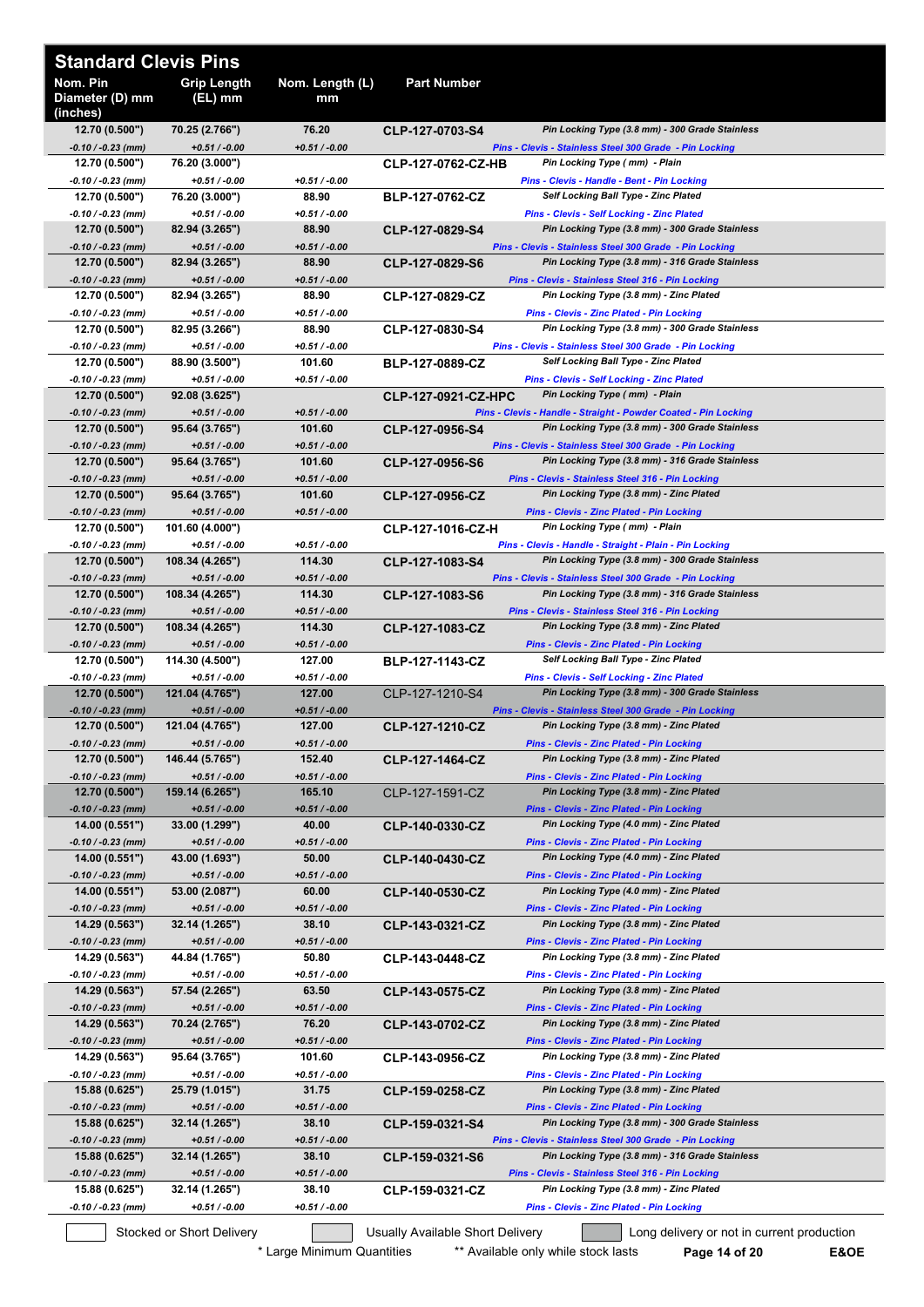| <b>Standard Clevis Pins</b>             |                                    |                           |                                  |                                                                                                            |
|-----------------------------------------|------------------------------------|---------------------------|----------------------------------|------------------------------------------------------------------------------------------------------------|
| Nom. Pin<br>Diameter (D) mm<br>(inches) | <b>Grip Length</b><br>(EL) mm      | Nom. Length (L)<br>mm     | Part Number                      |                                                                                                            |
| 15.88 (0.625")                          | 36.91 (1.453")                     | 40.87                     | CLP-159-0369-P                   | Pin Locking Type (3.8 mm) - Plain                                                                          |
| $-0.10 / -0.23$ (mm)<br>15.88(0.625")   | $+0.51 / -0.00$<br>38.49 (1.515")  | $+0.51 / -0.00$<br>44.45  | <b>CLP-159-0385-S4</b>           | <b>Pins - Clevis - Low Carbon Steel - Pin Locking</b><br>Pin Locking Type (3.8 mm) - 300 Grade Stainless   |
| -0.10 / -0.23 (mm)                      | $+0.51 / -0.00$                    | $+0.51 / -0.00$           |                                  | Pins - Clevis - Stainless Steel 300 Grade - Pin Locking                                                    |
| 15.88(0.625")<br>-0.10 / -0.23 (mm)     | 38.49 (1.515")<br>$+0.51 / -0.00$  | 44.45<br>$+0.51 / -0.00$  | <b>CLP-159-0385-S6</b>           | Pin Locking Type (3.8 mm) - 316 Grade Stainless<br>Pins - Clevis - Stainless Steel 316 - Pin Locking       |
| 15.88 (0.625")                          | 38.49 (1.515")                     | 44.45                     | CLP-159-0385-CZ                  | Pin Locking Type (3.8 mm) - Zinc Plated                                                                    |
| -0.10 / -0.23 (mm)<br>15.88(0.625")     | $+0.51 / -0.00$<br>40.64 (1.600")  | $+0.51 / -0.00$<br>46.84  |                                  | <b>Pins - Clevis - Zinc Plated - Pin Locking</b><br>Pin Locking Type (3.8 mm) - Plain                      |
| $-0.10 / -0.23$ (mm)                    | $+0.51 / -0.00$                    | $+0.51 / -0.00$           | CLP-159-0406-P                   | <b>Pins - Clevis - Low Carbon Steel - Pin Locking</b>                                                      |
| 15.88 (0.625")                          | 44.84 (1.765")                     | 50.80                     | <b>CLP-159-0448-S4</b>           | Pin Locking Type (3.8 mm) - 300 Grade Stainless                                                            |
| $-0.10 / -0.23$ (mm)<br>15.88 (0.625")  | $+0.51 / -0.00$<br>44.84 (1.765")  | $+0.51 / -0.00$<br>50.80  | CLP-159-0448-S6                  | Pins - Clevis - Stainless Steel 300 Grade - Pin Locking<br>Pin Locking Type (3.8 mm) - 316 Grade Stainless |
| -0.10 / -0.23 (mm)                      | $+0.51 / -0.00$                    | $+0.51 / -0.00$           |                                  | Pins - Clevis - Stainless Steel 316 - Pin Locking                                                          |
| 15.88 (0.625")                          | 44.84 (1.765")                     | 50.80                     | CLP-159-0448-CZ                  | Pin Locking Type (3.8 mm) - Zinc Plated                                                                    |
| -0.10 / -0.23 (mm)<br>15.88 (0.625")    | $+0.51 / -0.00$<br>51.19 (2.015")  | $+0.51 / -0.00$<br>57.15  | CLP-159-0512-S4                  | Pins - Clevis - Zinc Plated - Pin Locking<br>Pin Locking Type (3.8 mm) - 300 Grade Stainless               |
| $-0.10 / -0.23$ (mm)                    | $+0.51 / -0.00$                    | $+0.51 / -0.00$           |                                  | Pins - Clevis - Stainless Steel 300 Grade - Pin Locking                                                    |
| 15.88 (0.625")                          | 51.19 (2.015")                     | 57.15                     | <b>CLP-159-0512-S6</b>           | Pin Locking Type (3.8 mm) - 316 Grade Stainless                                                            |
| -0.10 / -0.23 (mm)<br>15.88 (0.625")    | $+0.51 / -0.00$<br>51.19 (2.015")  | $+0.51 / -0.00$<br>57.15  | <b>CLP-159-0512-CZ</b>           | Pins - Clevis - Stainless Steel 316 - Pin Locking<br>Pin Locking Type (3.8 mm) - Zinc Plated               |
| $-0.10 / -0.23$ (mm)                    | $+0.51/ -0.00$                     | $+0.51 / -0.00$           |                                  | Pins - Clevis - Zinc Plated - Pin Locking                                                                  |
| 15.88(0.625")                           | 57.54 (2.265")                     | 63.50<br>$+0.51 / -0.00$  | <b>CLP-159-0575-S4</b>           | Pin Locking Type (3.8 mm) - 300 Grade Stainless                                                            |
| -0.10 / -0.23 (mm)<br>15.88(0.625")     | $+0.51 / -0.00$<br>57.54 (2.265")  | 63.50                     | <b>CLP-159-0575-S6</b>           | Pins - Clevis - Stainless Steel 300 Grade - Pin Locking<br>Pin Locking Type (3.8 mm) - 316 Grade Stainless |
| -0.10 / -0.23 (mm)                      | $+0.51 / -0.00$                    | $+0.51 / -0.00$           |                                  | Pins - Clevis - Stainless Steel 316 - Pin Locking                                                          |
| 15.88 (0.625")<br>-0.10 / -0.23 (mm)    | 57.54 (2.265")<br>$+0.51 / -0.00$  | 63.50<br>$+0.51 / -0.00$  | CLP-159-0575-CZ                  | Pin Locking Type (3.8 mm) - Zinc Plated<br>Pins - Clevis - Zinc Plated - Pin Locking                       |
| 15.88 (0.625")                          | 70.24 (2.765")                     | 76.20                     | CLP-159-0702-S4                  | Pin Locking Type (3.8 mm) - 300 Grade Stainless                                                            |
| $-0.10 / -0.23$ (mm)                    | $+0.51 / -0.00$                    | $+0.51 / -0.00$           |                                  | Pins - Clevis - Stainless Steel 300 Grade - Pin Locking                                                    |
| 15.88(0.625")<br>-0.10 / -0.23 (mm)     | 70.24 (2.765")<br>$+0.51 / -0.00$  | 76.20<br>$+0.51/ -0.00$   | CLP-159-0702-S6                  | Pin Locking Type (3.8 mm) - 316 Grade Stainless<br>Pins - Clevis - Stainless Steel 316 - Pin Locking       |
| 15.88(0.625")                           | 70.24 (2.765")                     | 76.20                     | CLP-159-0702-CZ                  | Pin Locking Type (3.8 mm) - Zinc Plated                                                                    |
| $-0.10 / -0.23$ (mm)                    | $+0.51 / -0.00$                    | $+0.51 / -0.00$           |                                  | <b>Pins - Clevis - Zinc Plated - Pin Locking</b>                                                           |
| 15.88 (0.625")<br>-0.10 / -0.23 (mm)    | 76.20 (3.000")<br>$+0.51 / -0.00$  | $+0.51 / -0.00$           | CLP-159-0762-CZ-HB               | Pin Locking Type (mm) - Plain<br>Pins - Clevis - Handle - Bent - Pin Locking                               |
| 15.88 (0.625")                          | 82.94 (3.265")                     | 88.90                     | CLP-159-0829-S4                  | Pin Locking Type (3.8 mm) - 300 Grade Stainless                                                            |
| -0.10 / -0.23 (mm)                      | $+0.51 / -0.00$                    | $+0.51 / -0.00$           |                                  | Pins - Clevis - Stainless Steel 300 Grade - Pin Locking<br>Pin Locking Type (3.8 mm) - 316 Grade Stainless |
| 15.88 (0.625")<br>$-0.10 / -0.23$ (mm)  | 82.94 (3.265")<br>$+0.51 / -0.00$  | 88.90<br>$+0.51 / -0.00$  | CLP-159-0829-S6                  | Pins - Clevis - Stainless Steel 316 - Pin Locking                                                          |
| 15.88 (0.625")                          | 82.94 (3.265")                     | 88.90                     | CLP-159-0829-CZ                  | Pin Locking Type (3.8 mm) - Zinc Plated                                                                    |
| -0.10 / -0.23 (mm)<br>15.88(0.625")     | $+0.51 / -0.00$<br>95.64 (3.765")  | $+0.51 / -0.00$<br>101.60 |                                  | <b>Pins - Clevis - Zinc Plated - Pin Locking</b><br>Pin Locking Type (3.8 mm) - Zinc Plated                |
| -0.10 / -0.23 (mm)                      | $+0.51 / -0.00$                    | $+0.51 / -0.00$           | CLP-159-0956-CZ                  | <b>Pins - Clevis - Zinc Plated - Pin Locking</b>                                                           |
| 15.88 (0.625")                          | 101.60 (4.000")                    |                           | CLP-159-1016-CZ-HPC              | Pin Locking Type (mm) - Plain                                                                              |
| -0.10 / -0.23 (mm)<br>15.88(0.625")     | $+0.51 / -0.00$<br>101.60 (4.000") | $+0.51 / -0.00$           | CLP-159-1016-CZ-H                | Pins - Clevis - Handle - Straight - Powder Coated - Pin Locking<br>Pin Locking Type (mm) - Plain           |
| $-0.10 / -0.23$ (mm)                    | $+0.51 / -0.00$                    | +0.51 / -0.00             |                                  | Pins - Clevis - Handle - Straight - Plain - Pin Locking                                                    |
| 15.88(0.625")                           | 108.34 (4.265")                    | 114.30                    | <b>CLP-159-1083-CZ</b>           | Pin Locking Type (3.8 mm) - Zinc Plated                                                                    |
| -0.10 / -0.23 (mm)<br>15.88(0.625")     | $+0.51 / -0.00$<br>121.04 (4.765") | $+0.51 / -0.00$<br>127.00 | CLP-159-1210-CZ                  | <b>Pins - Clevis - Zinc Plated - Pin Locking</b><br>Pin Locking Type (3.8 mm) - Zinc Plated                |
| -0.10 / -0.23 (mm)                      | $+0.51 / -0.00$                    | $+0.51 / -0.00$           |                                  | <b>Pins - Clevis - Zinc Plated - Pin Locking</b>                                                           |
| 15.88(0.625")                           | 133.74 (5.265")                    | 139.70                    | CLP-159-1337-CZ                  | Pin Locking Type (3.8 mm) - Zinc Plated                                                                    |
| -0.10 / -0.23 (mm)<br>15.88 (0.625")    | $+0.51 / -0.00$<br>152.40 (6.000") | $+0.51 / -0.00$           | CLP-159-1524-CZ-H                | Pins - Clevis - Zinc Plated - Pin Locking<br>Pin Locking Type (mm) - Plain                                 |
| -0.10 / -0.23 (mm)                      | $+0.51 / -0.00$                    | $+0.51 / -0.00$           |                                  | Pins - Clevis - Handle - Straight - Plain - Pin Locking                                                    |
| 16.00(0.630")<br>-0.10 / -0.23 (mm)     | 32.00 (1.260")<br>$+0.51 / -0.00$  | 40.00<br>$+0.51 / -0.00$  | CLP-160-0320-CZ                  | Pin Locking Type (4.0 mm) - Zinc Plated<br><b>Pins - Clevis - Zinc Plated - Pin Locking</b>                |
| 16.00(0.630")                           | 43.00 (1.693")                     | 50.00                     | CLP-160-0430-CZ                  | Pin Locking Type (4.0 mm) - Zinc Plated                                                                    |
| -0.10 / -0.23 (mm)                      | $+0.51 / -0.00$                    | $+0.51 / -0.00$           |                                  | <b>Pins - Clevis - Zinc Plated - Pin Locking</b>                                                           |
| 16.00(0.630")<br>-0.10 / -0.23 (mm)     | 53.00 (2.087")<br>$+0.51 / -0.00$  | 60.00<br>$+0.51 / -0.00$  | <b>CLP-160-0530-CZ</b>           | Pin Locking Type (4.0 mm) - Zinc Plated<br><b>Pins - Clevis - Zinc Plated - Pin Locking</b>                |
| 19.05 (0.750")                          | 43.66 (1.719")                     | 48.41                     | CLP-191-0437-P                   | Pin Locking Type (3.8 mm) - Plain                                                                          |
| -0.10 / -0.28 (mm)                      | $+0.51 / -0.00$                    | $+0.51 / -0.00$           |                                  | Pins - Clevis - Low Carbon Steel - Pin Locking                                                             |
| 19.05(0.750")<br>-0.10 / -0.28 (mm)     | 44.84 (1.765")<br>$+0.51 / -0.00$  | 50.80<br>$+0.51 / -0.00$  | CLP-191-0448-S4                  | Pin Locking Type (3.8 mm) - 300 Grade Stainless<br>Pins - Clevis - Stainless Steel 300 Grade - Pin Locking |
|                                         | Stocked or Short Delivery          |                           | Usually Available Short Delivery | Long delivery or not in current production                                                                 |

<sup>\*</sup> Large Minimum Quantities \*\*\* Available only while stock lasts **Page 15 of 20 E&OE**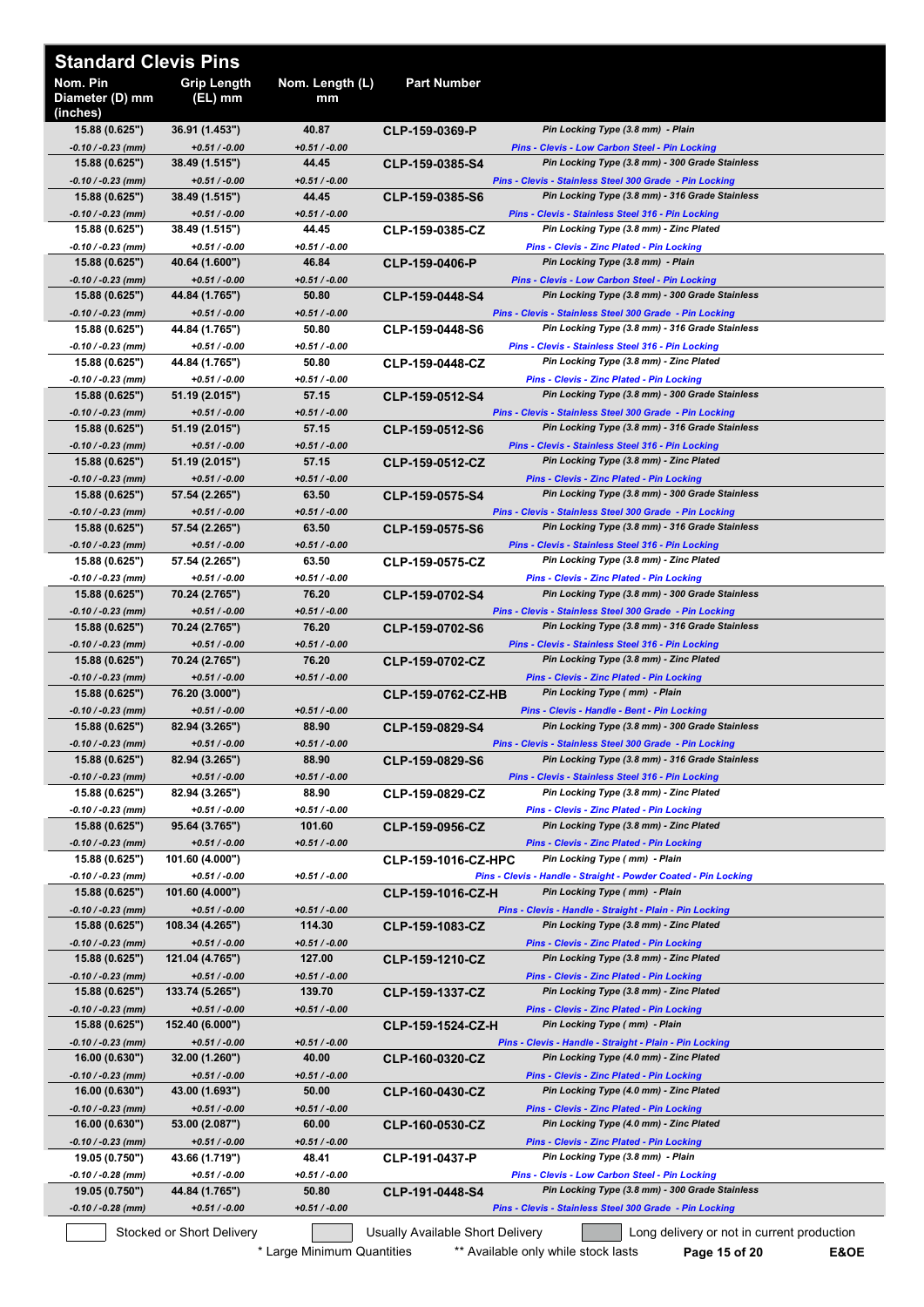| <b>Standard Clevis Pins</b>             |                                    |                           |                                  |                                                                                                            |
|-----------------------------------------|------------------------------------|---------------------------|----------------------------------|------------------------------------------------------------------------------------------------------------|
| Nom. Pin<br>Diameter (D) mm<br>(inches) | <b>Grip Length</b><br>(EL) mm      | Nom. Length (L)<br>mm     | <b>Part Number</b>               |                                                                                                            |
| 19.05 (0.750")                          | 44.84 (1.765")                     | 50.80                     | CLP-191-0448-S6                  | Pin Locking Type (3.8 mm) - 316 Grade Stainless                                                            |
| $-0.10 / -0.28$ (mm)<br>19.05(0.750")   | $+0.51 / -0.00$<br>44.84 (1.765")  | $+0.51 / -0.00$<br>50.80  | CLP-191-0448-CZ                  | Pins - Clevis - Stainless Steel 316 - Pin Locking<br>Pin Locking Type (3.8 mm) - Zinc Plated               |
| -0.10 / -0.28 (mm)                      | $+0.51 / -0.00$                    | $+0.51 / -0.00$           |                                  | Pins - Clevis - Zinc Plated - Pin Locking                                                                  |
| 19.05 (0.750")<br>-0.10 / -0.28 (mm)    | 57.54 (2.265")<br>$+0.51 / -0.00$  | 63.50<br>$+0.51 / -0.00$  | CLP-191-0575-S4                  | Pin Locking Type (3.8 mm) - 300 Grade Stainless<br>Pins - Clevis - Stainless Steel 300 Grade - Pin Locking |
| 19.05 (0.750")                          | 57.54 (2.265")                     | 63.50                     | CLP-191-0575-S6                  | Pin Locking Type (3.8 mm) - 316 Grade Stainless                                                            |
| -0.10 / -0.28 (mm)                      | $+0.51 / -0.00$                    | $+0.51 / -0.00$           |                                  | Pins - Clevis - Stainless Steel 316 - Pin Locking                                                          |
| 19.05 (0.750")<br>-0.10 / -0.28 (mm)    | 57.54 (2.265")<br>$+0.51 / -0.00$  | 63.50<br>$+0.51 / -0.00$  | CLP-191-0575-CZ                  | Pin Locking Type (3.8 mm) - Zinc Plated<br><b>Pins - Clevis - Zinc Plated - Pin Locking</b>                |
| 19.05 (0.750")                          | 63.89 (2.515")                     | 69.85                     | CLP-191-0639-S4                  | Pin Locking Type (3.8 mm) - 300 Grade Stainless                                                            |
| -0.10 / -0.28 (mm)                      | $+0.51 / -0.00$                    | $+0.51 / -0.00$           |                                  | Pins - Clevis - Stainless Steel 300 Grade - Pin Locking                                                    |
| 19.05 (0.750")                          | 63.89 (2.515")                     | 69.85<br>$+0.51 / -0.00$  | CLP-191-0639-S6                  | Pin Locking Type (3.8 mm) - 316 Grade Stainless                                                            |
| -0.10 / -0.28 (mm)<br>19.05 (0.750")    | $+0.51 / -0.00$<br>63.89 (2.515")  | 69.85                     | CLP-191-0639-CZ                  | Pins - Clevis - Stainless Steel 316 - Pin Locking<br>Pin Locking Type (3.8 mm) - Zinc Plated               |
| -0.10 / -0.28 (mm)                      | $+0.51 / -0.00$                    | $+0.51 / -0.00$           |                                  | Pins - Clevis - Zinc Plated - Pin Locking                                                                  |
| 19.05 (0.750")                          | 70.24 (2.765")                     | 76.20                     | CLP-191-0702-S4                  | Pin Locking Type (3.8 mm) - 300 Grade Stainless                                                            |
| -0.10 / -0.28 (mm)<br>19.05 (0.750")    | $+0.51 / -0.00$<br>70.24 (2.765")  | $+0.51 / -0.00$<br>76.20  | CLP-191-0702-S6                  | Pins - Clevis - Stainless Steel 300 Grade - Pin Locking<br>Pin Locking Type (3.8 mm) - 316 Grade Stainless |
| $-0.10 / -0.28$ (mm)                    | $+0.51 / -0.00$                    | $+0.51 / -0.00$           |                                  | Pins - Clevis - Stainless Steel 316 - Pin Locking                                                          |
| 19.05(0.750")                           | 70.24 (2.765")                     | 76.20                     | CLP-191-0702-CZ                  | Pin Locking Type (3.8 mm) - Zinc Plated                                                                    |
| $-0.10 / -0.28$ (mm)                    | $+0.51 / -0.00$                    | $+0.51 / -0.00$           |                                  | Pins - Clevis - Zinc Plated - Pin Locking                                                                  |
| 19.05(0.750")<br>-0.10 / -0.28 (mm)     | 82.94 (3.265")<br>$+0.51 / -0.00$  | 88.90<br>$+0.51 / -0.00$  | CLP-191-0829-S4                  | Pin Locking Type (3.8 mm) - 300 Grade Stainless<br>Pins - Clevis - Stainless Steel 300 Grade - Pin Locking |
| 19.05 (0.750")                          | 82.94 (3.265")                     | 88.90                     | CLP-191-0829-S6                  | Pin Locking Type (3.8 mm) - 316 Grade Stainless                                                            |
| -0.10 / -0.28 (mm)                      | $+0.51 / -0.00$                    | $+0.51 / -0.00$           |                                  | Pins - Clevis - Stainless Steel 316 - Pin Locking                                                          |
| 19.05 (0.750")<br>-0.10 / -0.28 (mm)    | 82.94 (3.265")<br>$+0.51 / -0.00$  | 88.90<br>$+0.51 / -0.00$  | CLP-191-0829-CZ                  | Pin Locking Type (3.8 mm) - Zinc Plated<br>Pins - Clevis - Zinc Plated - Pin Locking                       |
| 19.05 (0.750")                          | 88.90 (3.500")                     |                           | CLP-191-0889-CZ-HB               | Pin Locking Type (mm) - Plain                                                                              |
| -0.10 / -0.28 (mm)                      | $+0.51 / -0.00$                    | $+0.51 / -0.00$           |                                  | Pins - Clevis - Handle - Bent - Pin Locking                                                                |
| 19.05 (0.750")                          | 89.29 (3.515")                     | 95.25                     | CLP-191-0893-S4                  | Pin Locking Type (3.8 mm) - 300 Grade Stainless                                                            |
| $-0.10 / -0.28$ (mm)<br>19.05 (0.750")  | $+0.51 / -0.00$<br>89.29 (3.515")  | $+0.51 / -0.00$<br>95.25  | CLP-191-0893-S6                  | Pins - Clevis - Stainless Steel 300 Grade - Pin Locking<br>Pin Locking Type (3.8 mm) - 316 Grade Stainless |
| -0.10 / -0.28 (mm)                      | $+0.51 / -0.00$                    | $+0.51 / -0.00$           |                                  | Pins - Clevis - Stainless Steel 316 - Pin Locking                                                          |
| 19.05(0.750")                           | 89.29 (3.515")                     | 95.25                     | CLP-191-0893-CZ                  | Pin Locking Type (3.8 mm) - Zinc Plated                                                                    |
| -0.10 / -0.28 (mm)<br>19.05(0.750")     | $+0.51 / -0.00$<br>95.64 (3.765")  | $+0.51 / -0.00$<br>101.60 | CLP-191-0956-S4                  | Pins - Clevis - Zinc Plated - Pin Locking<br>Pin Locking Type (3.8 mm) - 300 Grade Stainless               |
| $-0.10 / -0.28$ (mm)                    | $+0.51 / -0.00$                    | $+0.51 / -0.00$           |                                  | Pins - Clevis - Stainless Steel 300 Grade - Pin Locking                                                    |
| 19.05 (0.750")                          | 95.64 (3.765")                     | 101.60                    | CLP-191-0956-S6                  | Pin Locking Type (3.8 mm) - 316 Grade Stainless                                                            |
| -0.10 / -0.28 (mm)                      | $+0.51 / -0.00$                    | $+0.51 / -0.00$           |                                  | Pins - Clevis - Stainless Steel 316 - Pin Locking<br>Pin Locking Type (3.8 mm) - Zinc Plated               |
| 19.05 (0.750")<br>-0.10 / -0.28 (mm)    | 95.64 (3.765")<br>$+0.51 / -0.00$  | 101.60<br>$+0.51 / -0.00$ | CLP-191-0956-CZ                  | <b>Pins - Clevis - Zinc Plated - Pin Locking</b>                                                           |
| 19.05 (0.750")                          | 107.95 (4.250")                    |                           | CLP-191-1080-CZ-H                | Pin Locking Type (mm) - Plain                                                                              |
| -0.10 / -0.28 (mm)                      | $+0.51 / -0.00$                    | $+0.51 / -0.00$           |                                  | Pins - Clevis - Handle - Straight - Plain - Pin Locking                                                    |
| 19.05 (0.750")<br>-0.10 / -0.28 (mm)    | 108.34 (4.265")<br>$+0.51 / -0.00$ | 114.30<br>$+0.51 / -0.00$ | CLP-191-1083-CZ                  | Pin Locking Type (3.8 mm) - Zinc Plated<br>Pins - Clevis - Zinc Plated - Pin Locking                       |
| 19.05(0.750")                           | 121.04 (4.765")                    | 127.00                    | CLP-191-1210-S4                  | Pin Locking Type (3.8 mm) - 300 Grade Stainless                                                            |
| -0.10 / -0.28 (mm)                      | $+0.51 / -0.00$                    | $+0.51 / -0.00$           |                                  | Pins - Clevis - Stainless Steel 300 Grade - Pin Locking                                                    |
| 19.05 (0.750")                          | 121.04 (4.765")                    | 127.00                    | CLP-191-1210-S6                  | Pin Locking Type (3.8 mm) - 316 Grade Stainless                                                            |
| -0.10 / -0.28 (mm)<br>19.05 (0.750")    | $+0.51 / -0.00$<br>121.04 (4.765") | $+0.51 / -0.00$<br>127.00 | CLP-191-1210-CZ                  | Pins - Clevis - Stainless Steel 316 - Pin Locking<br>Pin Locking Type (3.8 mm) - Zinc Plated               |
| -0.10 / -0.28 (mm)                      | $+0.51 / -0.00$                    | $+0.51 / -0.00$           |                                  | <b>Pins - Clevis - Zinc Plated - Pin Locking</b>                                                           |
| 19.05(0.750")                           | 133.74 (5.265")                    | 139.70                    | CLP-191-1337-CZ                  | Pin Locking Type (3.8 mm) - Zinc Plated                                                                    |
| -0.10 / -0.28 (mm)<br>19.05(0.750")     | $+0.51 / -0.00$<br>146.44 (5.765") | $+0.51 / -0.00$<br>152.40 | CLP-191-1464-CZ                  | <b>Pins - Clevis - Zinc Plated - Pin Locking</b><br>Pin Locking Type (3.8 mm) - Zinc Plated                |
| -0.10 / -0.28 (mm)                      | $+0.51 / -0.00$                    | $+0.51 / -0.00$           |                                  | Pins - Clevis - Zinc Plated - Pin Locking                                                                  |
| 19.05 (0.750")                          | 158.75 (6.250")                    |                           | CLP-191-1588-CZ-H                | Pin Locking Type (mm) - Plain                                                                              |
| -0.10 / -0.28 (mm)<br>19.05 (0.750")    | $+0.51 / -0.00$<br>159.14 (6.265") | $+0.51 / -0.00$<br>165.10 |                                  | Pins - Clevis - Handle - Straight - Plain - Pin Locking<br>Pin Locking Type (3.8 mm) - Zinc Plated         |
| -0.10 / -0.28 (mm)                      | $+0.51 / -0.00$                    | $+0.51 / -0.00$           | CLP-191-1591-CZ                  | <b>Pins - Clevis - Zinc Plated - Pin Locking</b>                                                           |
| 19.05 (0.750")                          | 165.10 (6.500")                    |                           | CLP-191-1651-CZ-HPC              | Pin Locking Type (mm) - Plain                                                                              |
| -0.10 / -0.28 (mm)                      | $+0.51 / -0.00$                    | $+0.51 / -0.00$           |                                  | Pins - Clevis - Handle - Straight - Powder Coated - Pin Locking                                            |
| 22.23 (0.875")<br>-0.10 / -0.35 (mm)    | 44.84 (1.765")<br>$+0.51 / -0.00$  | 50.80<br>$+0.51 / -0.00$  | CLP-222-0448-CZ                  | Pin Locking Type (4.0 mm) - Zinc Plated<br>Pins - Clevis - Zinc Plated - Pin Locking                       |
| 22.23 (0.875")                          | 57.54 (2.265")                     | 63.50                     | CLP-222-0575-CZ                  | Pin Locking Type (4.0 mm) - Zinc Plated                                                                    |
| -0.10 / -0.35 (mm)                      | $+0.51 / -0.00$                    | $+0.51 / -0.00$           |                                  | Pins - Clevis - Zinc Plated - Pin Locking                                                                  |
|                                         | Stocked or Short Delivery          |                           | Usually Available Short Delivery | Long delivery or not in current production                                                                 |

\* Large Minimum Quantities \*\*\* Available only while stock lasts **Page 16 of 20 E&OE**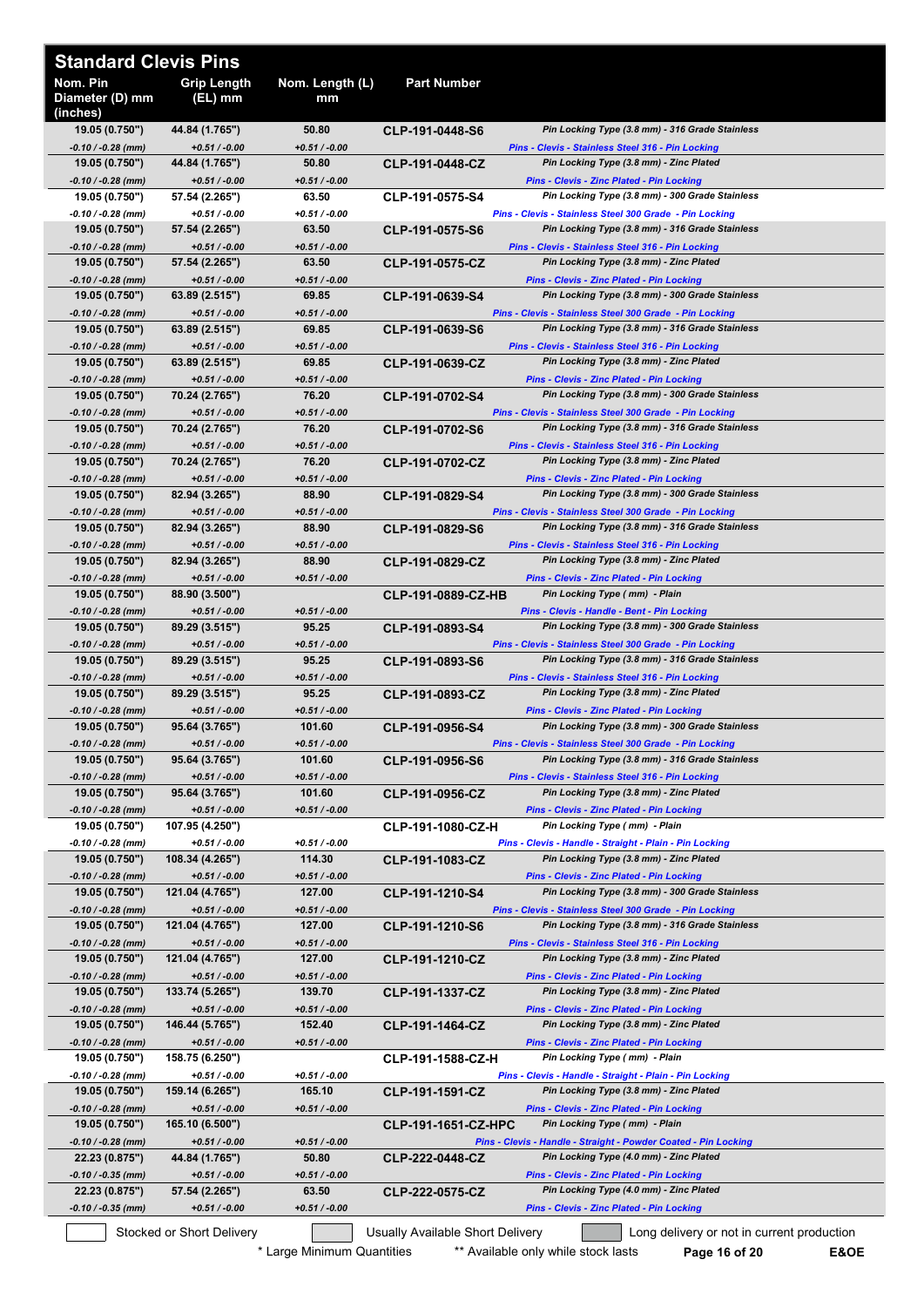| <b>Standard Clevis Pins</b>             |                                    |                           |                                  |                                                                                             |
|-----------------------------------------|------------------------------------|---------------------------|----------------------------------|---------------------------------------------------------------------------------------------|
| Nom. Pin<br>Diameter (D) mm<br>(inches) | <b>Grip Length</b><br>(EL) mm      | Nom. Length (L)<br>mm     | <b>Part Number</b>               |                                                                                             |
| 22.23 (0.875")                          | 63.89 (2.515")                     | 69.85                     | CLP-222-0639-CZ                  | Pin Locking Type (4.0 mm) - Zinc Plated                                                     |
| $-0.10 / -0.35$ (mm)                    | $+0.51 / -0.00$                    | $+0.51 / -0.00$<br>76.20  |                                  | Pins - Clevis - Zinc Plated - Pin Locking<br>Pin Locking Type (4.0 mm) - Zinc Plated        |
| 22.23 (0.875")<br>$-0.10 / -0.35$ (mm)  | 70.24 (2.765")<br>$+0.51 / -0.00$  | $+0.51 / -0.00$           | CLP-222-0702-CZ                  | Pins - Clevis - Zinc Plated - Pin Locking                                                   |
| 22.23 (0.875")                          | 82.94 (3.265")                     | 88.90                     | CLP-222-0829-CZ                  | Pin Locking Type (4.0 mm) - Zinc Plated                                                     |
| $-0.10 / -0.35$ (mm)                    | $+0.51 / -0.00$                    | $+0.51/ -0.00$            |                                  | Pins - Clevis - Zinc Plated - Pin Locking                                                   |
| 22.23 (0.875")<br>-0.10 / -0.35 (mm)    | 95.64 (3.765")<br>$+0.51 / -0.00$  | 101.60<br>$+0.51 / -0.00$ | CLP-222-0956-CZ                  | Pin Locking Type (4.0 mm) - Zinc Plated<br>Pins - Clevis - Zinc Plated - Pin Locking        |
| 22.23 (0.875")                          | 121.04 (4.765")                    | 127.00                    | <b>CLP-222-1210-CZ</b>           | Pin Locking Type (4.0 mm) - Zinc Plated                                                     |
| -0.10 / -0.35 (mm)                      | $+0.51 / -0.00$                    | $+0.51 / -0.00$           |                                  | Pins - Clevis - Zinc Plated - Pin Locking                                                   |
| 22.23 (0.875")                          | 146.44 (5.765")                    | 152.40                    | CLP-222-1464-CZ                  | Pin Locking Type (4.0 mm) - Zinc Plated                                                     |
| -0.10 / -0.35 (mm)<br>22.23 (0.875")    | $+0.51 / -0.00$<br>165.10 (6.500") | $+0.51 / -0.00$           | CLP-222-1651-CZ-H                | <b>Pins - Clevis - Zinc Plated - Pin Locking</b><br>Pin Locking Type (mm) - Plain           |
| $-0.10 / -0.28$ (mm)                    | $+0.51 / -0.00$                    | $+0.51 / -0.00$           |                                  | Pins - Clevis - Handle - Straight - Plain - Pin Locking                                     |
| 25.40 (1.000")                          | 44.84 (1.765")                     | 50.80                     | CLP-254-0448-CZ                  | Pin Locking Type (4.0 mm) - Zinc Plated                                                     |
| -0.10 / -0.35 (mm)<br>25.40 (1.000")    | $+0.51 / -0.00$<br>51.19 (2.015")  | $+0.51 / -0.00$<br>57.15  | CLP-254-0512-CZ                  | Pins - Clevis - Zinc Plated - Pin Locking<br>Pin Locking Type (4.0 mm) - Zinc Plated        |
| -0.10 / -0.35 (mm)                      | $+0.51/ -0.00$                     | $+0.51 / -0.00$           |                                  | <b>Pins - Clevis - Zinc Plated - Pin Locking</b>                                            |
| 25.40 (1.000")                          | 57.54 (2.265")                     | 63.50                     | CLP-254-0575-CZ                  | Pin Locking Type (4.0 mm) - Zinc Plated                                                     |
| $-0.10 / -0.35$ (mm)                    | $+0.51 / -0.00$                    | $+0.51/ -0.00$            |                                  | Pins - Clevis - Zinc Plated - Pin Locking                                                   |
| 25.40 (1.000")<br>$-0.10 / -0.35$ (mm)  | 63.89 (2.515")<br>$+0.51 / -0.00$  | 69.85<br>$+0.51/ -0.00$   | CLP-254-0639-CZ                  | Pin Locking Type (4.0 mm) - Zinc Plated<br>Pins - Clevis - Zinc Plated - Pin Locking        |
| 25.40 (1.000")                          | 70.24 (2.765")                     | 76.20                     | CLP-254-0702-CZ                  | Pin Locking Type (4.0 mm) - Zinc Plated                                                     |
| -0.10 / -0.35 (mm)                      | $+0.51 / -0.00$                    | $+0.51 / -0.00$           |                                  | <b>Pins - Clevis - Zinc Plated - Pin Locking</b>                                            |
| 25.40 (1.000")                          | 76.59 (3.015")                     | 82.55                     | CLP-254-0766-CZ                  | Pin Locking Type (4.0 mm) - Zinc Plated                                                     |
| -0.10 / -0.35 (mm)<br>25.40 (1.000")    | $+0.51/ -0.00$<br>82.94 (3.265")   | $+0.51 / -0.00$<br>88.90  | CLP-254-0829-CZ                  | <b>Pins - Clevis - Zinc Plated - Pin Locking</b><br>Pin Locking Type (4.0 mm) - Zinc Plated |
| -0.10 / -0.35 (mm)                      | $+0.51 / -0.00$                    | $+0.51 / -0.00$           |                                  | <b>Pins - Clevis - Zinc Plated - Pin Locking</b>                                            |
| 25.40 (1.000")                          | 89.29 (3.515")                     | 95.25                     | CLP-254-0893-CZ                  | Pin Locking Type (4.0 mm) - Zinc Plated                                                     |
| $-0.10 / -0.35$ (mm)<br>25.40 (1.000")  | $+0.51 / -0.00$<br>95.64 (3.765")  | $+0.51 / -0.00$<br>101.60 | CLP-254-0956-CZ                  | Pins - Clevis - Zinc Plated - Pin Locking<br>Pin Locking Type (4.0 mm) - Zinc Plated        |
| $-0.10 / -0.35$ (mm)                    | $+0.51 / -0.00$                    | $+0.51 / -0.00$           |                                  | Pins - Clevis - Zinc Plated - Pin Locking                                                   |
| 25.40 (1.000")                          | 108.34 (4.265")                    | 114.30                    | CLP-254-1083-CZ                  | Pin Locking Type (4.0 mm) - Zinc Plated                                                     |
| -0.10 / -0.35 (mm)                      | $+0.51 / -0.00$                    | $+0.51 / -0.00$           |                                  | <b>Pins - Clevis - Zinc Plated - Pin Locking</b><br>Pin Locking Type (4.0 mm) - Zinc Plated |
| 25.40 (1.000")<br>$-0.10 / -0.35$ (mm)  | 121.04 (4.765")<br>$+0.51 / -0.00$ | 127.00<br>$+0.51 / -0.00$ | CLP-254-1210-CZ                  | <b>Pins - Clevis - Zinc Plated - Pin Locking</b>                                            |
| 25.40 (1.000")                          | 133.74 (5.265")                    | 139.70                    | CLP-254-1337-CZ                  | Pin Locking Type (4.0 mm) - Zinc Plated                                                     |
| -0.10 / -0.35 (mm)                      | $+0.51 / -0.00$                    | $+0.51 / -0.00$           |                                  | Pins - Clevis - Zinc Plated - Pin Locking                                                   |
| 25.40 (1.000")<br>-0.10 / -0.35 (mm)    | 146.44 (5.765")<br>$+0.51 / -0.00$ | 152.40<br>$+0.51 / -0.00$ | CLP-254-1464-CZ                  | Pin Locking Type (4.0 mm) - Zinc Plated<br><b>Pins - Clevis - Zinc Plated - Pin Locking</b> |
| 25.40 (1.000")                          | 171.45 (6.750")                    |                           | CLP-254-1715-CZ-H                | Pin Locking Type (mm) - Plain                                                               |
| -0.10 / -0.35 (mm)                      | $+0.51 / -0.00$                    | $+0.51 / -0.00$           |                                  | Pins - Clevis - Handle - Straight - Plain - Pin Locking                                     |
| 25.40 (1.000")                          | 171.84 (6.765")                    | 177.80                    | <b>CLP-254-1718-CZ</b>           | Pin Locking Type (4.0 mm) - Zinc Plated                                                     |
| -0.10 / -0.35 (mm)<br>25.40 (1.000")    | $+0.51 / -0.00$<br>190.50 (7.500") | +0.51 / -0.00             | <b>CLP-254-1905-CZ-HPC</b>       | Pins - Clevis - Zinc Plated - Pin Locking<br>Pin Locking Type (mm) - Plain                  |
| -0.10 / -0.35 (mm)                      | $+0.51 / -0.00$                    | $+0.51 / -0.00$           |                                  | Pins - Clevis - Handle - Straight - Powder Coated - Pin Locking                             |
| 25.40 (1.000")                          | 197.24 (7.765")                    | 203.20                    | CLP-254-1972-CZ                  | Pin Locking Type (4.0 mm) - Zinc Plated                                                     |
| -0.10 / -0.35 (mm)<br>25.40 (1.000")    | $+0.51 / -0.00$<br>222.64 (8.765") | $+0.51 / -0.00$<br>228.60 |                                  | <b>Pins - Clevis - Zinc Plated - Pin Locking</b><br>Pin Locking Type (4.0 mm) - Zinc Plated |
| -0.10 / -0.35 (mm)                      | $+0.51 / -0.00$                    | $+0.51 / -0.00$           | <b>CLP-254-2226-CZ</b>           | <b>Pins - Clevis - Zinc Plated - Pin Locking</b>                                            |
| 28.58 (1.125")                          | 70.24 (2.765")                     | 76.20                     | <b>CLP-286-0702-CZ</b>           | Pin Locking Type (4.0 mm) - Zinc Plated                                                     |
| -0.10 / -0.35 (mm)                      | $+0.51 / -0.00$                    | $+0.51 / -0.00$           |                                  | <b>Pins - Clevis - Zinc Plated - Pin Locking</b>                                            |
| 28.58 (1.125")<br>$-0.10 / -0.35$ (mm)  | 95.64 (3.765")<br>$+0.51 / -0.00$  | 101.60<br>+0.51 / -0.00   | CLP-286-0956-CZ                  | Pin Locking Type (4.0 mm) - Zinc Plated<br><b>Pins - Clevis - Zinc Plated - Pin Locking</b> |
| 28.58 (1.125")                          | 121.04 (4.765")                    | 127.00                    | CLP-286-1210-CZ                  | Pin Locking Type (4.0 mm) - Zinc Plated                                                     |
| -0.10 / -0.35 (mm)                      | $+0.51 / -0.00$                    | $+0.51 / -0.00$           |                                  | Pins - Clevis - Zinc Plated - Pin Locking                                                   |
| 28.58 (1.125")                          | 146.44 (5.765")                    | 152.40                    | CLP-286-1464-CZ                  | Pin Locking Type (4.0 mm) - Zinc Plated                                                     |
| -0.10 / -0.35 (mm)<br>31.75 (1.250")    | $+0.51 / -0.00$<br>70.24 (2.765")  | $+0.51 / -0.00$<br>76.20  | CLP-318-0702-CZ                  | <b>Pins - Clevis - Zinc Plated - Pin Locking</b><br>Pin Locking Type (5.0 mm) - Zinc Plated |
| -0.10 / -0.35 (mm)                      | $+0.51 / -0.00$                    | $+0.51 / -0.00$           |                                  | Pins - Clevis - Zinc Plated - Pin Locking                                                   |
| 31.75 (1.250")                          | 95.64 (3.765")                     | 101.60                    | CLP-318-0956-CZ                  | Pin Locking Type (5.0 mm) - Zinc Plated                                                     |
| -0.10 / -0.35 (mm)<br>31.75(1.250")     | $+0.51 / -0.00$<br>121.04 (4.765") | +0.51 / -0.00<br>127.00   | CLP-318-1210-CZ                  | Pins - Clevis - Zinc Plated - Pin Locking<br>Pin Locking Type (5.0 mm) - Zinc Plated        |
| -0.10 / -0.35 (mm)                      | $+0.51 / -0.00$                    | $+0.51 / -0.00$           |                                  | <b>Pins - Clevis - Zinc Plated - Pin Locking</b>                                            |
| 31.75 (1.250")                          | 146.44 (5.765")                    | 152.40                    | CLP-318-1464-CZ                  | Pin Locking Type (5.0 mm) - Zinc Plated                                                     |
| -0.10 / -0.35 (mm)                      | $+0.51 / -0.00$                    | $+0.51 / -0.00$           |                                  | <b>Pins - Clevis - Zinc Plated - Pin Locking</b>                                            |
|                                         | Stocked or Short Delivery          |                           | Usually Available Short Delivery | Long delivery or not in current production                                                  |

Stocked or Short Delivery **Conservative Conservation** Usually Available Short Delivery **Conservation** Long delivery or not in current production

\* Large Minimum Quantities \*\* Available only while stock lasts **Page 17 of 20 E&OE**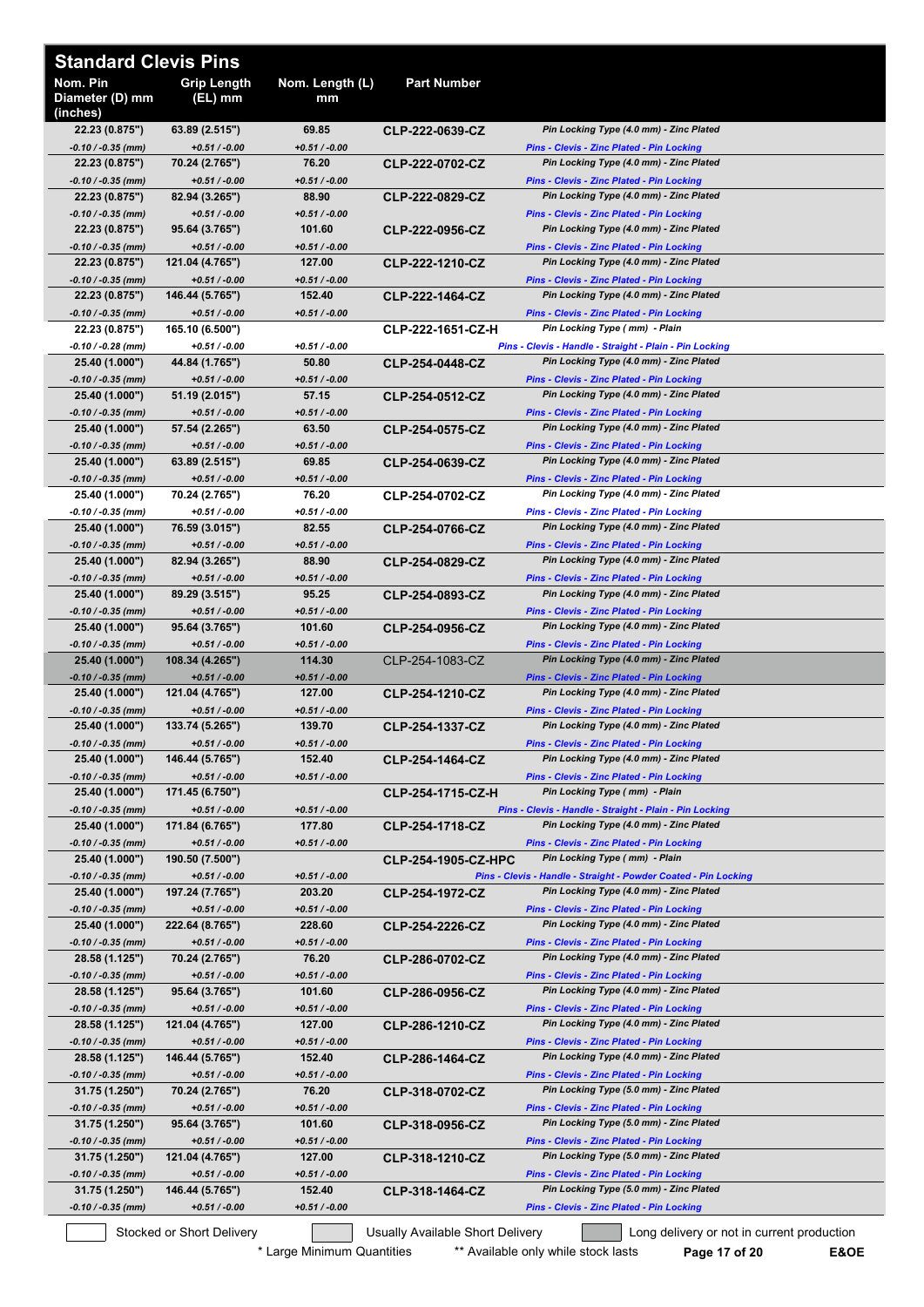| <b>Standard Clevis Pins</b> |                               |                       |                    |                                                         |
|-----------------------------|-------------------------------|-----------------------|--------------------|---------------------------------------------------------|
| Nom. Pin<br>Diameter (D) mm | <b>Grip Length</b><br>(EL) mm | Nom. Length (L)<br>mm | <b>Part Number</b> |                                                         |
| (inches)                    |                               |                       |                    |                                                         |
| 31.75 (1.250")              | 177.80 (7.000")               |                       | CLP-318-1778-CZ-H  | Pin Locking Type (mm) - Plain                           |
| $-0.10 / -0.35$ (mm)        | $+0.51 / -0.00$               | $+0.51 / -0.00$       |                    | Pins - Clevis - Handle - Straight - Plain - Pin Locking |
| 31.75 (1.250")              | 197.24 (7.765")               | 203.20                | CLP-318-1972-CZ    | Pin Locking Type (5.0 mm) - Zinc Plated                 |
| $-0.10 / -0.35$ (mm)        | $+0.51 / -0.00$               | $+0.51 / -0.00$       |                    | Pins - Clevis - Zinc Plated - Pin Locking               |
| 38.10 (1.500")              | 95.64 (3.765")                | 101.60                | CLP-381-0956-CZ    | Pin Locking Type (5.0 mm) - Zinc Plated                 |
| $-0.10 / -0.45$ (mm)        | $+0.51/-0.00$                 | $+0.51 / -0.00$       |                    | <b>Pins - Clevis - Zinc Plated - Pin Locking</b>        |
| 38.10 (1.500")              | 121.04 (4.765")               | 127.00                | CLP-381-1210-CZ    | Pin Locking Type (5.0 mm) - Zinc Plated                 |
| $-0.10 / -0.45$ (mm)        | $+0.51/-0.00$                 | $+0.51 / -0.00$       |                    | Pins - Clevis - Zinc Plated - Pin Locking               |
| 38.10 (1.500")              | 146.44 (5.765")               | 152.40                | CLP-381-1464-CZ    | Pin Locking Type (5.0 mm) - Zinc Plated                 |
| $-0.10 / -0.45$ (mm)        | $+0.51/-0.00$                 | $+0.51 / -0.00$       |                    | Pins - Clevis - Zinc Plated - Pin Locking               |

Stocked or Short Delivery **The Contract Contract Contract Contract** Long delivery or not in current production \* Large Minimum Quantities \*\* Available only while stock lasts **Page 18 of 20 E&OE**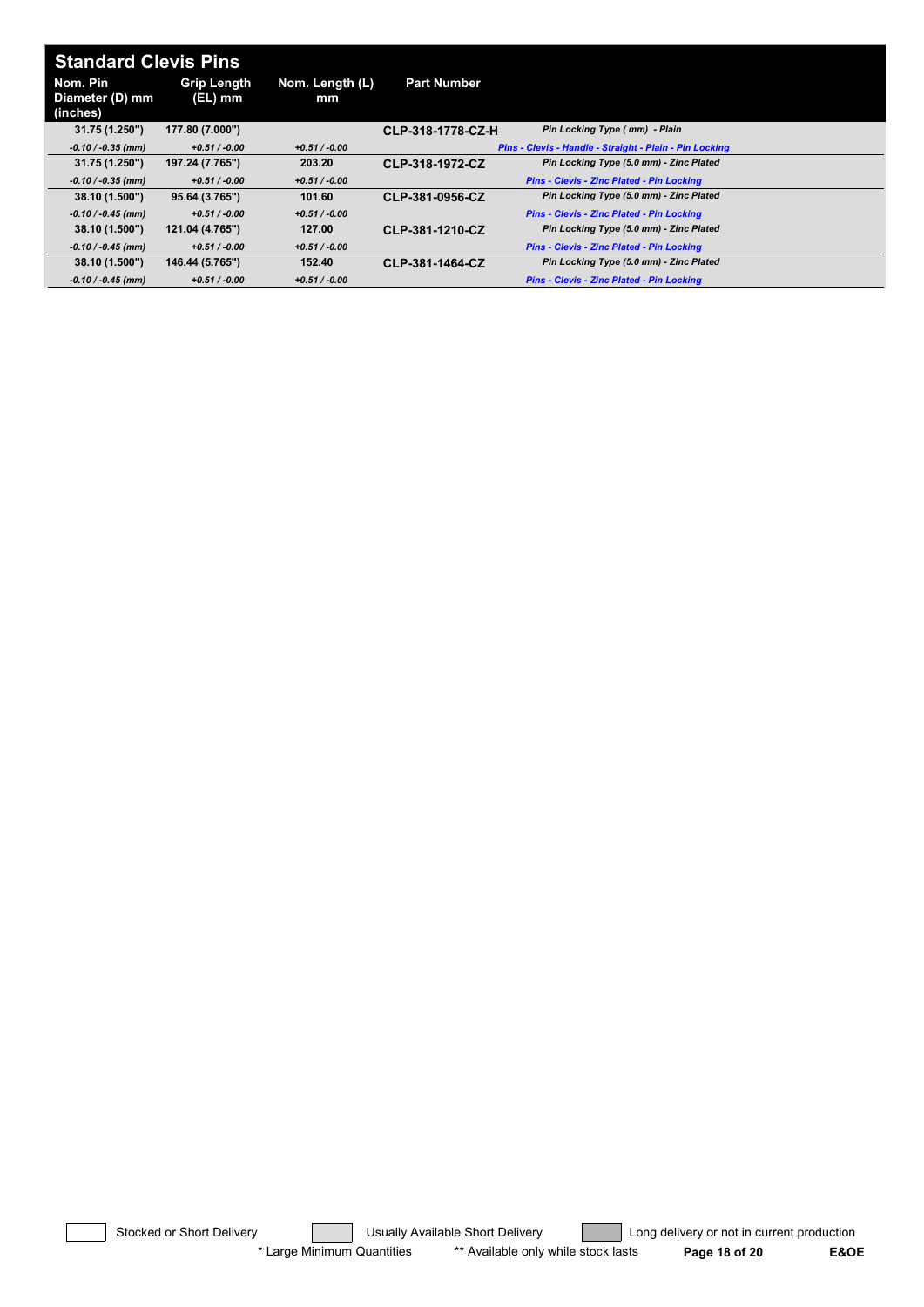### **Tips**

Clevis pins are used as a quick and secure fastener instead of bolts or rivets. Designed with a flat head on one end and groove or cross-hole at the other, a clevis pin is inserted through the holes at the pronged ends of a clevis and is kept in place by a locking pin or clip.

Don't confuse the effective length (EL) with the overall length (L). The effective length if the distance between the bottom of the head and the start of the locking pin hole or clip groove. This is the length that can be secured by the pin.

Adjustable clevis pins have multiple locking holes, allowing for securing at a range of effective lengths.

We also have a general pins catalogue which includes many different types of locking pins.

PDF catalogues are available for the many types of locking pins and clips that can be used to secure a clevis pin.

Catalogue items on a dark grey background are usually made to order and will require large quantities for an economical price. Where possible please use items shown against a white background.